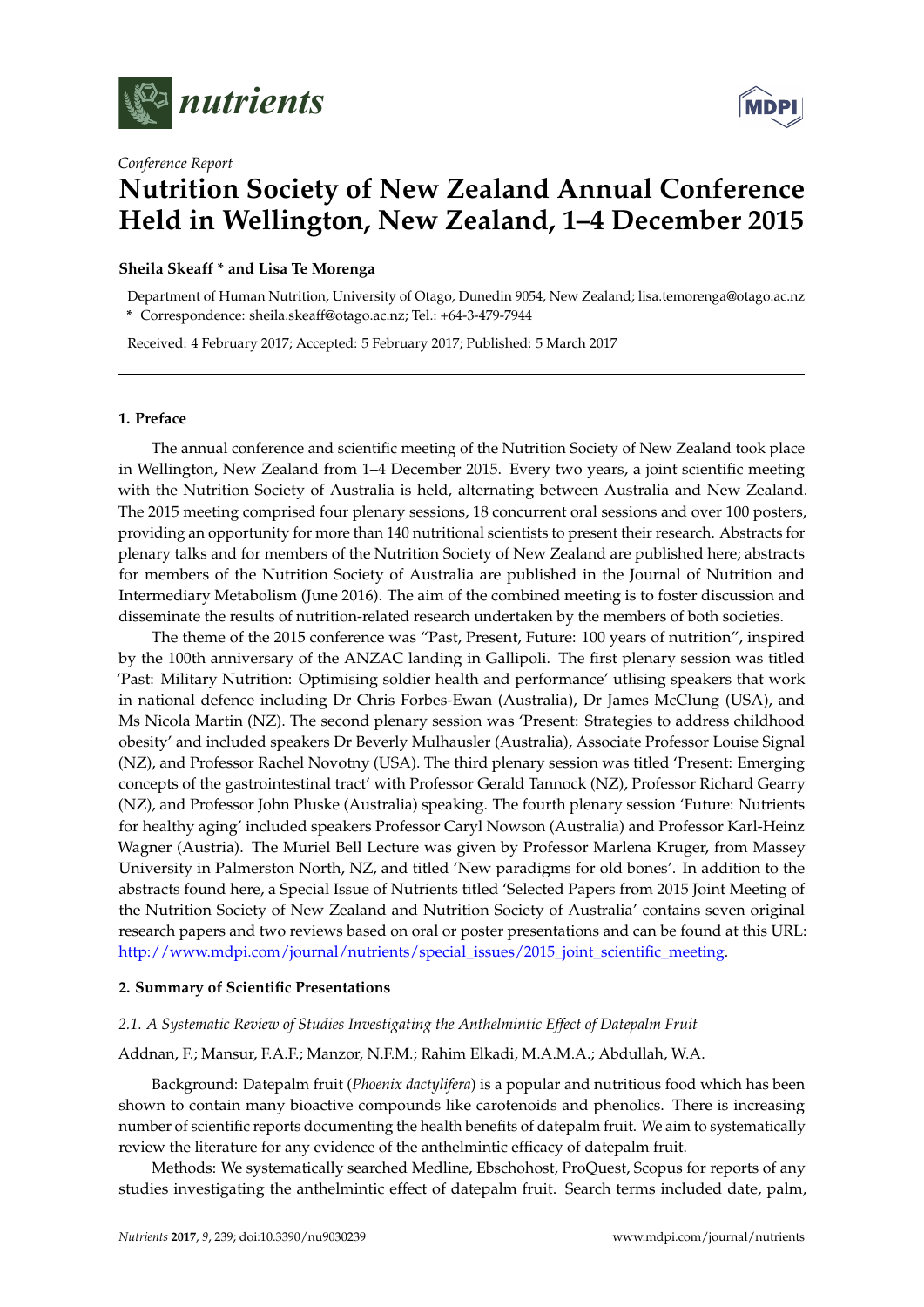phoenix, dactylifera, helminth, anthelmint\*. At least two authors independently assessed eligibility of extracted data.

Results: A total of 10 studies were retrieved from the search. However, after further screening the titles and abstracts, only 1 article matched the inclusion criteria for original publication on the anthelmintic effect of datepalm fruit. It was found that datepalm fruit extract had decreased motility of Trichuris muris and Angiostrongylus cantonensis larvae in vitro. Datepalm fruit extract fed to mice infected with Trichuris muris resulted in an arithmetic decrease in faecal egg count during and after treatment. However, these results were not analysed statistically.

Conclusion: Our review revealed the only evidence of the anthelmintic effect of datepalm fruit against parasitic nematodes. The work however, was inconclusive due to lack of statistical analyses and proper experimental design and methodology warranting further systematic and rigorous works to investigate the potential anthelmintic efficacy of datepalm fruit.

# *2.2. A Baseline Survey on Nutrition and Health Claims Used on Supermarket Foods and Beverages in New Zealand*

### Alexander, D.L.

Background/Aims: The aim of this survey was to assess nutrition and health claims on foods available in New Zealand prior to the full implementation of Standard 1.2.7 Nutrition, Health and Related claims under the Food Standards Code.

Methods: Foods and beverages were randomly selected from a food label database (*n* = 603) and from supermarket visits (*n* = 80), in numbers proportionately represented by 17 categories. Each label was analysed and the presence of any claims, nutrition information and nutrition profile scoring criteria data recorded. All products were assessed for compliance with the requirements of Standard 1.2.7, and reasons for non-compliance recorded.

Results: Nutrient content claims (NCCs) were found on 378 products, with up to 12 claims per label. General Level Health Claims (GLHCs) were on 34 products, with up to eight claims per label. No High Level Health Claims were found. Two products made therapeutic claims. The categories with the highest percentage of NCCs were snack foods, seafood, special purpose foods and dairy products. The highest percentage of GLHCs were on special purpose foods, non-alcoholic beverages and fresh fruits and vegetables. The majority of NCCs were compliant, while the majority of GLHCs were not.

Conclusion: Prior to Standard 1.2.7 coming in to full effect (in January 2016) most manufacturers appear aware of most requirements for NCCs, but not for GLHCs. This baseline data informs the Ministry of Primary Industries of key areas for collaborative work with manufacturers, focusing on specific regulatory requirements, and identifies areas of focus for future compliance surveys.

# *2.3. The Relationship between Dairy Intake, Body Composition, and Physical Activity among Pre-Pubertal Children*

Awan, T.; Coad, J.; Poulsen, R.; Brough, L.; Kruger, M.

Background: Milk and dairy products play an important role in optimal growth and development of children.

Objective: To examine dairy intake, body composition including bone mineral status, and physical activity in children.

Methods: A small cross-sectional study of 45 pre-pubertal children (5–10 years). Anthropometric data was collected and physical activity level (PAL) was determined via questionnaire. Body composition and total headless bone mineral content (tBMC), bone mineral density (tBMD), lumbar spine BMC and BMD were measured with dual energy X-ray absorptiometry. Calcium intake was assessed using both food frequency questionnaire-(FFQ) and an estimated 3-day diet record (3DDR).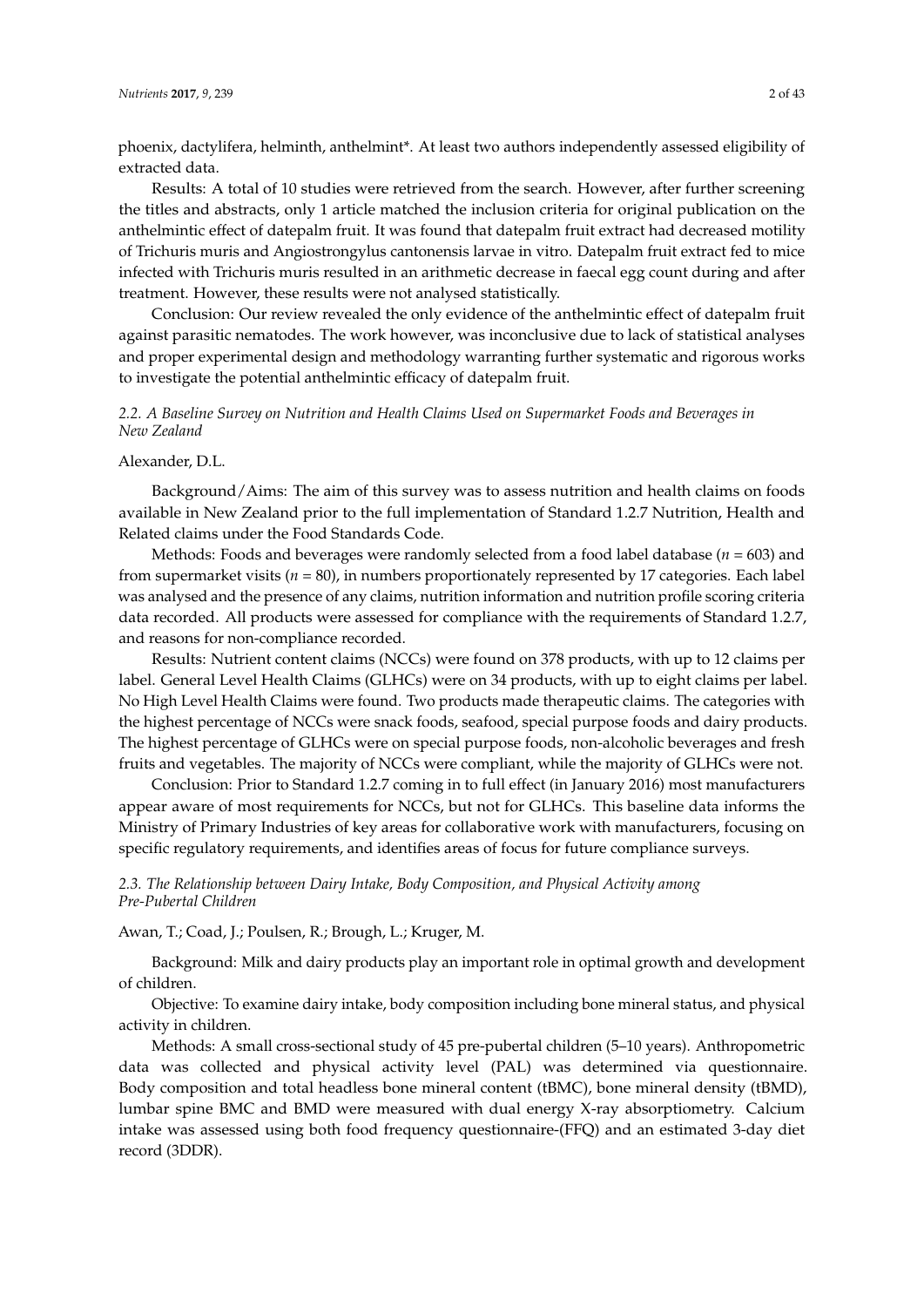Results: Average daily serves of dairy  $(4.8 \pm 1.7)$  and calcium  $(1474 \pm 547$  mg) intake were above typical levels. FFQ overestimated calcium intake compared to 3DDR ( $884 \pm 373$  mg/day). The mean BMI for boys was  $17.4 \pm 2.9$  and girls was  $16.4 \pm 1.9$  and their respective mean z-scores were +0.53 and +0.11. Boys had significantly higher lean body mass (LBM) (*p* < 0.02) and girls had higher percent body fat (%BF) ( $p < 0.001$ ). tBMC was positively associated with LBM ( $p < 0.001$ ) and total fat mass (TFM) ( $p = 0.004$ ) but negatively to %BF ( $p < 0.0001$ ). tBMD was positively related to LBM ( $p < 0.001$ ) and TFM ( $p < 0.001$ ) but negatively to %BF ( $p = 0.020$ ). PAL was positively associated with tBMD  $(p = 0.013)$  and negatively with %BF ( $p = 0.003$ ). Calcium/dairy intake was not significantly related to body composition, physical activity, and anthropometric variables.

Conclusion: Dairy consumption in these children was considerably higher than the national average, however high dairy intake did not adversely affect body composition. Body composition and physical activity significantly predicted children's bone health.

### *2.4. Dietary Protein May Reduce Hospitalisation Due to Infection in Maori of Advanced Age: LiLACS NZ ¯*

#### Baggett, F.; Wham, C.; Teh, R.; Moyes, S.; Kepa, M.; Kerse, N.

Aim: To investigate factors related to hospital admission for infection, examining nutrient intakes of Maori in advanced age (80+ years). ¯

Methods: Face to face interviews with 200 Maori (85 men), in the Bay of Plenty, to obtain ¯ demographic, social and health information. Diagnoses were validated against medical records. Detailed nutritional information was collected using the 24 h multiple-pass recall method on two separate days. FOODfiles was used to analyse nutrient intake. National Health Index (NHI) numbers were matched to hospitalisations over a two year period (12 months prior and 12 months following dietary assessment). Infection related hospitalisations were ascertained using International Classification of Disease (ICD) codes.

Results: Participants with infection related hospitalisation had a significantly lower intake of energy-adjusted protein compared to those not hospitalised (15% versus 17% respectively; *p* = 0.009) and a marginally higher consumption of total fat (78.3 g/day vs. 64 g/day;  $p = 0.050$ ) and monounsaturated fat  $(28 \text{ g/day vs. } 21 \text{ g/day}; p = 0.040)$ . A total of 18%  $(n = 36)$  of participants were hospitalised due to infection. The main type of infection was infection of the lower respiratory tract (*n* = 25). Controlling for age, gender, NZ deprivation index, diabetes, CVD and chronic lung disease, a lower energy adjusted protein intake was independently associated with hospitalisation due to infection (OR (95%CI) 1.14 (1.00–1.29), *p* = 0.046).

Conclusion: Protein intake may have a protective effect on the nutrition related morbidity of older Maori. Improving dietary protein intake is a simple strategy to decrease risk. ¯

# *2.5. Dietary Patterns and Socio-Demographic Factors: An Analysis of Data from the 2008/09 New Zealand Adult Nutrition Survey*

Beck, K.L.; Jones, B.; Ullah, I.; McNaughton, S.A.; Haslett, S.J.; Stonehouse, W.

Background/Aims: Dietary patterns consider the whole diet rather than individual foods and nutrients. This study aimed to investigate dietary patterns and associations with socio-demographic factors in adult New Zealanders.

Methods: Dietary patterns were identified using factor analysis in adults aged 15 years and over (*n* = 4657) using 24-h diet recall data from the 2008/09 New Zealand (NZ) Adult Nutrition Survey. Multivariate analysis was used to investigate associations between dietary patterns and socio-demographic factors (age, gender, ethnicity, food insecurity, deprivation, education, smoking and supplement use).

Results: Two dietary patterns were identified explaining 12.0% of the variance in food intake. Pattern 1 was a 'healthy' dietary pattern characterised by breakfast cereal, low fat milk, yoghurt, bananas, apples, other fruit and tea, and low intakes of pies and pastries, potato chips, white bread,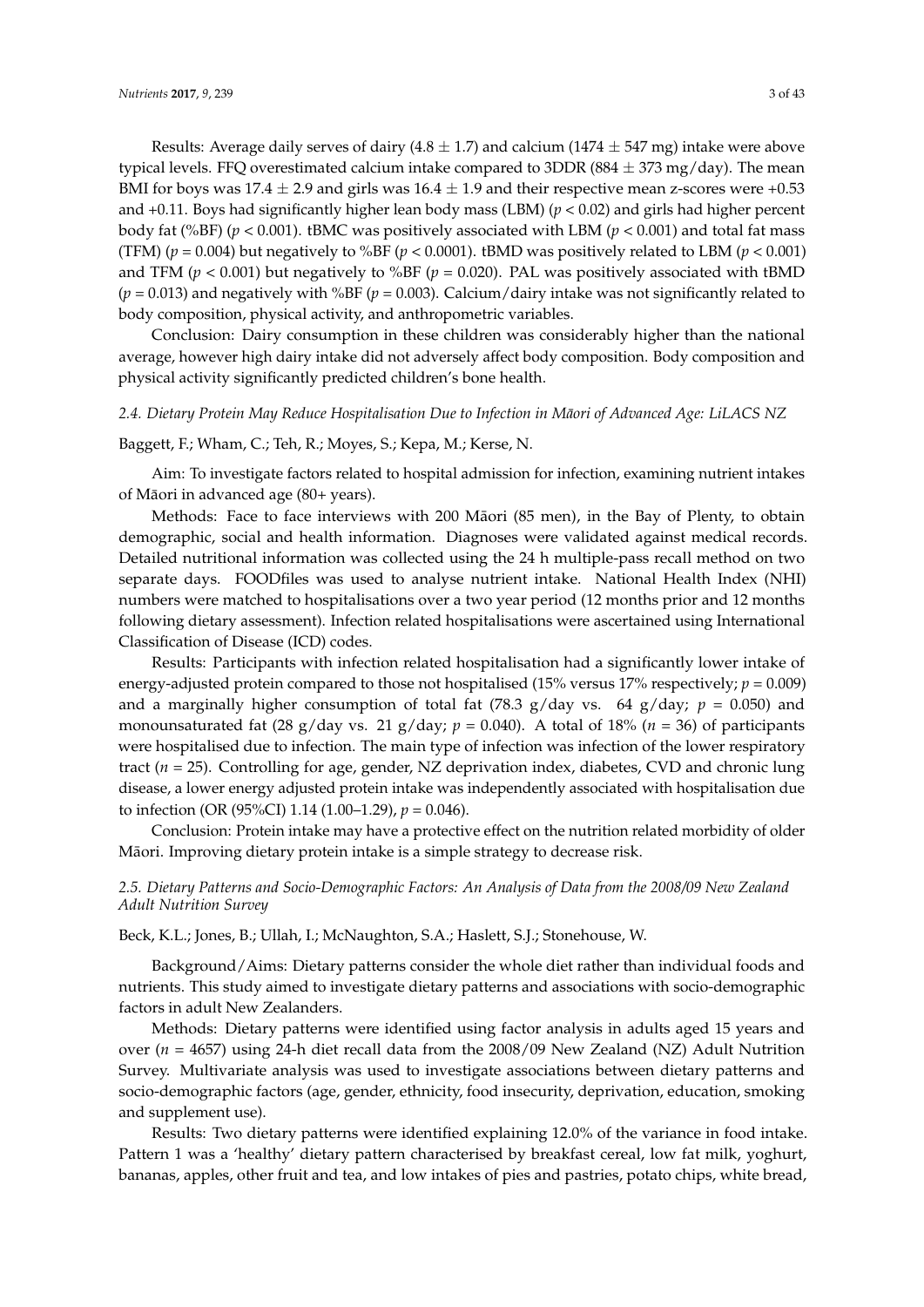takeaway foods, soft drinks, beer and wine. Pattern 2 was a 'traditional' dietary pattern characterised by beef, starchy vegetables, carrots, tomatoes, savoury sauces, regular milk, cream, sugar, tea and coffee, and low in takeaway foods. The 'healthy' dietary pattern was positively associated with age, female gender, ethnicity (NZ European or other), never smoking, having a secondary school qualification and taking dietary supplements and was inversely associated with food insecurity and deprivation. The 'traditional' dietary pattern was positively associated with age, male gender, smoking (current or ever), food insecurity and inversely associated with having a secondary school qualification.

Conclusion: Dietary patterns were associated with socio-demographic factors. Further research is needed to investigate associations between dietary patterns and nutrition-related risk factors.

# *2.6. Sustained Olive Leaf Phenolic Consumption in Humans and Health Benefits; Transcriptomic Profiling and Mechanisms of Action*

### Boss, A.; Ferguson, L.; Schlothauer, R.

Background/Aims: Olive leaf extract (OLE) has been used for many years to benefit human health. OLE phenolics have shown therapeutic effects on a range of ailments including; obesity (satiety), cardiovascular disease and cancer. However, the mode of action is not entirely clear. The aim of this study was to identify the genes that respond to OLE to determine underlying mechanisms that correlate to health benefits. A double blind placebo controlled trial design was performed. Secondary aims include studying inflammatory and apoptosis effects of OLE in cell models.

Methods: Gene expression profiles of peripheral blood mononuclear cells from healthy male volunteers (*n* = 29) were analysed using RNA samples for Affymetrix arrays following an 8-week intervention with a 30 mL daily consumption of either OLE or placebo. Difference between groups was determined with one-way ANOVA. Gene expression is being verified by RT-PCR. Nucleotide-binding oligomerization domain-containing protein and HEK-Blue™-2 and 4 cells were analysed for inflammatory response to OLE. Fifty percent survival has been determined for MCF-7 (breast) and LNCap (prostate) cancer cell lines and RT-PCR used to measure differential gene expression.

Results: An interim analysis of the human samples has indicated down-regulated genes that are important in cell proliferation, differentiation, and inflammatory pathways. OLE in cell models demonstrated a strong anti-inflammatory profile in comparison to placebo.

Conclusion: The data in this project supports a gene expression level manipulation by OLE creating health benefits to humans through effects on cell proliferation, differentiation and inflammatory pathways.

# *2.7. Blood Folate Status of NZ Women after a Countrywide Voluntary Programme by the Baking Industry to Fortify Bread with Folate*

# Bradbury, K.E.; Williams, S.M.; Mann, J.I.; Oey, I.; Aitchison, C.; Parnell, W.; Fleming, L.; Brown, R.C.; Skeaff, C.

Background/Aim: The New Zealand government deferred in 2009, and opted-out in 2012 from a trans-Tasman food standard which mandated that all bread be fortified with folic acid. Instead, in 2010 the government encouraged the New Zealand bread baking industry to implement a voluntary programme to add folic acid to approximately 30% of breads. The aim of this survey was to estimate the effect of the voluntary fortification programme on blood folate status of New Zealand women.

Methods: Women, 18–44 years, living in Wellington (North Island) or Dunedin (South Island) were randomly selected from the Electoral Roll. Participants were asked about consumption of folic acid fortified breads and breakfast cereals. Serum and erythrocyte folate were measured by microbiological assay.

Results: 288 women participated in the survey. Geometric mean (95% CI) serum folate concentration was 30 nmol/L (28–32) and erythrocyte folate was 996 nmol/L (945–1049).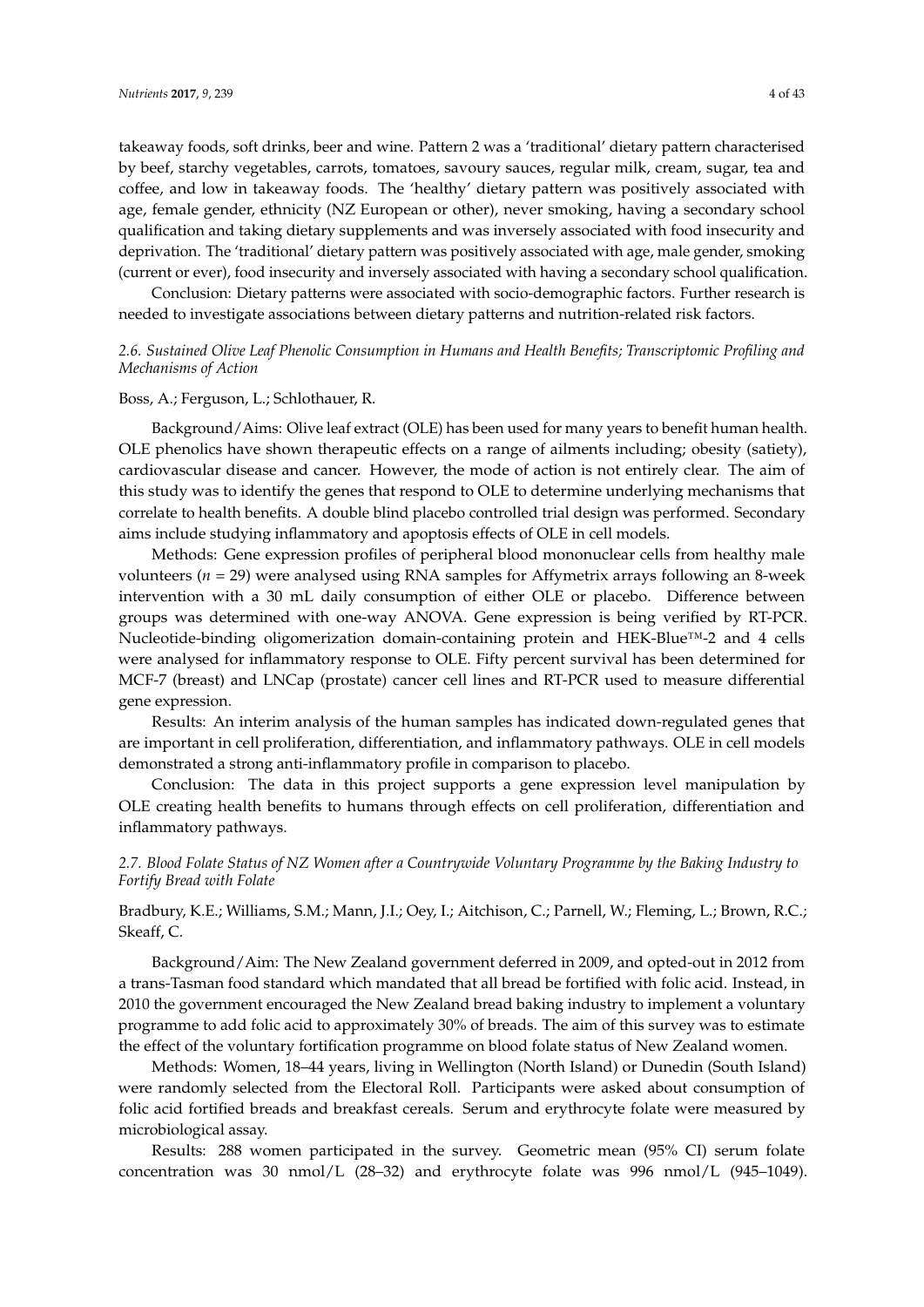These concentrations were 30% to 40% higher compared with women of similar age sampled as part of a national nutrition survey in 2008/09—prior to the voluntary folic acid fortification programme. Reported consumption of fortified bread and fortified breakfast cereal in the past week was associated with 25% ( $p = 0.01$ ) and 15% ( $p = 0.04$ ) higher serum folate concentrations, respectively.

Conclusion: Blood folate status of New Zealand women of childbearing age increased following the introduction in 2010 of the bread baking industry's voluntary folic acid fortification programme.

#### *2.8. Fluoride Intakes in Pregnant Women in Palmerston North, New Zealand*

#### Brough, L.; Jin, Y.; Coad, J.; Weber, J.L.; Thomson, J.A.; Kim, N.

Background: The New Zealand Ministry of Health recommends fluoride is added to public water supplies to a concentration of 0.7–1.0 mg/L. Fluoride is added to municipal water in Palmerston North.

Aims: To assess fluoride intakes among self-selecting pregnant women in Palmerston North.

Methods: Pregnant women (*n* = 59) were recruited from Palmerston North (2009–2011). Daily urinary fluoride excretion (DUFE) was determined by measuring fluoride concentration in 24-h urine samples at an IANZ accredited laboratory (Hill Laboratories, Hamilton) using an ion selective electrode. Total daily fluoride intake (TDFI) was estimated using extrapolation, based on 50% of ingested fluoride being excreted in urine and also using a prediction equation based on healthy adults (TDFI = (DUFE − 0.29)/0.54); pregnancy has little effect on fluoride metabolism.

Results: Median urinary fluoride concentration was  $0.82$  (0.62, 1.03)  $\mu$ g/mL. Mean DUFE was 1.70  $\pm$  0.78 mg/day. Based on extrapolation, mean TDFI was 3.40  $\pm$  1.56 mg/day; above the AI (3 mg/day) with 26 participants (44%) below the AI. Using the prediction equation, mean TDFI was  $2.62 \pm 0.91$  mg/day; below the AI with 38 participants (64%) below the AI. No participants exceeded the Upper Level (10 mg/day).

Conclusion: Estimates of fluoride intake were lower using the prediction equation than based on extrapolation. The prediction equation suggested inadequate fluoride intakes for these pregnant women. Both methods suggested that toxicity was not a problem as intakes were below the Upper Level. Further research is required to ascertain if fluoride intakes in pregnant New Zealand women are adequate.

### *2.9. Short-Term Effects of Dietary Fibres on Faecal Microbiota and Polysaccharide Content in Rats*

Butts, C.; Paturi, G.; Martell, S.; Dinnan, H.; Herath, T.

Background/Aims: Fruit, vegetables and cereals are rich in dietary fibre, vitamins, minerals and phytochemicals. Dietary fibres exhibit prebiotic effects by selectively promoting the growth of beneficial bacteria (*Bifidobacterium* spp., *Lactobacillus* spp.). This study determined the effect of short-term feeding of dietary fibres from cereals, fruit and vegetables on selective faecal bacteria and polysaccharide content using the rat as a model of the mammalian digestive tract.

Methods: Ten-week old rats were fed experimental diets containing 10% cellulose (control), barley β-glucan, broccoli fibre, citrus pectin, inulin, potato fibre, potato resistant starch, or wheat bran, for 7 days. On the final day, faeces were collected from each rat and stored at −80 ◦C for microbiota and polysaccharide analysis.

Results: The numbers of *Bifidobacterium* spp. were greatest when the rats were fed inulin and potato fibre, while the *Lactobacillus* spp. numbers were enhanced when the rats were given the potato resistant starch and wheat bran diets. Total numbers of faecal bacteria were highest for the rats fed potato resistant starch and lowest for the rats fed citrus pectin. Levels of polysaccharide measured in the faeces was highest for the rats fed cellulose and lowest for the rats fed barley  $\beta$ -glucan, citrus pectin and inulin ( $p < 0.001$ ).

Conclusion: Faecal polysaccharide content reflects the fermentability of these different fibre sources. Consumption of different types of dietary fibre in rats showed differences in faecal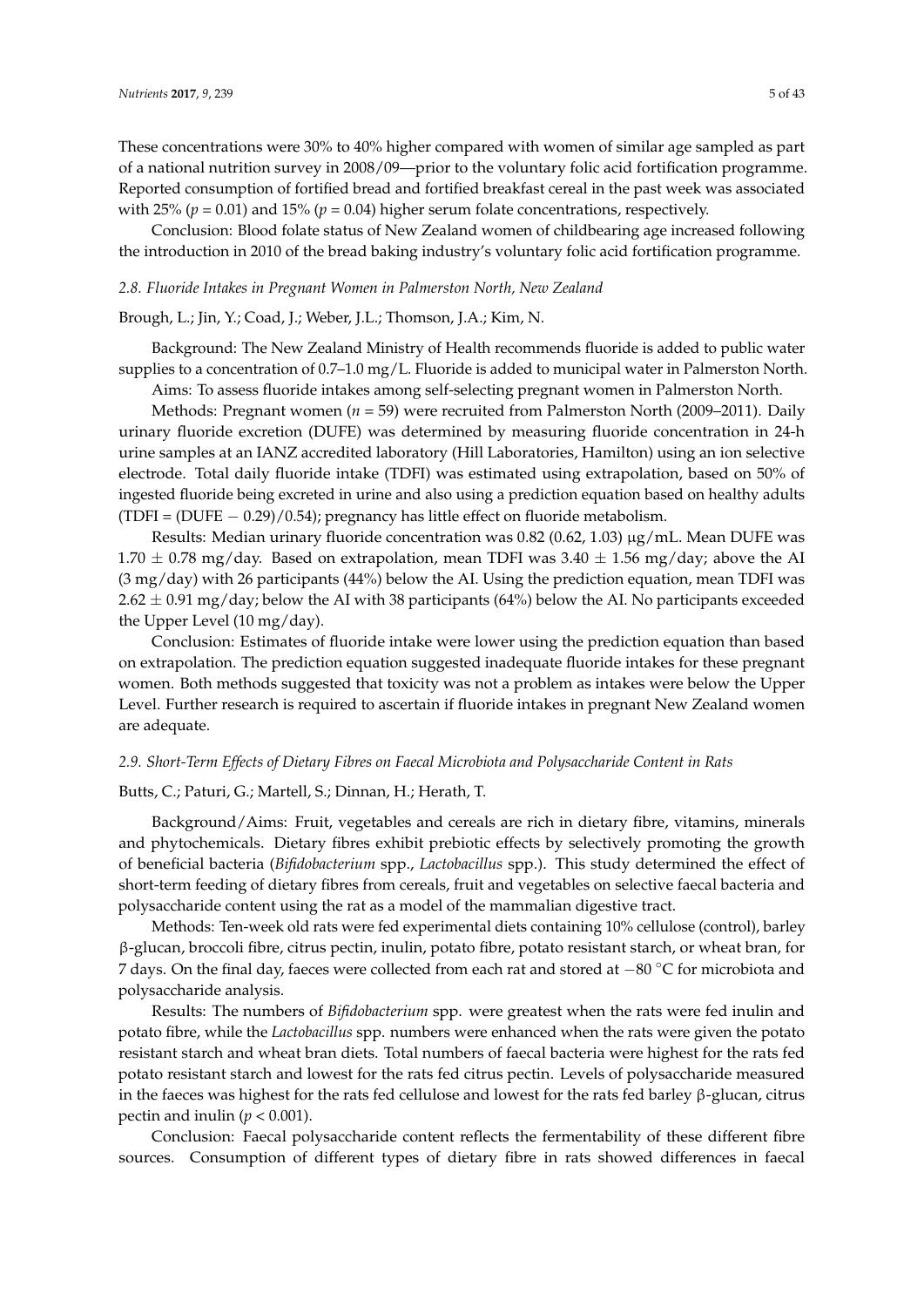microbiota composition, which is likely due to the different abilities/preferences of bacteria for different dietary substrates.

#### *2.10. The Relationship between Vitamin D Status and Allergic Diseases in New Zealand Preschool Children*

Cairncross, C.T.; Grant, C.C.; Stonehouse, W.; Conlon, C.A.; McDonald, B.; Houghton, L.A.; Eyles, D.; Camargo, C.; Coad, J.; von Hurst, P.R.

Background/Aims: Historically, research on vitamin D deficiency in young children focussed on bone development and rickets. Growing awareness of the immunomodulatory effects of vitamin D has led to the investigation of the relations of vitamin D status to many allergic diseases. Our objective was to investigate this topic in preschool-aged children in NZ.

Methods: Dried capillary blood spots were collected from 1329 children during late winter to early spring for 25(OH)D measurement by LC-MS/MS. Caregivers completed a questionnaire about their child's recent medical history. Modules of the validated International Study of Asthma and Allergies in Childhood questionnaire were used to identify eczema, allergic rhinoconjunctivitis (ARC) and asthma; diagnosis of doctor-diagnosed food allergy was by parental report. Analysis was by multivariable logistic regression.

Results: Mean 25(OH)D concentration was 52 (SD 19) nmol/L, with 7% of children <25 nmol/L and 49% <50 nmol/L. Children with 25(OH)D concentrations ≥75 nmol/L (*n* = 29) had a two-fold increased risk for parent-report of doctor-diagnosed food allergy compared to children with 25(OH)D 50–74 nmol/L (OR = 2.21, 1.33–3.68,  $p = 0.002$ ). There was a non-significant U-shaped association between 25(OH)D and ARC, with a nadir at approximately 60 nmol/L. No associations were present between 25(OH)D concentration and presence of parent-reported eczema or asthma.

Conclusion: Vitamin D deficiency was not associated with several allergic diseases in these NZ preschool children. In contrast, high 25(OH)D concentrations were associated with a two-fold increased risk of food allergy, with a trend of higher risk of ARC following a U-shaped association with 25(OH)D.

# *2.11. Can Questionnaire-Based Tools to Predict Vitamin D Deficiency Replace Blood Testing for New Zealand Preschool Children?*

Cairncross, C.; McDonald, B.; Stonehouse, W.; Conlon, C.A.; Grant, C.C.; Houghton, L.A.; Eyles, D.; Camargo Jnr, C.; Coad, J.; von Hurst, P.R.

Background/Aims: Timely identification and treatment of children with vitamin D deficiency is important. However, vitamin D status determined through serum 25(OH)D sampling can be painful for young children and is not routinely funded in New Zealand. Predictive questionnaire-based tools offer a non-invasive alternative. Our objective was to develop a questionnaire-based tool to predict vitamin D deficiency in NZ preschool-aged children.

Methods: Dried capillary blood spots were collected from 1329 children during late winter to early spring for 25(OH)D measurement by LC-MS/MS. Caregivers completed a questionnaire describing their child's demographics and factors known to affect vitamin D status. Predictors of  $25(OH)D < 25$  nmol/L and  $25(OH)D < 50$  nmol/L were identified using multivariable logistic regression in a randomly-selected sub-sample (*n* = 929) for development of two predictive tools, which then were validated by receiver operating characteristics (ROC) analysis (*n* = 400).

Results: Serum 25(OH)D levels were <25 nmol/L in 7% of children and <50 nmol/L in 49%. The tool predicting 25(OH)D < 25 nmol/L had a sensitivity of 42%, specificity of 97% and AUC of 0.76 (95% CI 0.67–0.86, *p* < 0.001). The tool predicting 25(OH)D < 50 nmol/L had a sensitivity of 52%, specificity of 66% and AUC of 0.63 (95% CI 0.57–0.68, *p* < 0.001).

Conclusion: Despite the large sample size, the questionnaire-based tools were unable to accurately predict vitamin D deficiency in these preschool-aged children, suggesting that blood 25(OH)D testing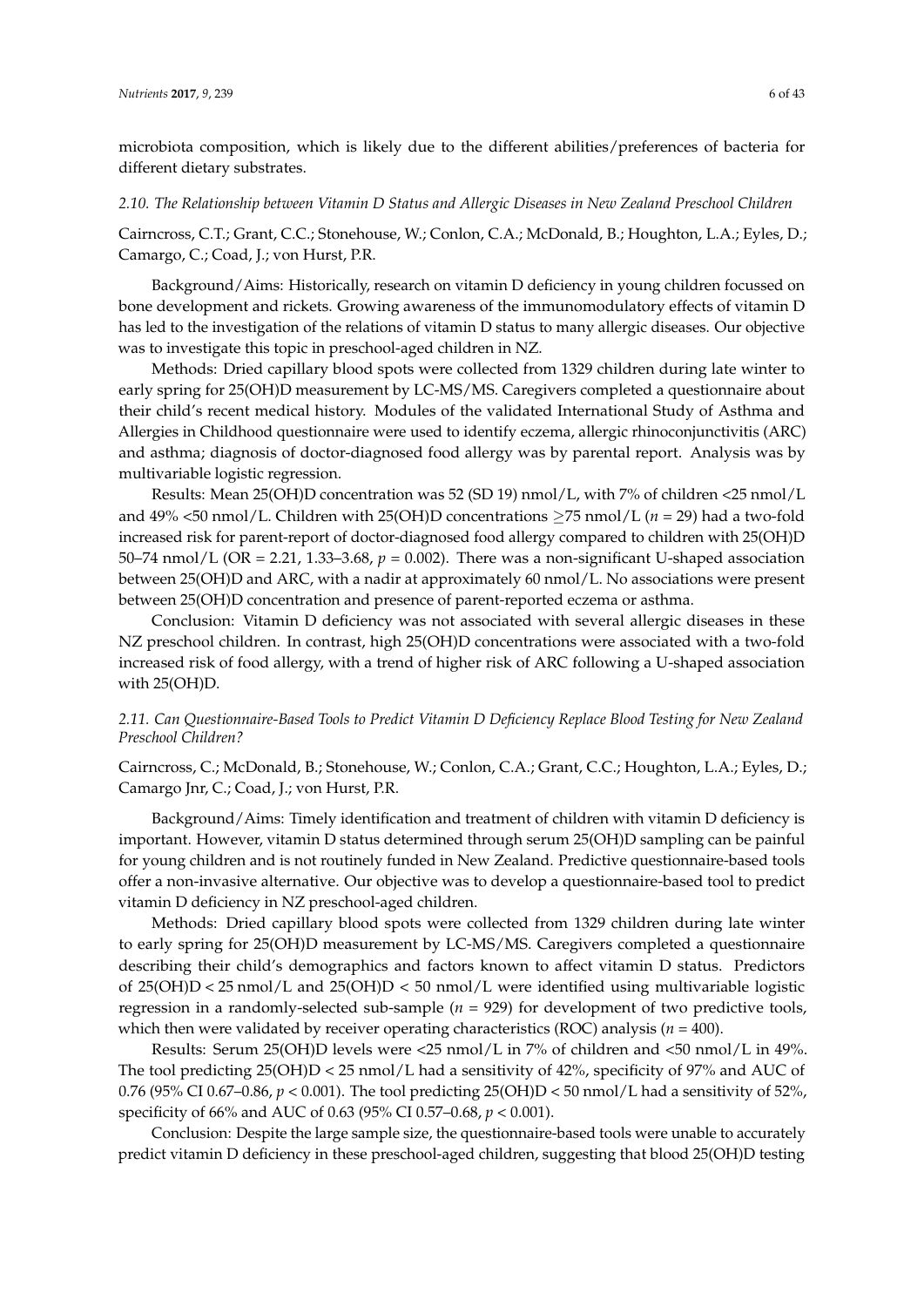be used to determine vitamin D status. Further research into safe and inexpensive methods of assessing vitamin D status in vulnerable populations is indicated.

# *2.12. Lean Mass Significantly Predicts Bone Health in Pre-Menopausal Pacific Island Women Living in New Zealand*

Casale, M.; von Hurst P.R.; Shultz, S.; O'Brien, W.; Conlon, C.; Beck, K.; Stonehouse, W.; Kruger, R.

Background/Aim: Anecdotally it is suggested that Pasifika women have good bone mineral density (BMD); however, little evidence for this or for associated factors exists. The aim of this study is to explore associations between several key predictors of bone health with bone mineral density, as measured by Z-scores, in pre-menopausal Pasifika women.

Methods: Healthy pre-menopausal Pasifika women (*n* = 91; age 16–45 years) were recruited. Participants' body composition and total body BMD were assessed using DEXA. A food frequency questionnaire (FFQ) and current bone-specific physical activity questionnaire (cBPAQ) were completed. Variables that significantly correlated with BMD Z-score were applied to a hierarchical multiple regression analysis.

Results: The mean BMD was 1.1  $\pm$  0.08 g/cm<sup>2</sup>. Lean mass (LM, 56  $\pm$  9.4 kg) and total mass  $(91 \pm 20 \text{ kg})$  were the only factors to show a significant correlation with BMD Z-score. Body-fat (38.5%  $\pm$  7.5%), cBPAQ score (1.7 (0.4, 5.2)), and dietary calcium (1097  $\pm$  478 mg), protein (17.7%  $\pm$  3.5%) and vitamin C (135 mg (97, 233)) showed no correlation with BMD Z-score. The regression analysis suggests LM is the most important predictor of BMD Z-score, explaining 11.5% of the variance, while total mass accounts for a further 3.1% of variance. Together, these factors explain a total of 14.6% of the variability.

Conclusion: LM is the strongest predictor of BMD, while many established contributors to bone health (calcium, physical activity, protein, and vitamin C) do not appear to be associated with BMD in this population. As just 14.6% of the variability can be explained, further research is needed in this area.

### *2.13. Marginal Ascorbate Status (Hypovitaminosis C) Results in an Attenuated Response to Supplementation*

# Carr, A.; Pullar, J.; Bozonet, S.; Vissers, M.

Background/Aims: Inadequate dietary intake of vitamin C results in hypovitaminosis C, i.e., a plasma ascorbate concentration  $\leq$ 23  $\mu$ mol/L. The current Australasia recommended dietary intake (RDI) for vitamin C is 45 mg/day which may be insufficient for such individuals. Our aim was to carry out retrospective analysis of two vitamin C supplementation studies to determine whether supplementation with the current RDI is sufficient to restore adequate ascorbate status ( $\geq 50 \mu \text{mol/L}$ ) in individuals with hypovitaminosis C.

Methods: Plasma ascorbate data from 70 young adult males, supplemented with 50 or 200 mg/day vitamin C for 4–6 weeks, was pooled and analysed. Hypovitaminosis C individuals were identified based on their plasma ascorbate status being  $\leq$ 23 µmol/L. Total dietary intake data from 80% of the participants was also analysed.

Results: Participants consuming 50 mg/day vitamin C had plasma concentrations of  $\sim$ 50 µmol/L within four weeks, whereas those with hypovitaminosis C reached only  $\sim$ 30  $\mu$ mol/L, despite comparable dietary intakes. Participants consuming 200 mg/day vitamin C reached saturating concentrations ( $>65 \mu$ mol/L) within one week, while those with hypovitaminosis C required two weeks to reach saturation. Regression modelling indicated that the participants' initial ascorbate status and body weight explained ~30% of the variability in the final ascorbate concentration.

Conclusion: Our analysis reveals that vitamin C supplementation with equivalent to the current Australasian RDI is insufficient to achieve adequate plasma ascorbate concentrations in individuals with hypovitaminosis C. This indicates that dietary intakes greater than the RDI are required to meet their health needs.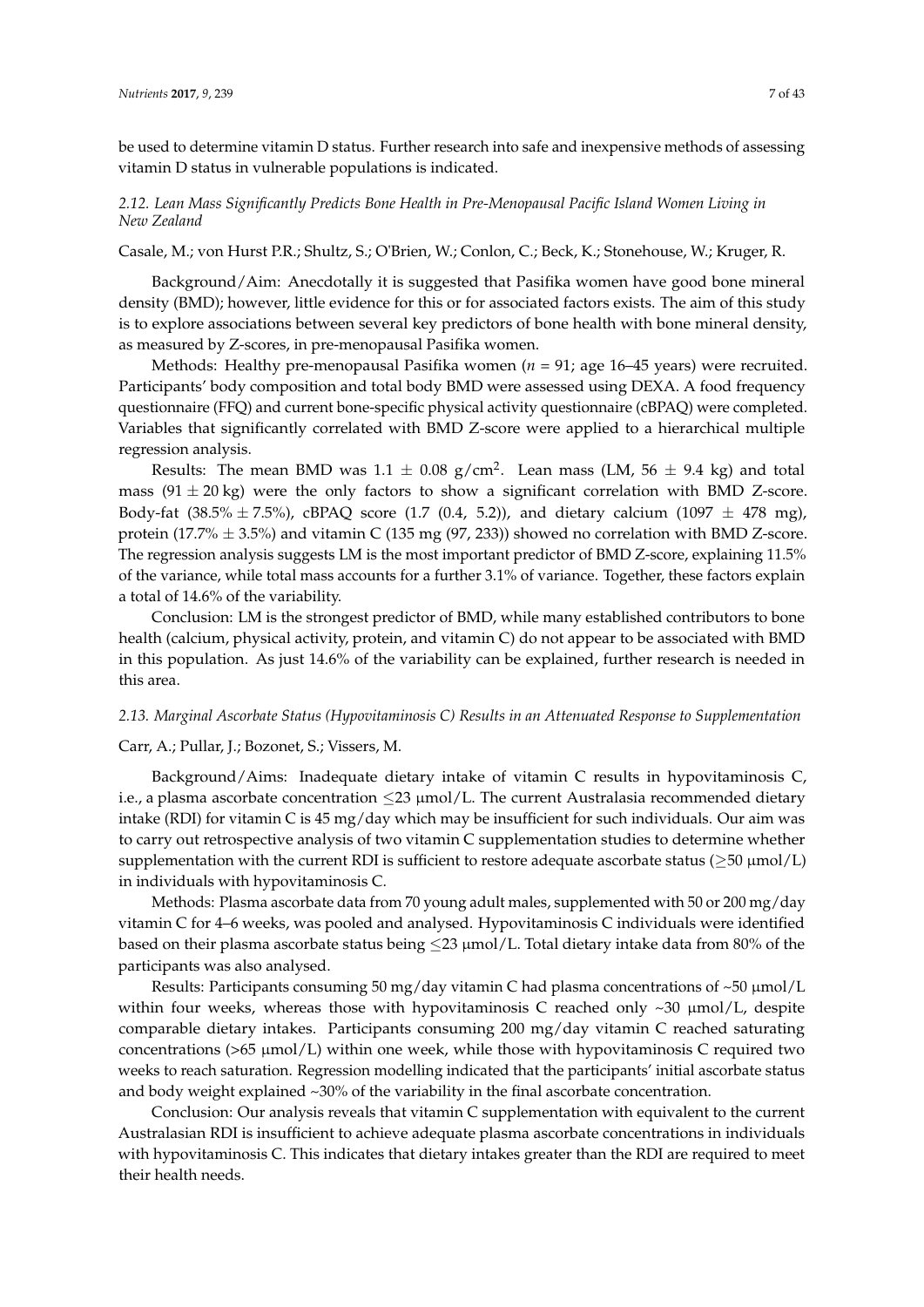### *2.14. The Hypoglycemic Potential of Antioxidant-Rich Foods*

### Chepulis, L.

Background/Aims: Obesity and diabetes are highly prevalent in NZ and other Western countries, and both conditions are linked with impaired glucose control. Antioxidants have been identified as having the ability to regulate plasma glucose levels, but the effects of specific high-antioxidant foods on plasma glucose levels have not been well characterised.

Methods: Ten healthy individuals were recruited into a non-randomised, non-blinded pilot study. Participants were asked to consume various high-antioxidant foods 10 min prior to 50 g of available carbohydrate from either glucose or white bread after an overnight fast. All antioxidant foods were matched for total antioxidant content. Blood glucose levels were measured using capillary sampling every 15 min for two hours, and the area under the glucose curve (AUC) measured. The AUC values for the test foods were compared to the glucose-only and bread-only controls.

Results: Green Tea and Propolis were both strong glycemic modulators, significantly decreasing the AUC by 25%–31% compared to the glucose-only or white bread controls (all  $p < 0.05$ ). Blueberries significantly decreased the AUC by 19% compared to the glucose control, but was not significantly different to the bread control.

Conclusions: Certain high antioxidant foods are able to reduce the AUC of glucose and white bread; thus they may offer a potential means by which glycemic control could be managed in individuals who have impaired glucose control.

# *2.15. Impact of a Baby-Led Approach to Complementary Feeding on Iron Status at 12 Months of Age: A Randomised Controlled Trial*

Daniels, L.; Taylor, R.W.; Gibson, R.S.; Samman, S.; Haszard, J.J.; Williams, S.M.; Wheeler, B.J.; Taylor, B.J.; Heath, A.-L.M.

Background/Aims: The Baby-Led Introduction to SolidS (BLISS) study is a randomised controlled trial of a version of baby-led weaning (BLW) modified to address concerns including a proposed increased risk of iron deficiency. In BLISS and BLW the baby is given foods they pick up and feed themselves. The aim was to determine the extent to which BLISS prevents iron deficiency at 12 months of age.

Methods: 206 pregnant women were randomised into one of two groups: Usual care or BLISS (milk-feeding support from a lactation consultant from late pregnancy to 6 months, then advice from research staff on introducing "solids" using a baby-led approach). BLISS parents were encouraged to offer a high-iron food (red meat or iron-fortified infant cereal) at every meal. Venous blood was collected at 12 months to determine plasma ferritin (PF), soluble transferrin receptor, haemoglobin, C-reactive protein (CRP) and  $\alpha_1$ -acid-glycoprotein (AGP). PF was adjusted if CRP or AGP were elevated. Body iron was calculated and iron deficiency anaemia (IDA), iron deficient erythropoiesis (IDE) and iron depletion (ID) determined.

Results: There was no significant difference in geometric mean PF concentration between BLISS (*n* = 60; 26.3 µg/L) and Usual care (*n* = 59; 28.2 µg/L) groups (difference: −6.8% [95% CI: −27.4%, 19.7%]; *p =* 0.58). Nor were there differences in body iron (difference: 0.2 mg/kg; 95% CI: −0.9, 1.3;  $p = 0.72$ ) or prevalence of IDA, IDE or ID (all  $p \ge 0.56$ ).

Conclusion: Advice to frequently offer iron-rich foods may prevent the increased risk of iron deficiency expected to be associated with a baby-led approach to complementary feeding.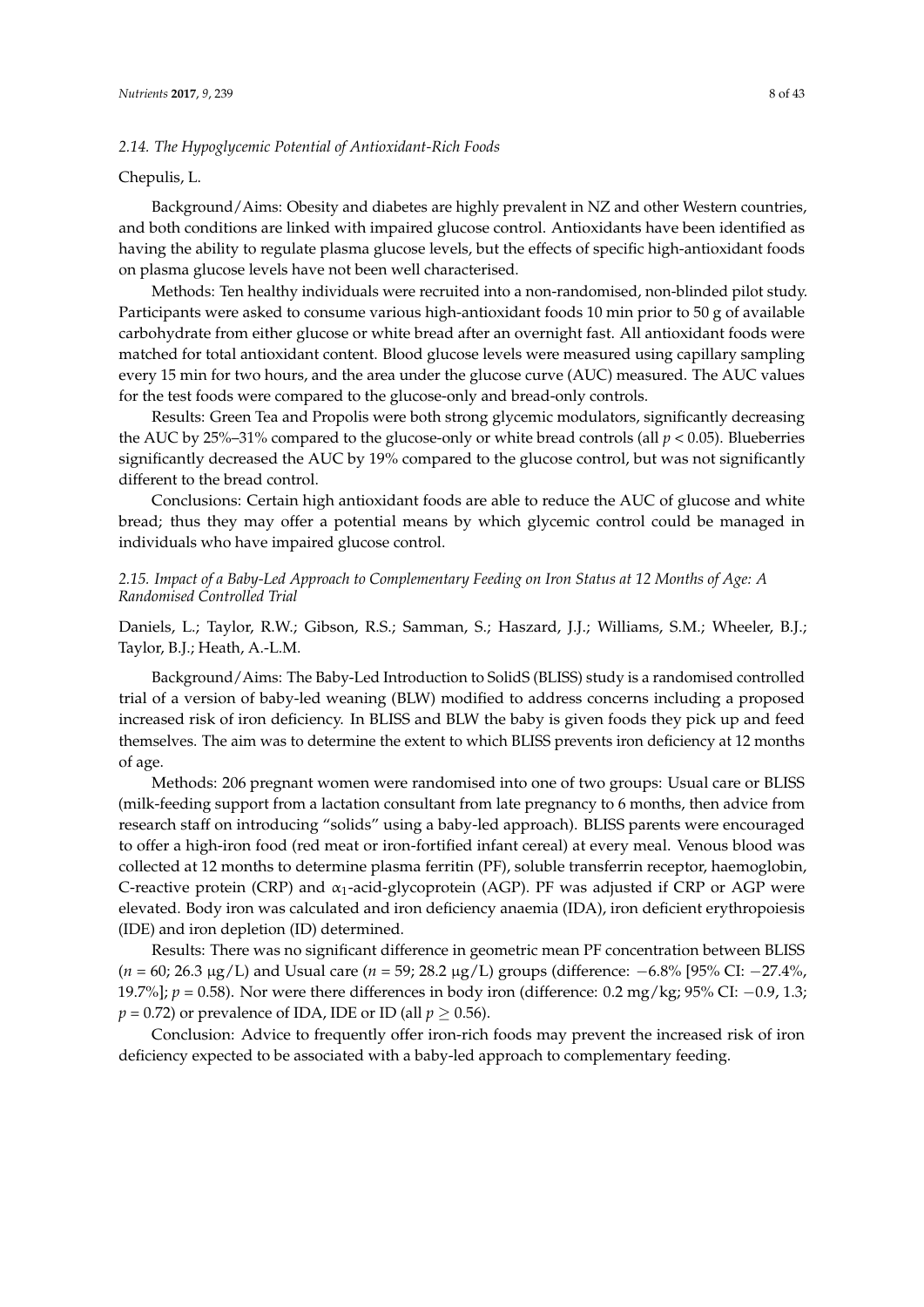# *2.16. Motivation, Self-Determination and 5-Year Weight Change in a Population of New Zealand Mid-Life Women*

Davidson, R.; Haszard, J.; Leong, S.L.; Horwath, C.

Background/Aim: The aim of this study was to examine in New Zealand mid-life women the relationship between different forms of motivation (as specified by Self-Determination Theory) and change in BMI over 5 years. A secondary aim was to explore potential mediators of this relationship.

Methods: In May 2014, self-administered questionnaires were sent to participants in a nationwide longitudinal study (baseline: 2009, 2-years: 2011, 3-years: 2012). Multiple regression was used to explore the relationship between different forms of motivation at baseline assessed using the Regulation of Eating Behaviour Scale (REBS) and change in BMI over 5-years. Mediation analysis was conducted using the approach of Sobel-Goodman.

Results: At 5-year follow-up, 899 questionnaires were returned (response rate = 73%, mean age 50.6 years). Regarding REBS scores at baseline and change in BMI over 5-years, a 12-point higher score for baseline autonomous regulation was associated with a  $0.24 \text{ kg/m}^2$  decrease in BMI over 5-years (95% CI: −0.36, −0.12, *p* = 0.001). In contrast, a 4-point higher baseline amotivation score was associated with a 0.20 kg/m<sup>2</sup> increase in BMI over 5-years (95% CI: 0.04, 0.40,  $p = 0.020$ ). Potential mediators identified were: variety of vegetables consumed, consumption of high energy density foods and intuitive eating. However, no significant mediators were found for the relationship between baseline REBS scores and change in BMI over 5-years.

Conclusion: This study suggests that autonomy supportive approaches to promoting healthy eating may be helpful in preventing an increase in BMI over time.

# *2.17. How Do the Eating Habits and Diet Quality of Pacific Youth Living in New Zealand Contribute to Their Risk of Developing Obesity?*

Deo, N.N.; Kruger, R.; Breier, B.H.; Kaholokula, K.; Foliaki, S.; O'Connell, A.; Borman, B.; Ellison-Loschmann, L.; Firestone, R.

Background: Pacific youth (aged 16–24 years) living in New Zealand (NZ) are at high risk of developing obesity. As part of an over-arching cross-sectional study, we investigated eating habits and diet quality of Pacific youth.

Design: Structured questionnaires were developed and implemented (*n* = 30) using face-to-face interviews. Eating habits, meal patterns, food choices and related cultural and social influences were explored qualitatively. Dietary diversity (food groups) and variety (foods) were explored using a Pacific-focused dietary diversity questionnaire. Eating habits data were analysed using a content analysis approach reflecting meal patterns and food consumption trends. A scoring method was used to capture dietary diversity scores (DDS—26 food groups: 15 nutritious; 11 discretionary) and food variety scores (FVS—227 foods: 129 nutritious; 98 discretionary).

Outcomes: A two-meals/day eating pattern was observed; breakfast skipping was apparent. Snacking frequency was higher amongst meal skippers. High availability of discretionary foods, cost, convenience and cultural values around food consumption all contributed to poor food choice and overeating at social occasions. The mean total, nutritious and discretionary DDS over seven days was 23.1, 14.3 and 8.83 groups respectively and FVS was 91, 51.7 and 39.3 foods, respectively.

Conclusion: Eating habit assessment identified the barriers experienced by Pacific youth influencing their current diet quality. Despite a large dietary variety, nutritious foods contributed only moderately to diet quality, whilst discretionary foods expanded dietary energy density. These observations explain, at least in part, the increased risk of developing obesity and could guide future interventions.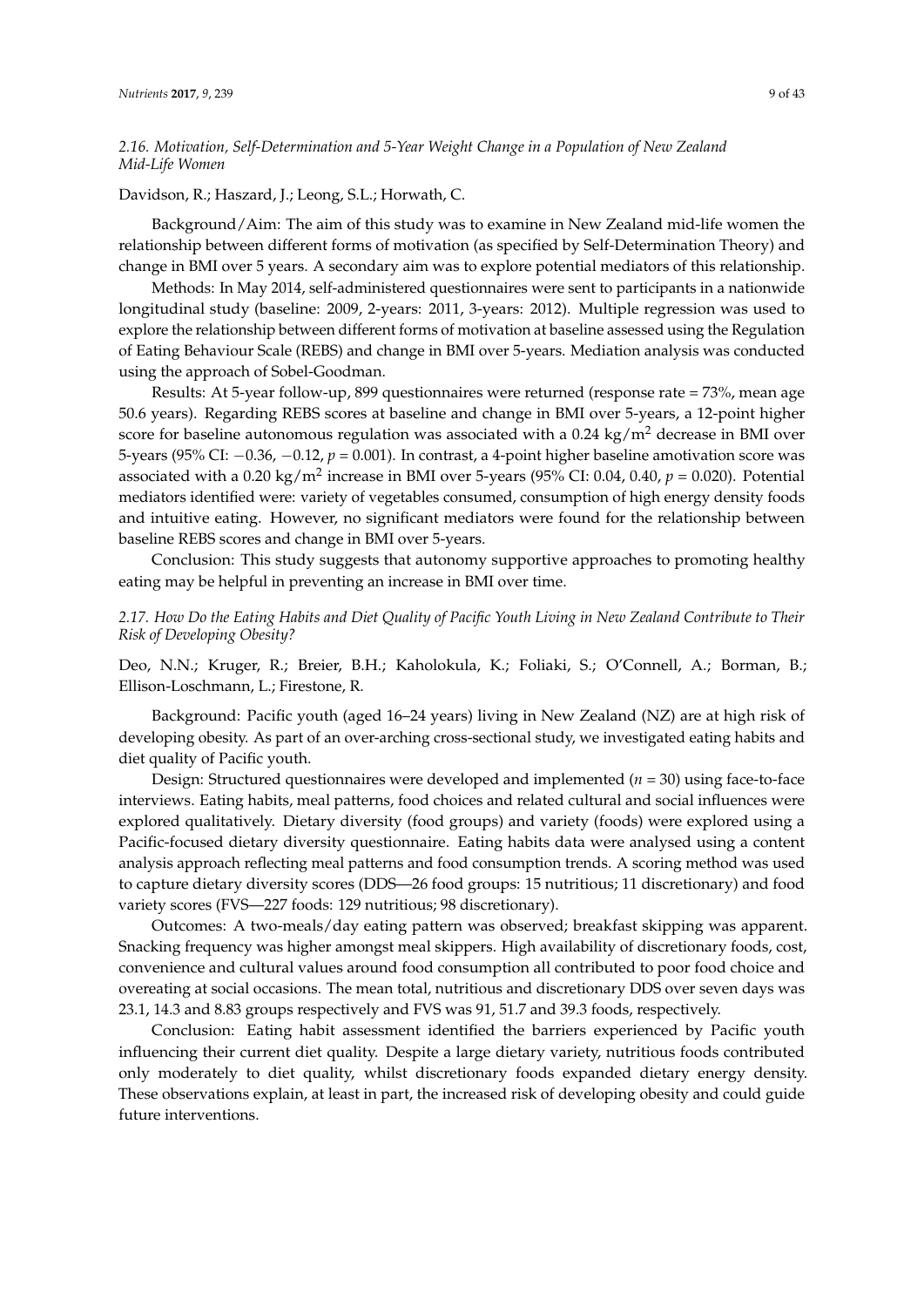*2.18. Dietary Intakes and Food Sources of Long Chain Omega-3 Polyunsaturated Fatty Acids of Pregnant Women Living in New Zealand*

# Eickstaedt, M.; Beck, K.L.; Conlon, C.A.

Background/Aims: Adequate intakes of Long Chain Omega-3 Polyunsaturated Fatty Acids (n-3 LC-PUFAs) are required for foetal growth, brain development and to support a healthy pregnancy. This study aimed to investigate dietary intakes and food sources of n-3 LC-PUFAs (DHA and EPA) in a cohort of New Zealand (NZ) pregnant women.

Method: Pregnant women (*n* = 596) in their 3rd trimester of pregnancy from throughout NZ completed an online validated FFQ to assess PUFA intakes over the past three months. PUFA intakes were compared with dietary recommendations using frequency summary statistics and one-sampled *t*-tests.

Results: Estimated mean  $\pm$  SD daily intakes were: 360  $\pm$  510 mg total n-3 LC-PUFA (recommended 500 mg/day; *p* < 0.001), 160 ± 260 mg EPA (recommended 220 mg/day; *p* < 0.001), and 200  $\pm$  250 mg/day DHA (recommended 200 mg/day;  $p = 0.87$ ), with 30.9% of participants consuming more than 200 mg/day DHA. Participants taking PUFA supplements (19.6%) had mean intakes of  $430 \pm 310$  mg/day DHA, with 79.5% meeting DHA recommendations. For participants not taking PUFA supplements (80.4%), DHA intakes were  $140 \pm 200$  mg/day and only 19% met the recommendations. Across all women fish/seafood were the main contributors of DHA (84.8%) and EPA (82.1%) intakes, yet only 9.5% and 12.2% of women consumed canned fish or fresh/frozen fish at least twice per week.

Conclusion: The majority of women did not meet the recommended intakes for DHA, which may be in part due to low fish/seafood intakes. These findings highlight the need for improved nutrition advice on the benefits of consuming n-3 LC-PUFA rich foods such as fish/seafood during pregnancy.

### *2.19. Medium Chain Triglyceride Oil (MCT Oil), a Placebo with Unexpected Adverse Effects*

Ferguson, L.; Laing, B.; Marlow, G.; Jesuthasan, A.; Agnew, M.; Eyres, L.

Background: MCT oil is a synthetic oil made from medium chain C8 and C10 fatty acids. It has been traditionally used as a neutral "placebo" in lipid clinical trials. We describe such a trial that raises some concerns.

Aim: To consider the effects of MCT oil, used as a "placebo", in comparison with an omega-3 polyunsaturated fatty acid-containing supplement, on fatty acid profiles and inflammation in healthy people.

Study Design: Double-blinded, randomised, placebo controlled trial with cross-over, 4 weeks each study arm.

Method: C-reactive protein (CRP) levels were measured in the blood plasma. These levels rise in response to inflammation. Using serum, the fatty acids were measured and analysed by FAME analysis.

Results: Blood samples were collected at each time point, and participants assessed for lipid profiles and CRP. The outcomes of interest were taken from the differences between measures for each phase of the trial. A general linear mixed model was fitted to compare the effect of the MCT before and after the intervention, and in comparison with the omega-3 supplement, with adjustments for BMI, gender, and former smoking status. The fatty acids EPA, DHA and DPA, showed significant decreases while CRP showed a significant increase.

Conclusion: The results revealed unexpectedly adverse effects of the MCT oil supplementation. These comparisons raise questions about MCT oil as a placebo. It was not neutral in its effect on blood lipid biomarkers, or on inflammation. The results have ramifications for claims made about the positive benefits of MCT oils.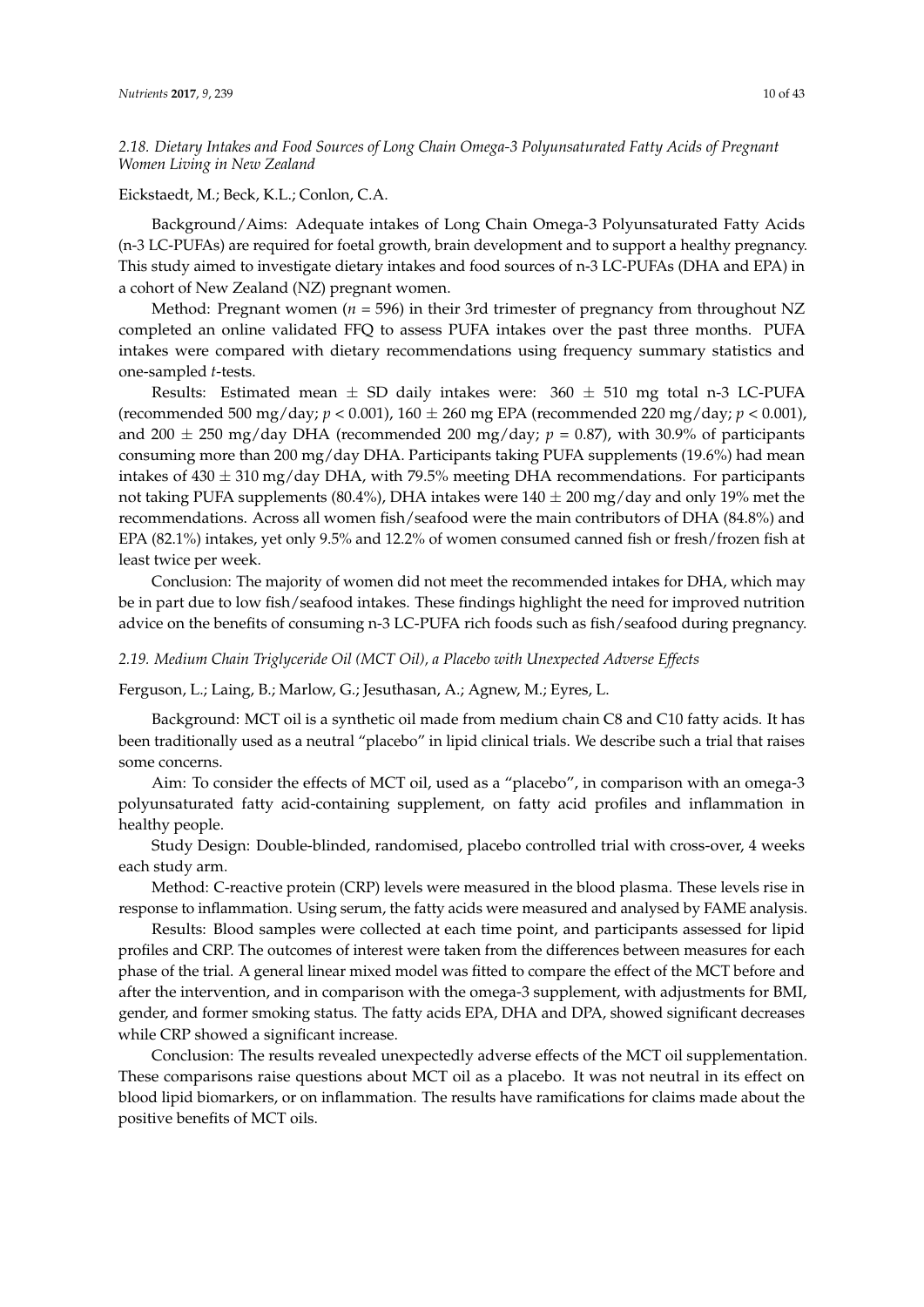# *2.20. Human Breast Milk Complex Lipids: Concentrations, Benefits and the Implications for Paediatric Nutrition*

Fong, B.; MacGibbon, A.; Ma, L.; Rowan, A.; McJarrow, P.

Background/Aims: Complex milk lipids include phospholipids, and gangliosides which are found as part of the human milk fat globule membrane. Reported levels of these bioactive components in human milk and human milk substitutes are variable.

Methods: Chinese and Malaysian human milk lactational changes in ganglioside and phospholipid concentrations were analysed using HPLC-MS over 12 months.

Results: The highest total ganglioside and phospholipid concentration in Malaysian and Chinese mother's milk was at 6 and 12 months lactation respectively.  $GM<sub>3</sub>$  was the most dominant ganglioside class observed in mature milk, while phosphatidyl ethanolamine and sphingomyelin were the two most dominant phospholipid classes observed.

Numerous molecular species were also observed within each ganglioside and phospholipid class as a result of the variety of fatty acids attached to them.

Conclusion: Using modern analytical HPLC-MS techniques, we were able to measure and characterise the human milk ganglioside and phospholipid concentrations. As human breast milk is the gold standard to which infant formulas are formulated, there is awareness that numerous bioactive lipid components are present in breast milk at significant levels, but are at lower concentrations in infant formula. There may be a need to provide these as appropriate building blocks for infant formula to support normal growth and development of the immune system, as well as visual and cognitive performance. Whether this is the case needs to be determined by further research.

# *2.21. A History of Nutrition and War: From Ancient China to Gallipoli and Beyond*

# Forbes-Ewan, C.

Access to adequate quantities of nutritious food has always been a prerequisite to success in war. In military terms, food can be a 'force multiplier'.

About 2500 years ago the Chinese general and military philosopher Sun Tzu recommended that invading armies forage on the enemy rather than take food. Half a millennium later, the Romans had discovered that if a general relied on foraging, there was a good chance his army would starve. Roman legionaries commonly carried foods such as 'hard tack' biscuits, dried or salted meat and cheese. Combined with foraging, these simple but reasonably nutritious 'patrol rations' allowed the Roman Empire to conquer the known world.

There was little progress in food and nutrition for waging war from Roman times until the 18th century, when James Lind—a surgeon in the Royal Navy—showed that citrus juice is antiscorbutic (prevents and cures scurvy). The Royal Navy put this knowledge to good effect: scurvy was virtually absent on British naval vessels after Lind's discovery. Similarly, but about 150 years later, the Japanese Navy found that reducing the quantity of refined rice in the diet of sailors, and adding meat, fish, flour, milk and vegetables (including beans) led to the elimination of beri beri.

Although the first military application of the principles of nutrition occurred during the Franco-Prussian War of the 1870s—with rationing being based on the estimated protein, carbohydrate and fat requirements of soldiers—the involvement of scientists in the formulation of national food policy in wartime did not occur until World War I. While the UK accepted the need for protective factors in food besides protein, fat, carbohydrate and salts—and that some of these components occurred in fruits and vegetables—Germany underestimated the importance of these factors (which are now known as 'vitamins'), perhaps influencing the course of the war.

However, there were still problems with getting adequate food to troops during World War I. There is no better illustration of this than the siege of Kut in 1915, when enemy troops surrounded the town, preventing resupply of rations. More than 10,000 British and Indian troops were forced to surrender following five months of increasing levels of malnutrition and outright starvation.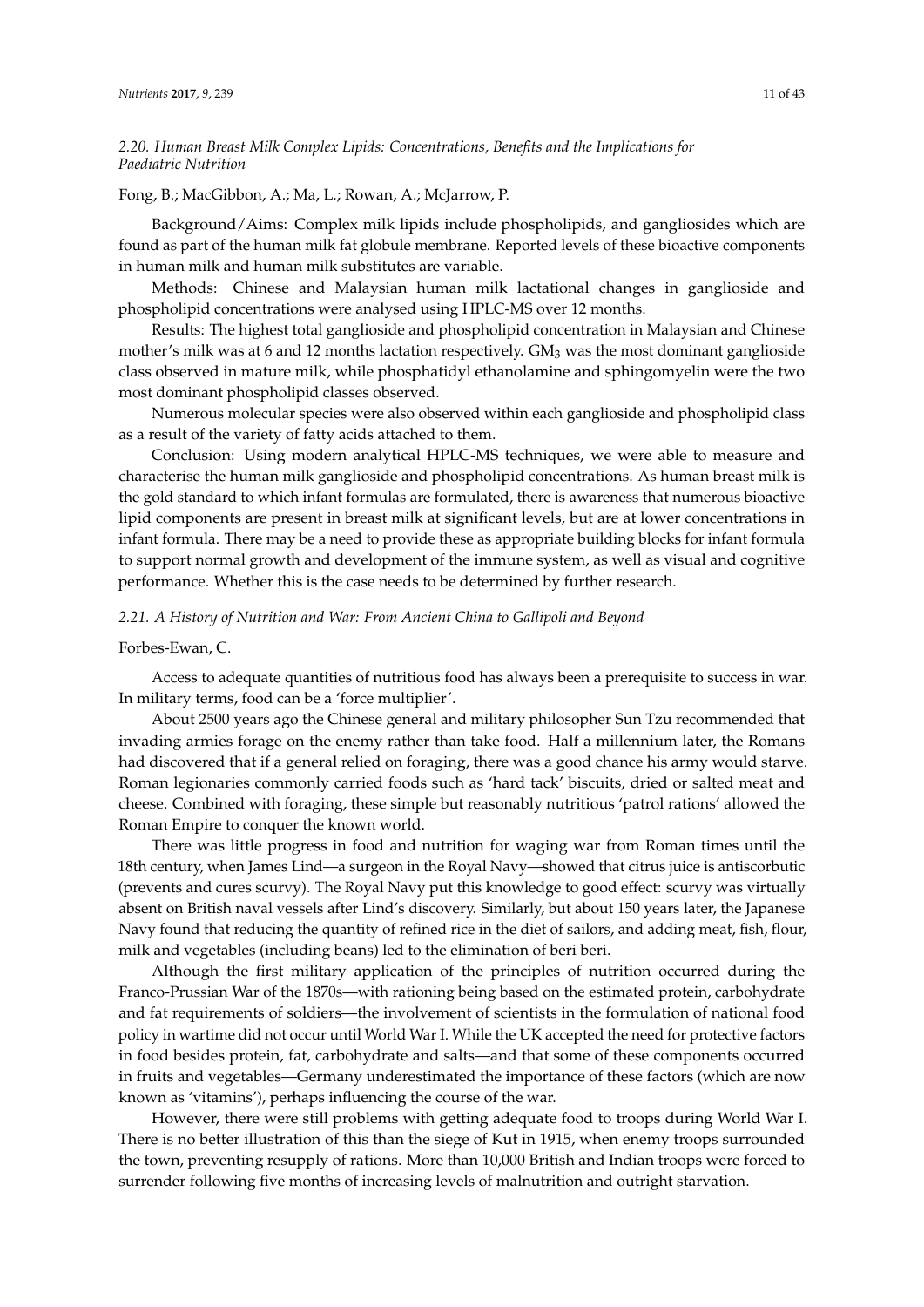The Gallipoli campaign was also affected by food- and nutrition-related issues. Although food was usually plentiful at Gallipoli, Allied troops (including Anzacs) were fed a diet that was deficient in micronutrients, especially vitamin C. By the end of the campaign, the Anzac troops who survived the fighting had been rendered unfit for military duties as a result of their appalling diet.

The feeding of troops improved dramatically during World War II, with the USA leading the development of a wide range of nutritious combat rations for field feeding.

Developments in military-related nutrition science and food technology continued after World War II, to the extent that troops from developed nations are now supplied foods designed to meet not only their nutritional requirements, but also their taste preferences and cultural needs.

# *2.22. Evaluation of Nutrition Risk in Independent Living Older Adults within the Waitemata and North Shore Community*

### Fraser, E.; Allen, J.; Gammon, C.S.; Wham, C.A.

Background/Aims: Older people are known to be at a disproportionate risk of malnutrition and have an increased risk of developing health problems as a result of inadequate food and nutrition intake. The aim of this study was to determine the prevalence of nutrition risk amongst independent living older adults >65 years residing in the Waitemata District Health Board catchment, using the Mini Nutritional Assessment-Short Form (MNA-SF) and to identify socio-demographic or health factors associated with nutrition risk.

Methods: Socio-demographic and health data were obtained using a standardised questionnaire completed during a face to face interview. Nutrition risk was assessed using the MNA-SF.

Results: Participants comprised 57 older adults aged 65 to 93 years. Most (93%) had normal nutrition status (MNA-SF score  $\geq$ 12) whilst 7% were at-risk of malnutrition (MNA-SF score  $\leq$ 11). The majority of participants with normal nutrition status were NZ European (58%), married (60%) and lived with others (77%), took <5 medications (74%), had fewer (1–3) co-morbidities (70%) and were dentate (42%). Of the 4 participants at risk, all were women, 3 were of Maori and Pacific ethnicity and 3 took  $\geq$ 5 medications and required support services or daily help.

Conclusion: This study found a low prevalence of nutrition risk in a sample of healthy community-dwelling older adults. Nutrition screening is important to identify those who are vulnerable. Early intervention can help to prevent nutritional and health problems from occurring and to enable older adults to remain active and healthy within the community.

# *2.23. Nutrition and Gut Inflammation—Lessons from Inflammatory Bowel Disease*

#### Gearry, R.

The human gut comprises an essential barrier between the external environment and the body. When compared to other organs, it is unique in its multiple roles and the environmental challenges to which it is exposed. The human microbiome, in contact with the gut mucosa, provides a complex antigenic challenge to the mucosal immune system. However, immune tolerance enables a symbiotic relationship to exist, whereby the gut microbiota provides nutrition to the intestinal mucosa through short chain fatty acids, and the human gut provides a habitat for the microbiota.

However, when immune tolerance is lost, inflammation ensues. Inflammatory bowel disease (IBD) comprises Crohn's disease (CD) and ulcerative colitis (UC). These chronic diseases have no known cure and manifest as a constellation of symptoms including abdominal pain, diarrhea, rectal bleeding and weight loss. The peak age of onset is 15–40 years with considerable morbidity in young people, affecting education, employment, relationships and quality of life. Treatment comprises immune suppressing medications and surgery, although modification of gut microflora through diet, pro and antibiotics may be helpful.

Recent advances have demonstrated the importance of nutrition in the aetiology of IBD, particularly with interactions between diet and genetic polymorphisms. Complications of IBD also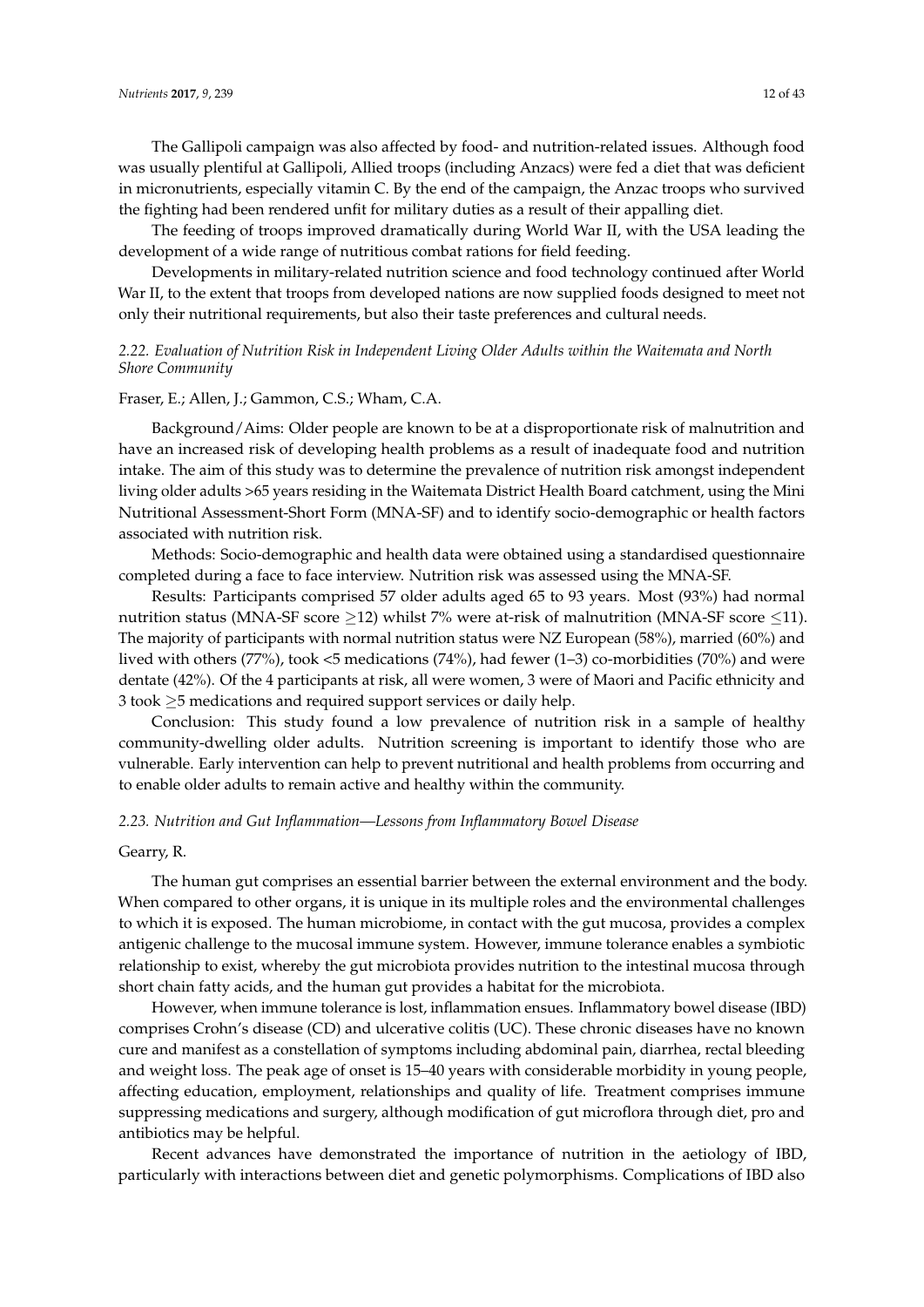include simple micronutrient deficiencies, which are often under-recognised by clinicians. Less common but devastating is intestinal failure, which may result from recurrent inflammation or complications of repeated gut surgery. These patients require long term total parenteral nutrition (TPN), a costly treatment with significant associated morbidity and mortality or, rarely, intestinal failure.

Dietary manipulation may improve the symptoms of IBD through reducing inflammation in the form of exclusive enteral nutrition (EEN) or through reducing associated functional symptoms with low FODMAP diet. However, patients are confronted with a plethora of advice concerning appropriate diets with few data to support most recommendations. Future research must focus not only on the efficacy of specific diets for IBD, but also the mechanisms behind potential benefits.

Conclusion: Finally, an in depth understanding of perturbations of the gut microbiota in IBD may give insights into the pathogenesis of other illnesses such as irritable bowel syndrome (IBS). While inflammation may only play a small part in the pathogenesis of IBS, it may also enable us to define a healthy gut and develop foods and diets that improve or prevent gut disease.

# *2.24. How Does the Policy Context Affect the Implementation of the National Healthy Start Workforce Project (HSWP)?*

# Gunn, C.; Congalton, D.; Jaquiery, A.; Barker, M.; Lawrence, W.; Vogel, C.

Background/Aims: The aim of this study is to investigate how policies support implementation of a workforce education and behaviour change programme to improve the diets and lifestyles of pregnant women.

Methods: Local and national policies, resourcing structures and models of service delivery can impact health interventions. The HSWP provides an opportunity to assess how government and organisational policies support delivery of a population-level intervention to help pregnant women adopt healthier diets and lifestyles. Drawing on MRC guidance for evaluating complex interventions, a policy analysis and semi-structured interviews with the maternal and child workforce were completed to explore contextual factors facilitating or hindering intervention implementation.

Results: National and local policy documents relevant to improving the lifestyles of pregnant women were analysed to identify the key Maternal and Child Health priority areas recognised within the policy documents against the WHO Action Plan for NCD prevention policy options for healthy eating and physical activity. Findings from the policy analysis and interviews were used to describe the barriers and facilitators of service delivery for implementing the HSWP intervention.

Conclusion: Rising levels of childhood obesity and the need to address developmental origins of health is increasingly recognised by governments around the world. The HSWP offers a sustainable workforce development solution that could be translated into action in other countries. The key contextual factors enabling or hindering implementation of the intervention provide insight for effective uptake in other communities.

# *2.25. A Literature Review Translates Recent Scientific Research to Support a Maternal and Infant Health Workforce Education Programme*

#### Gunn, C.; Gunn, J.; Jaquiery, A.

Background: The aim of this study is to investigate how a literature review informs Gravida's Healthy Start Workforce Project (HSWP) education programme on nutrition and physical activity for pregnant women and young children.

Methods: A literature review provided a platform of evidence for the HSWP e-learning programme on the importance for long term health of nutrition and physical activity during pregnancy and early life. Database searches included ScienceDirect, PubMed, Cochrane, DOAJ and Google Scholar with keywords: Pregnancy, nutrition, physical activity, breastfeeding, complementary feeding and DOHaD. Gray literature included WHO and Ministry of Health (NZ) guidelines/reports. Evidence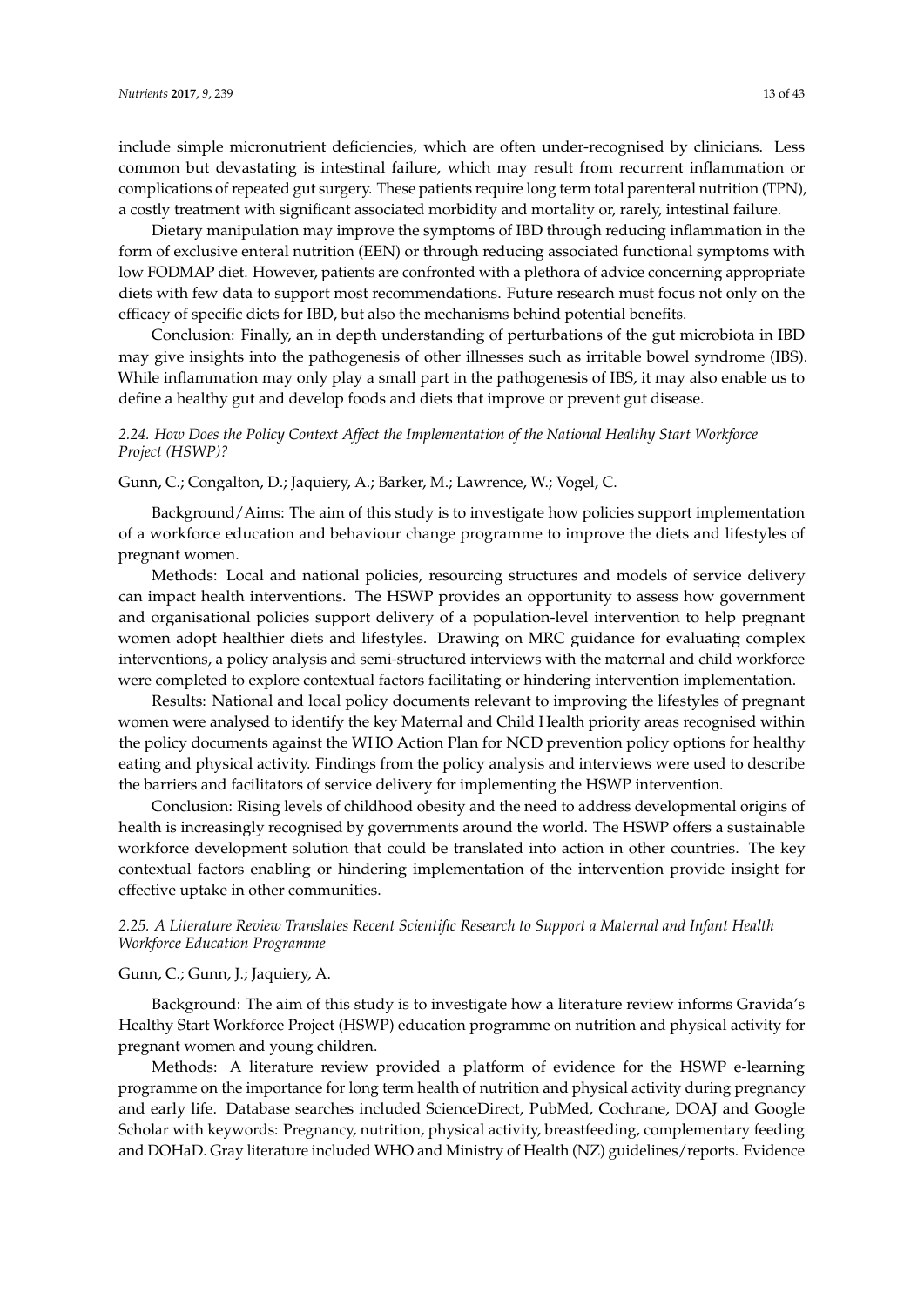graded highest to lowest included Cochrane reports/meta-analyses/systematic reviews/randomised controlled trials/observational studies.

Results: The research literature demonstrates that during pregnancy, macro/micronutrient intake, weight gain, physical activity and gestational diabetes affect maternal health and the intrauterine environment. The fetal nutritional environment influences gene expression via epigenetic changes and is likely to have intergenerational effects. Breastfeeding and dietary patterns (0–2 years) also may influence infants' long term health and BMI.

Conclusion: Maternal workforce education must prioritise and reflect current research evidence demonstrating the compelling need for healthy eating and physical activity during pregnancy and early life for long term individual and societal health and economic benefits.

### *2.26. Compliance with Wrist-Worn Accelerometers in 9 to 11 Year Olds: PEDALS*

Harrex, H.; Davison, B.; Saeedi, P.; Skeaff, S.; Quigg, R.; Stoner, L.; Black, K.; Meredith-Jones, K.; Skidmore, P.

Background/Aims: One aim of PEDALS (Physical activity, Exercise, Diet And Lifestyle Study) is to determine whether sleep timing is associated with diet and activity in children, independent of total sleep duration. Traditionally accelerometers have been worn at the wrist to measure sleep and the waist to measure physical activity. However, we are interested in measuring both behaviours concurrently and although wrist-worn devices show higher compliance in adults, this has not been shown in school-aged children.

Methods: PEDALS is a cross-sectional study of 400 children (age: 9–11 years) from Dunedin primary schools. Participants were asked to complete lifestyle questionnaires during one school day, and to wear an accelerometer (Actigraph GTX3+) on their non-dominant wrist for eight consecutive days to assess sleep and activity patterns. This sub-study aims to assess compliance to a 24-h wear protocol using a wrist worn-device in school-aged children.

Results: Data collection for PEDALS is ongoing. By July 2015, data was available from 148 participants from seven schools. Preliminary data analysis showed that all participants in the study chose to wear an accelerometer, with 92% of participants providing data for all eight days, and 97% providing data for at least five days.

Conclusion: Initial findings show that uptake of accelerometry measures in this age group is high. This study will be one of the first to determine whether sleep timing influences diet and activity in children, independent of total sleep duration.

#### *2.27. The Link between Breast Milk, Infant Faecal and Maternal Faecal Microbiota*

Healey, G.; Blatchford, P.; Hedderley, D.; Dinnan, H.; Martell, S.; Herath, T.; Wallace A.; Butts, C.

Background/Aims: To measure the microbiota present in breast milk (BM), infant faeces (IF) and maternal faeces (MF).

Methods: In an observational study, sixty-nine healthy women and their infants donated BM, IF and MF at 6–8 weeks postpartum. Bacterial DNA was extracted from the breast milk and faeces using a MO-BIO PowerSoil DNA isolation kit. An initial PCR was run to amplify the V3-V4 hypervariable region of the 16S rRNA gene. After the PCR products were purified they were sequenced using the Illumina MiSeq Next-Generation sequencing platform. QIIME software was used to analyse the sequencing data, with reference against the Greengenes core reference database.

Results: Strong positive correlations (Spearman's rank-correlation coefficient of >0.7) were found between *Roseburia* in BM, MF and IF; *Faecalibacterium* in BM, MF and IF; Ruminococcaceae in BM, MF and IF; Lachnospiraceae in BM, MF and IF; *Lachnospira* in BM and IF; *Veillonella* in BM and MF and *Ruminococcus* in BM and MF.

Conclusion: There were significant overlaps in the bacterial taxa present in the breast milk, infant faeces and maternal faeces. This observational research suggests that, through mechanisms not yet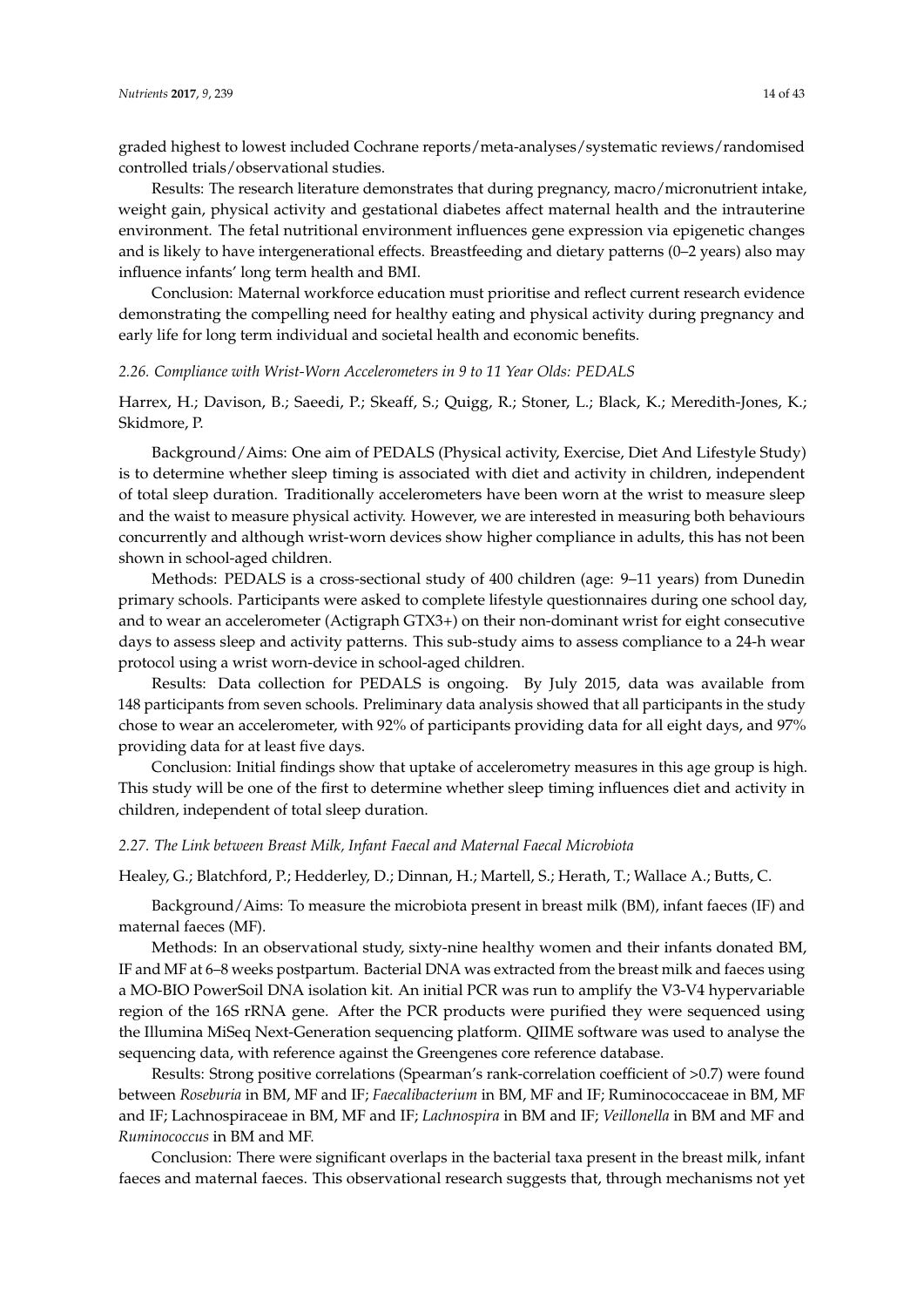fully understood (i.e., entero-mammary pathway), maternal gut-associated microbiota may be shared with the infant via breastfeeding. This may be a key step in the colonisation of the infant gut by commensal gut-associated microbiota.

*2.28. Dietitians' and Nutritionists' Utilisation of Counselling Approaches to Facilitate Eating Behaviour Change: Pilot Study*

Hintz, E.; Weber, J.L.; Coad, J.; Thomson, J.A.

Background: The need for counselling skills has long been acknowledged in nutrition and dietetics. Traditional approaches have been based on didactic education and advice giving. However, in the past 30 years there has been a documented shift to integrate Cognitive-Behavioural Therapy (CBT) and Motivational Interviewing (MI) techniques.

Aims: To investigate New Zealand dietitians' and nutritionists' perceived adequacy of training and confidence in using behaviour change techniques.

Methods: Members of Dietitians NZ and Clinical Nutrition Association were invited to complete a questionnaire about their use of behaviour change techniques. Twenty three finished questionnaires were returned.

Results: Most (91%) participants were dietitians. Around half (48%–57%) believed their training in person-centred counselling was adequate/more than adequate and most (61%) indicated adequate training in MI; but not all facets. Most (83%) described their main approach to dietary treatment as 'person-centred' and most (70%–87%) felt confident/extremely confident using person-centred and MI with clients. Around half (44%–61%) were confident/extremely confident using most facets of CBT and mindfulness-based eating. Most (87%) felt their clients had moderate to very good success rate over the short-term, but less than half (43%) felt that a dietitian alone was the best trained professional to manage eating behaviour change. Confidence using techniques may be due to most (87%) participants undertaking additional training in behaviour change techniques.

Conclusion: Most participants felt confident using a variety of counselling approaches, particularly person-centred and MI, but most had attended ongoing training on behaviour change techniques.

# *2.29. The Effect of Vitamin D on Chronic Plaque Psoriasis: A Randomised, Double-Blind, Placebo-Controlled Supplementation Trial*

Ingram, M.A.; Jones, B.; Stonehouse, W.; Jarrett, P.; Scragg, R.; von Hurst, P.

Background/Aim: Vitamin D has anti-proliferative, pro-differentiative and immunomodulating effects. We aimed to determine whether raising serum  $25(OH)D$  through vitamin  $D_3$  supplementation improves psoriasis.

Methods: In a randomised (2:1), double-blind, placebo-controlled trial, 101 participants >18 years with plaque psoriasis took 200,000 International Units (IU) of cholecalciferol at baseline then 100,000 IU/month for 11 months (*n* = 67), or placebo (*n* = 34). Psoriasis Area and Severity Index (PASI) and serum 25(OH)D concentration were assessed at baseline, 3 months, 6 months, 9 months and 12 months. Primary outcomes were a) difference in PASI between groups over time, and b) the relationship between PASI and 25(OH)D over time, assessed by linear mixed models adjusted for confounding/individual factors.

Results: There was a significant inverse relationship between 25(OH)D and PASI. Elevating serum 25(OH)D by increments from 25–125 nmol/L was associated with mild decreases in PASI (estimated range of decrease 0–2.6;  $p = 0.002$ ). PASI did not differ by group ( $p = 0.62$ , group by time  $p = 0.54$ ), and an improvement in PASI of 50% or higher was achieved by 11.9% of treatment and 11.8% of placebo. However, mean 25(OH)D significantly increased from baseline at 3 months for treatment (*b* = 33 [95% CI 28–38] nmol/L, *p* < 0.001) and 6 months for placebo (*b* = 24 [95% CI 17–30] nmol/L, *p* < 0.001), possibly confounding these results.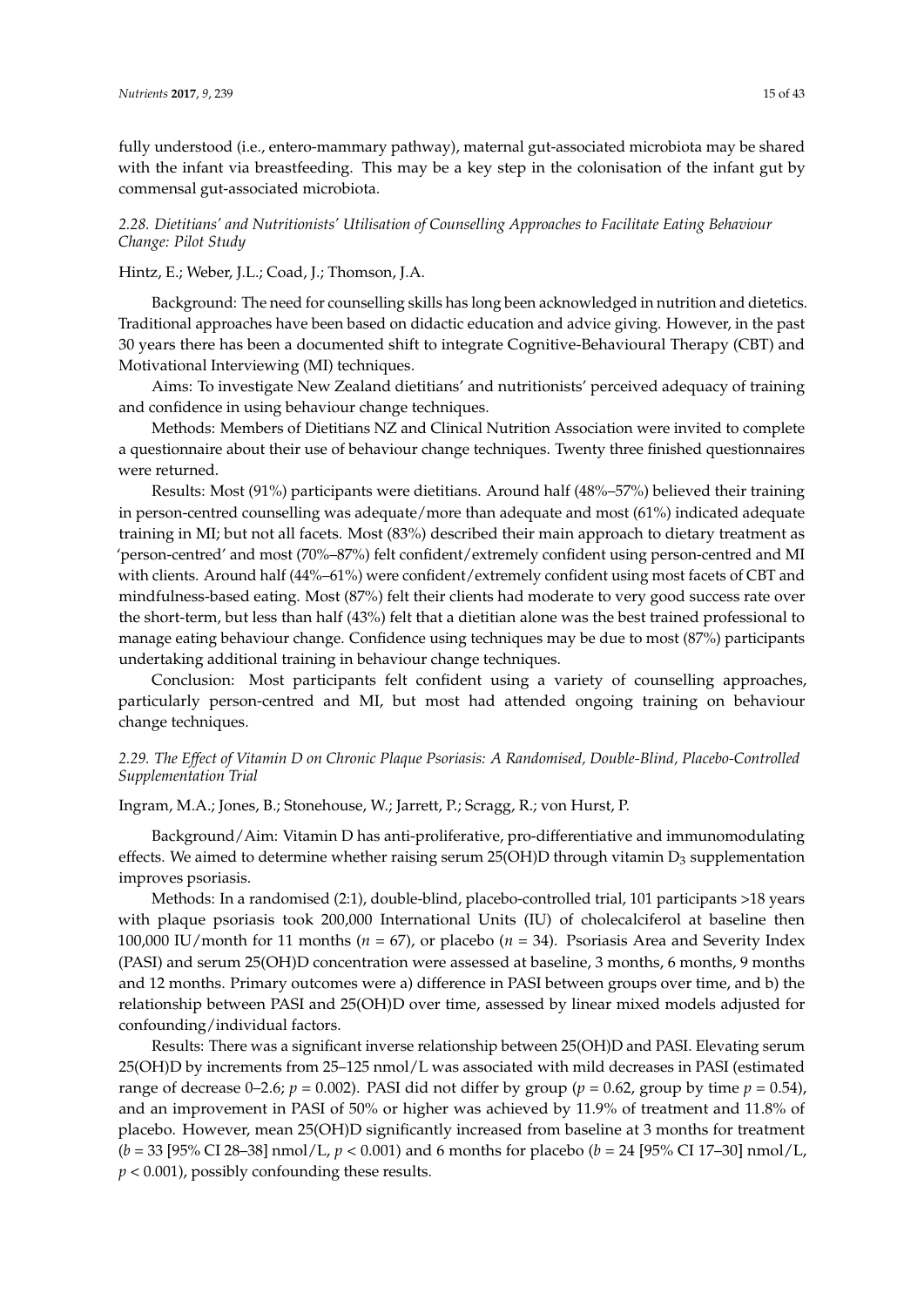Conclusion: At a population level, elevating serum 25(OH)D is associated with improved psoriasis. Estimated improvements were mild at 25(OH)D concentrations in this study and may not be clinically significant; higher concentrations could have greater benefit.

### *2.30. Does Sweet Taste Perception Explain Habitual Sweet Food Liking and Choice?*

#### Jayasinghe, S.N.; Kruger, R.; Walsh, D.C.I.; Rivers, S.; Breier, B.H.

Background/Aims: Sensory attributes such as smell, taste and texture influence dietary behaviour. Given that sweet taste has a powerful hedonic appeal; preference for sweet tasting foods may contribute to excessive consumption. The aim of the study was to investigate whether sensitivity to and preference for sweet taste influences sweet food liking and choice.

Methods: This cross-sectional study recruited 45 women aged 20–40 years. Taste analysis included glucose recognition threshold and rating sweet taste intensity and hedonic liking of 125 mM, 250 mM, 500 mM and 1000 mM glucose samples. Three questionnaires assessing eating behaviour and sweet food liking and choice were completed.

Results: Recognition threshold data indicate that some individuals are more sensitive to sweet taste than others. A negative relationship was observed between sweet taste intensity and hedonic liking of 1000 mM glucose ( $r = -0.78$ ,  $p < 0.001$ ). Furthermore, sweet taste intensity of 1000 mM glucose was negatively correlated with fruit juice (*r* = −0.44, *p* = 0.002) and fruit drink (*r* = −0.47, *p* = 0.001) liking. Fruit juice liking correlated positively with the hedonic liking of the 1000 mM glucose solution  $(r = 0.35, p = 0.02)$ . Participants preferring savoury foods as snacks, rated 1000 mM glucose as more intense  $(t(43) = -2.26, p = 0.03)$ .

Conclusion: Liking of sweet beverages is associated with reduced perceived intensity and higher hedonic liking of sweet taste. Furthermore, the sweet intensity perception appears to influence the choice of snack food. Our data suggest that intensity perception and hedonic preference of sweet taste play important roles in habitual sweet food liking and choice.

# *2.31. How Healthcare Professionals and Breastfeeding Women in New Zealand Use Food and Herbal Galactogogues: A Pilot Study*

#### Jia, L.; Weber, J.; Brough, L.

Background: Perceived inadequate milk production is a main cause of early cessation of breastfeeding. Many herbs and foods (galactogogues) are used worldwide to enhance breast milk production based on anecdotal evidence around efficacy and safety. There is no scientific literature about the use of galactogogues in New Zealand (NZ).

Objectives: To describe both healthcare professionals' and breastfeeding women's attitude to and experiences with galactogogues in NZ.

Methods: Healthcare professionals (*n* = 8) involved in postnatal care and breastfeeding women (*n* = 7) who had previous concerns with milk supply participated in a tailored semi-structured interview. Content analysis was adapted for coding and analysing transcripts.

Results: Foods used as galactagogues included oats, dairy products, and increasing protein and "healthy fat" and supplementing vitamins were reported. A range of herbs were used, with fenugreek most commonly mentioned. Women with long-term problems usually were prescribed domperidone, a pharmaceutical galactogogue. Healthcare professionals generally tried to eliminate perceived problems and apply breastfeeding techniques including frequent feeding, breast compression and expressing after feeding before introducing galactogogues. Women sourced information from other breastfeeding women or the Internet, and sometimes tried galactogogues before contacting professionals for help. Most respondents raised concerns about safety, although some considered 'natural' safer whereas others were more confident about pharmaceutical galactogogues.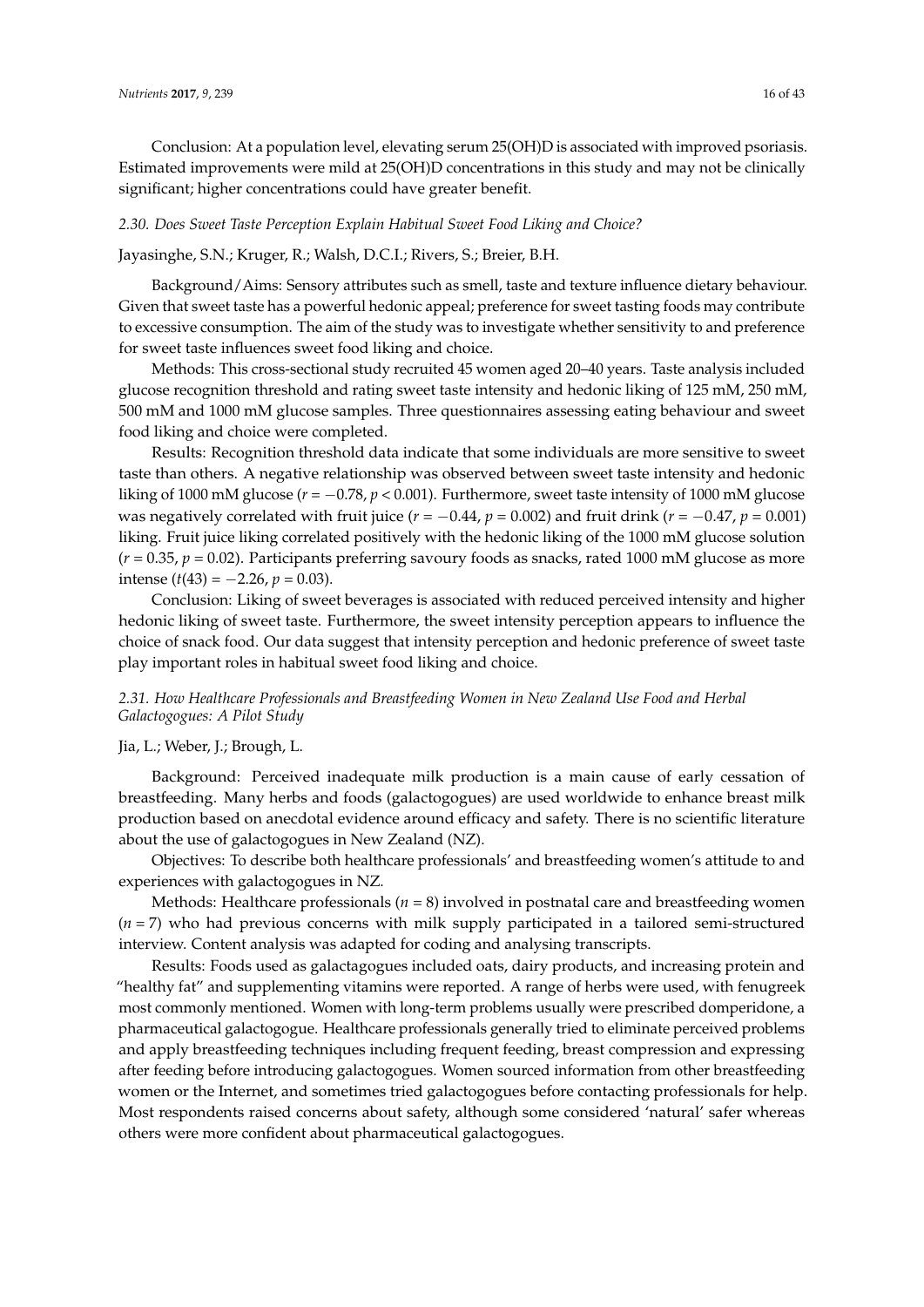Conclusion: Galactogogues are being used in NZ, even though there is limited scientific evidence of safety or efficacy. More research is required to gain a fuller understanding of the use of galatogogues in NZ.

# *2.32. Fish and Shellfish Intake Prior to and during Pregnancy among Qualifying Women in New Zealand*

# Jin, Y.; Coad, J.; Weber, J.; Gris, F.; Brough, L.

Background: Fish consumption is beneficial for foetal neurodevelopment due to the presence of omega-3 fatty acids and other micronutrients. The Ministry of Health provides recommendations regarding restricting fish/shellfish consumption in pregnancy due to concerns regarding food safety and mercury contamination.

Aims: To determine fish/shellfish intake in women before and during pregnancy.

Methods: Pregnant (66) and breastfeeding (87) women were recruited throughout New Zealand. Fish/shellfish intake was determined by a researcher led, food frequency questionnaire. Pregnant women recalled fish/shellfish consumption prior to pregnancy, while breastfeeding women recalled intake during pregnancy.

Results: Seventy percent were Caucasians and 85% had university degrees. All women ate fish/shellfish pre-pregnancy and 91% during pregnancy. Few women reported having fish/shellfish less than once weekly before pregnancy (9%) increasing to 24% during pregnancy (*p* = 0.018). Around half (46%) of women ate fresh fish more than once a week before pregnancy, decreasing to 30% during pregnancy (*p* = 0.041). Conversely, 39% of women ate canned fish more than once weekly before pregnancy, non-significantly rising to 47% during pregnancy. Of the participants, 37%–45% consumed shellfish.

Conclusion: The majority of women consumed fish while less than half of women ate shellfish. Most women tended to eat fish/shellfish more than once a week. Fish intake decreased in pregnancy compared to before pregnancy. Further research is required to understand the reasons for reduced fish/shellfish intake in pregnancy.

### *2.33. The Fortification of Bread with Iodised Salt Eradicates Iodine Deficiency in New Zealand Schoolchildren*

Jones, E.; Davies, B.; Hawkins, R.; Meiklejohn, E.; McLean, R.; Skeaff, S.

Background/Aim: Iodine deficiency re-emerged in New Zealand (NZ) in the 1990s, prompting the mandatory fortification of bread with iodised salt from 2009. This study aimed to determine if the fortification of bread has improved the iodine status of NZ schoolchildren.

Methods: This was a cross-sectional survey of 8–10 years old children living in Auckland and Christchurch conducted from March–May 2015. Children provided a spot urine sample for the determination of urinary iodine concentration (UIC) and completed a questionnaire ascertaining socio-demographic characteristics that also included an iodine-specific food frequency questionnaire (FFQ). The FFQ was used to estimate iodine intake from main food sources including bread and iodised salt.

Results: The median UIC for all children ( $n = 415$ ) was 116  $\mu$ g/L (females: 107  $\mu$ g/L; males: 131  $\mu$ g/L), indicative of adequate iodine status according to WHO (i.e., 100 to 199  $\mu$ g/L). There were signficant differences in UIC by ethnicity ( $p < 0.001$ ) and sex ( $p = 0.006$ ) but not iodised salt use  $(p = 0.890)$ . The mean estimated iodine intake including iodised salt was 101  $\mu$ g/day (females: 101 µg/day; males: 102 µg/day), with 23% of the children having an iodine intake below the EAR. Bread contributed 51% of total iodine intake in the food-only model, providing a mean intake of  $35 \mu g/day$ .

Conclusion: These results are comparable to a similar study conducted in 2011 of Dunedin and Wellington children. Together they provide convincing evidence that iodine deficiency has been eradicated in NZ schoolchildren since the mandatory fortification of bread with iodised salt.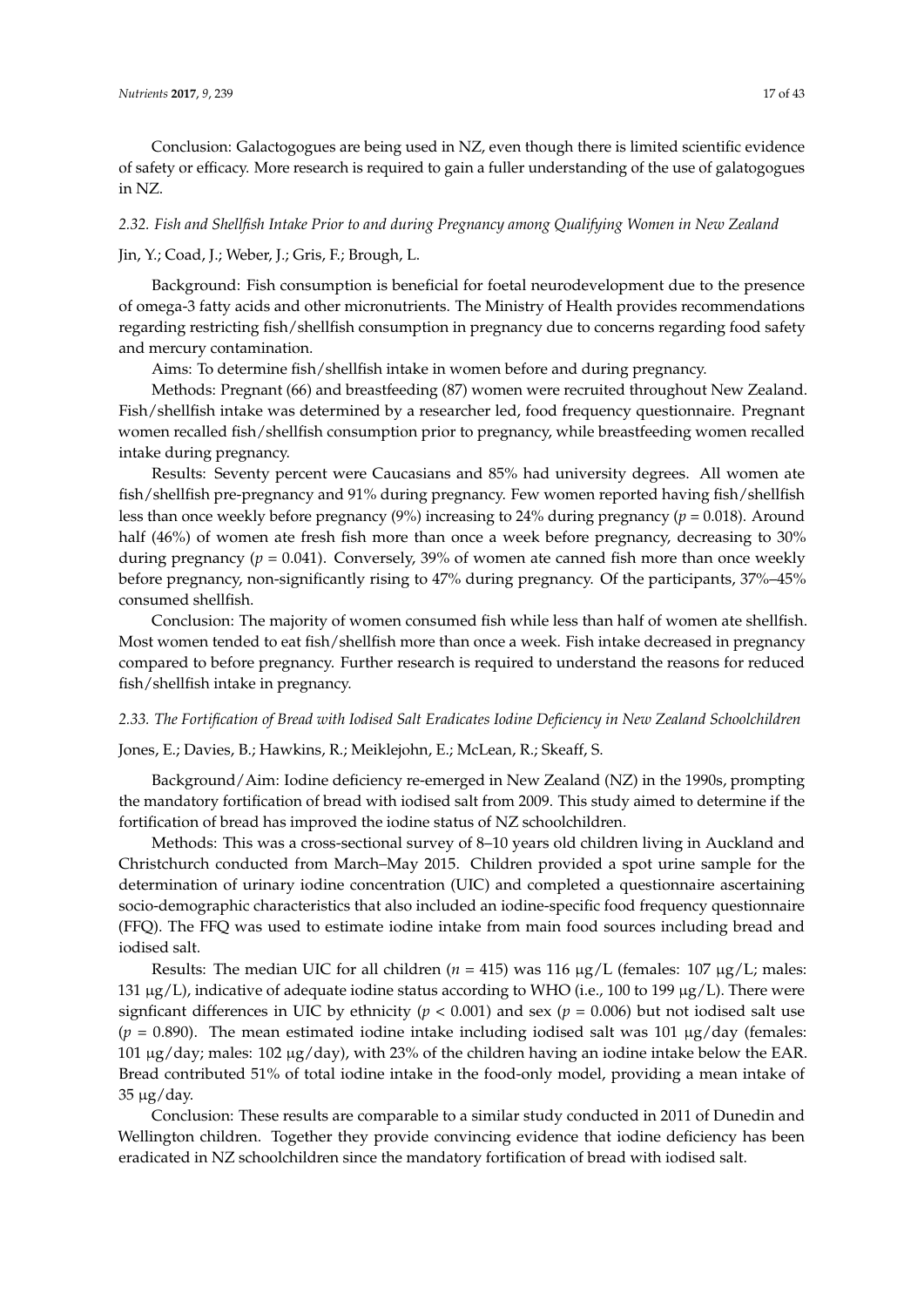# *2.34. New Zealand Muriel Bell Lecture: New Paradigms for Old Bones*

#### Kruger, M.

The skeleton is a metabolically active organ that is continuously resorbed and rebuilt. With ageing, the balance shifts to increased resorption, leading to osteoporosis due to a reduction in bone mineral density (BMD) and disruption of bone microarchitecture. Bone metabolism is influenced by hormones such as oestrogen, thus post-menopausal women worldwide have a heightened risk of developing osteoporosis. Lifestyle factors also affect risk, with diet and exercise being the most important modifiable factors. Dietary calcium, vitamin D, fruit, vegetable and long chain polyunsaturated fatty acids (PUFAs) intake all correlate with bone health.

Osteoporosis is diagnosed using several methods. The measurement of BMD by dual energy X-ray absorptiometry (DXA) is the gold standard. Portable ultrasound heel scanners are practical for assessing bone health status in large population studies. Calcium and vitamin D serum levels provide valuable information about nutritional status. Changes in BMD occur very slowly, interventions can be monitored via blood levels of bone-turnover markers including c-telopeptide of type I collagen (CTX), osteocalcin, and receptor activator of nuclear factor kappa-B ligand (RANKL), with parathyroid hormone (PTH) as indicators of calcium balance.

Collaborative work with New Zealand and international research groups has focused on using foods and food components to intervene in the bone resorption process. Initial studies were carried out in vitro to identify cellular and molecular mechanisms as well as optimal dosages. Animal studies provided in vivo evidence, while human studies demonstrated efficacy at both individual and population levels.

In vitro studies demonstrated that the PUFA docosahexaenoic acid (DHA) from fish oil, β-carotene, and the oestrogen-like soy isoflavone daidzein reduced osteoclast formation, bone resorption, and osteoclast differentiation markers. These findings were extended to animal models. In ovariectomised (OVX) rats, which mimic the post-menopausal woman, dietary supplementation with DHA and other PUFAs significantly increased BMD and decreased serum PTH. Feeding β-carotene-rich kiwifruit and soy isoflavones significantly reduced CTX and RANKL serum levels and improved BMD in OVX rats and mice. Human studies similarly demonstrated the benefits of dietary supplementation. In healthy postmenopausal women, increasing vegetable and fruit intake reduced calcium excretion in the urine, kiwifruit consumption improved bone markers and fortified milk significantly reduced bone resorption.

However, human studies also revealed significant differences in genetic phenotypes, debunking long-held beliefs and leading to new paradigms in study design. A comparison of women in several Asian countries identified significant differences between the rate of decline in bone health in women in Vietnam compared to women in Indonesia and the Philippines. A study of black women in Africa demonstrated that higher proportions of body fat, once believed to protect against osteoporosis, did not correlate with bone health. Rural African women had higher 25 (OH) D levels but also higher bone turnover compared to urban women. Isoflavone interventions in Asian postmenopausal women have produced inconsistent bone health benefits, due in part to population heterogeneity in enteric bacterial metabolism of daidzein. Ongoing studies are now being specifically designed to assess genotype differences between Western, Malay, Chinese, African, and other phenotypes.

# *2.35. Exploring Eating Behaviour Using the Three Factor Eating Questionnaire (TFEQ) in Overweight and Obese Women*

#### Kruger, R.; de Bray, J.G.; Beck, K.L.; Conlon, C.A; Stonehouse, W.

Background: Obesity is a leading cause of morbidity and mortality, yet it is preventable. Interventions which fail to address behavioural contributors to weight gain are unlikely to be successful. This study aimed to investigate the relationship between body mass index (BMI), body fat percentage (BF%), and obesity related eating behaviours.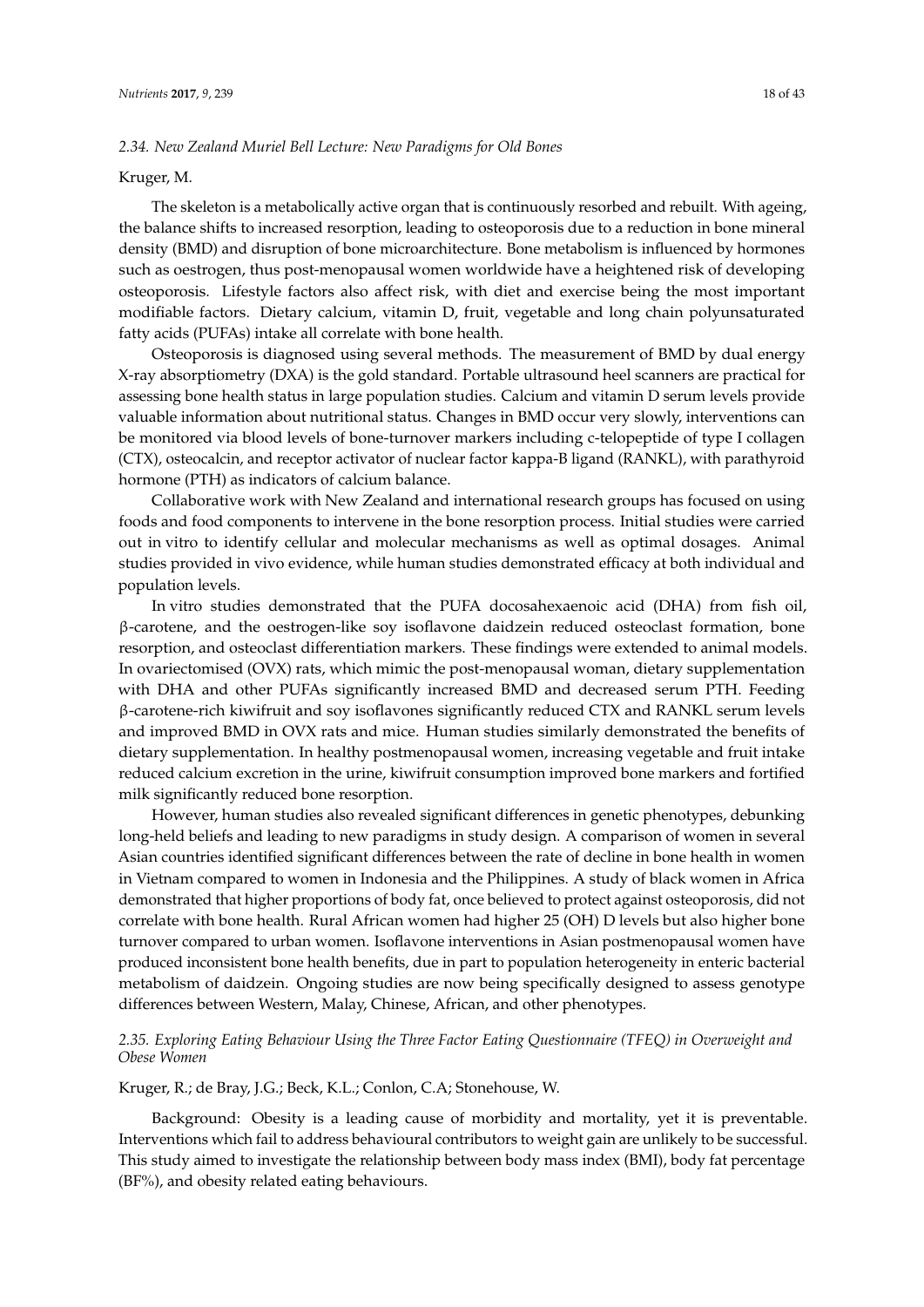Methods: Women (*n* = 116), aged between 20 and 45 years, were recruited. Quetelet's BMI was calculated (kg/m<sup>2</sup>) from height and weight measurements, and BF% was measured using air displacement plethysmography (BodPod). Women completed the validated Three Factor Eating Questionnaire (TFEQ) to assess their eating behaviours. The three main eating factor scores (Restraint, Disinhibition and Hunger) and their sub-categories were calculated. The TFEQ data were analysed for associations with BMI and BF%, as well as categorisations based on high BMI ( $\geq$ 25 and  $\geq$ 30 kg/m<sup>2</sup>) and high BF% ( $\geq$ 30%).

Results: The women had a median (IQR) age of 34 (27, 40) years, BMI of 23 (21, 25) kg/m<sup>2</sup>, and mean  $\pm$  SD BF% (30.5%  $\pm$  8%). Disinhibition was positively correlated with both BMI ( $p$  < 0.001) and BF% (*p* < 0.001). Emotional Disinhibition was the only TFEQ sub-category that differed significantly between women with high versus normal BMI and BF%. No significant correlations were found between Restraint or Hunger and BMI or BF%.

Conclusion: Disinhibition seems likely to be a key contributor to both higher BMI and BF%. Intervention strategies which educate overweight or obese women on how to counteract Disinhibition should be a key target area for prevention of further weight/fat gain.

# *2.36. Maternal Overweight Is Associated with Infant Feeding Patterns and Growth*

#### Lagström, H.; Makela, J.

Aims: To evaluate how maternal overweight impacts exclusive breastfeeding (BF), total duration of BF and the age of introduction of complementary foods (CF) and whether these have effect on children's growth from 0 to 2 years.

Methods: From 1797 families participating to the Finnish STEPS Study, 848 children had data on breastfeeding and anthropometric data from 13 months and 2 years of age. Data on BF and CF were collected by self-administered follow-up diary. Information regarding maternal weight, height, pregnancy and delivery were received from maternity clinics and the National Longitudinal Census Files. Children's weight and length/height were recorded during the study visits at 13 months and 2 years.

Results: Overweight women breastfed exclusively (2.2 vs. 2.8 mo, *p* < 0.001) and totally (7.4 vs. 9.0 mo,  $p < 0.001$ ) shorter time and introduced CF earlier (4.1 vs. 4.3 mo,  $p = 0.02$ ) than normal weight women. Children of overweight women were heavier and had higher BMI at 2 years than children of normal weight women. At 2 years of age 30% of boys and 17% of girls were overweight or obese. Children's obesity risk was not increased by maternal overweight (OR 1.04, *p* = 0.12). Longer duration of full BF (OR 0.86,  $p = 0.04$ ) and partial BF (OR 0.91,  $p = 0.02$ ) and later introduction of CF (OR 0.69,  $p = 0.03$ ) were protective against obesity.

Conclusion: Our study suggests that women who were overweight or obese before pregnancy breastfed for shorter time and introduced CF earlier than normal weight women, which may further impact children's growth.

# *2.37. The Effects of the Supplement 'Lester's Oil' on Fatty Acid Concentrations and an Inflammation Biomarker in Healthy People*

Laing, B.; Ellett, S.; Marlow, G.; Jesuthasan, A.; Agnew, M.; Ferguson, L.

Introduction: Diet is significant in the disease susceptibility of individuals. Omega-3s are associated with immune regulatory functions. Omega-3 supplementation has shown reduced inflammation especially in people with inflammatory disorders. To achieve this, the preparation has to be bioavailable.

Background/Aim: To investigate the effects of an anti-ageing supplement, Lester's Oil (About Health® Supplements Ltd, Auckland, NZ) on fatty acid profiles and inflammation (as measured by CRP) in healthy people.

Study Design: Double blinded, randomised, placebo controlled with cross-over.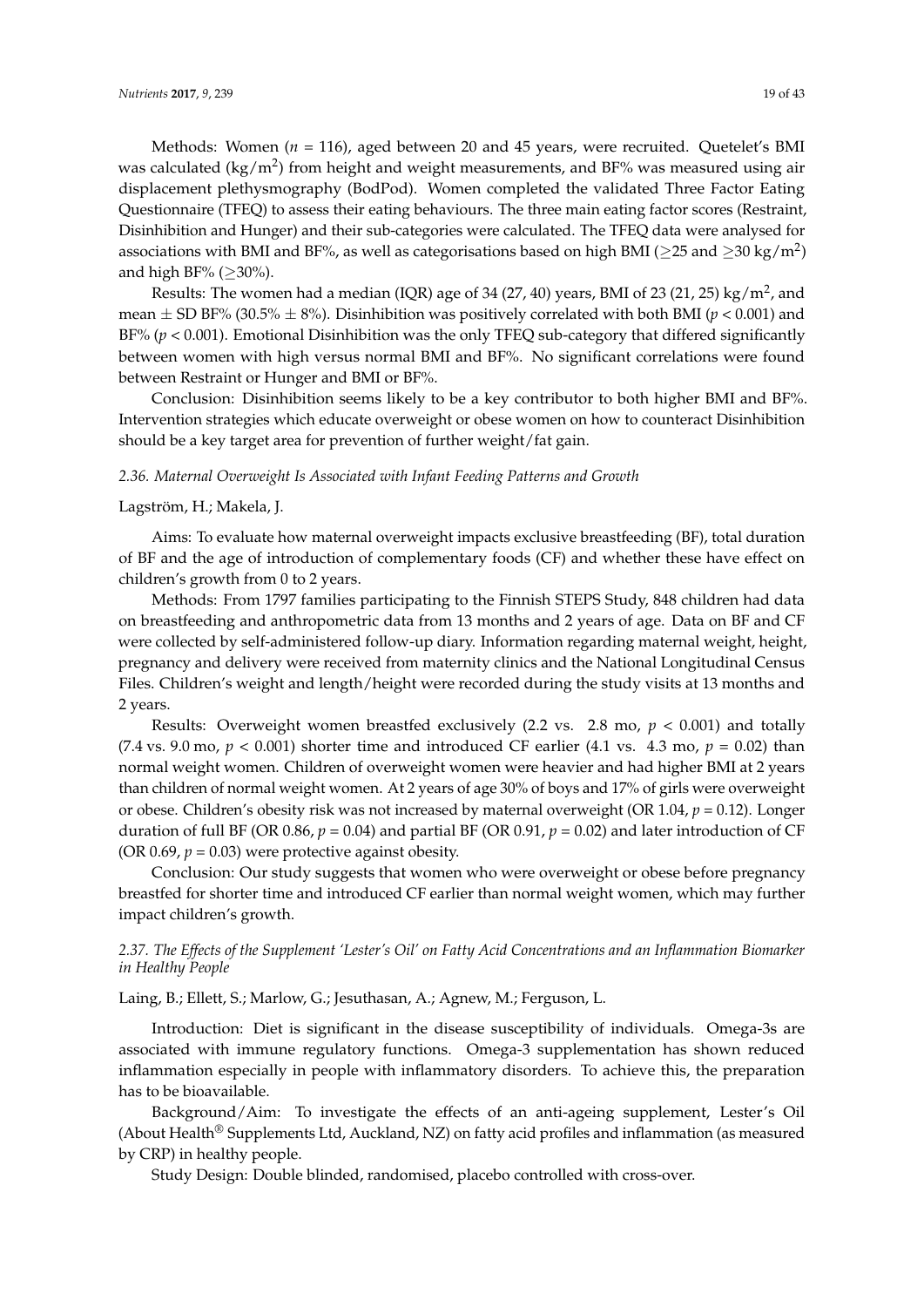Methods: Plasma C reactive protein (CRP) levels, which rise in response to inflammation, were measured. Serum fatty acids were measured and analysed by FAME analysis. The outcomes of interest were taken from the differences between measures for each phase of the trial. A general linear mixed model was fitted to compare the effect of the supplement with a medium chain triglyceride oil with adjustments for differences before and after the trial for BMI, gender, and former smoking status.

Results: In response to supplementation the fatty acids EPA, DHA and DPA showed significant increases ( $p < 0.001$ ;  $p < 0.001$ ;  $p < 0.001$ ); the fatty acids Oleic acid, Palmitoleic and Myristoleic showed significant decreases ( $p = 0.003$ ,  $p = 0.016$ ,  $p = 0.022$ ); and CRP showed a significant decrease ( $p = 0.011$ ).

Conclusion: These results show the supplement was effective in improving key fatty acids (EPA, DHA, DPA) and decreasing inflammation in healthy people.

#### *2.38. US Military Nutrition: Historical Approaches and Contemporary Perspective*

## McClung, J.

Nutrition is essential for maintaining the optimal health and performance of Warfighters. Failure to provide energy and nutrients at required levels results in measurable declines in cognitive and physical performance and, if chronic, may be associated with distinct nutritional deficiency disorders. The objective of this presentation is to detail the history of military nutrition and ration development as it applies to US Warfighters and to provide a contemporary prospective regarding current and future military nutrition research and practices.

Initial recognition of the importance of nutrition to Warfighter health in the US came in 1775 when the Continental Congress stipulated that enlisted members of the Continental Army should receive meat, milk, bread, and vegetables. Until World War I, personnel were provided with the garrison ration, a ration that was served to Warfighters in all circumstances, to include combat and garrison dining environments. During World War I, the first special purpose rations were developed and utilized, to include the reserve ration, the trench ration, and the emergency ration. The period prior to and during World War II was marked by the emergence of a series of field rations, as well as recognition that rations were required for the mountain, jungle, and desert environments. Currently, in field conditions, Warfighters are provided with the Meal, Ready-to-Eat (MRE), which has been designed to meet the nutritional requirements of Warfighters and includes over 20 menus and 150 individual components.

Contemporary studies in the area of US military nutrition research are focused on the development of ration and garrison paradigms that meet Warfighter requirements specific to operational demands. Examples include fortified snack items that can be provided before, during, and after operational missions for the optimization of physical and cognitive performance, resilience, and recovery. Other contemporary topics include meeting the nutritional needs of female Warfighters, to include preventing declines in iron status that may occur during physical training and optimizing vitamin D and calcium status in an effort to sustain bone health. Future approaches are likely to incorporate the nutritional requirements of individual Warfighters, including the contribution of genetic factors such as single nucleotide polymorphisms.

The views expressed in this abstract are those of the authors and do not reflect the official policy of the Department of Army, Department of Defense, or the U.S. Government.

# *2.39. Estimates of Sodium and Potassium Intake in a New Zealand Adult Population Sample—Have We Got the Balance Right?*

McLean, R.M.; Edmonds, J.C.; Williams, S.M.; Mann, J.I.; Skeaff, S.A.

Background/Aims: To assess sodium and potassium intake in New Zealand adults using 24 h urine samples.

Methods: A random sample of New Zealand adults aged 18 to 64 years was selected from the electoral roll in two cities: Dunedin and Wellington. Participants completed a questionnaire with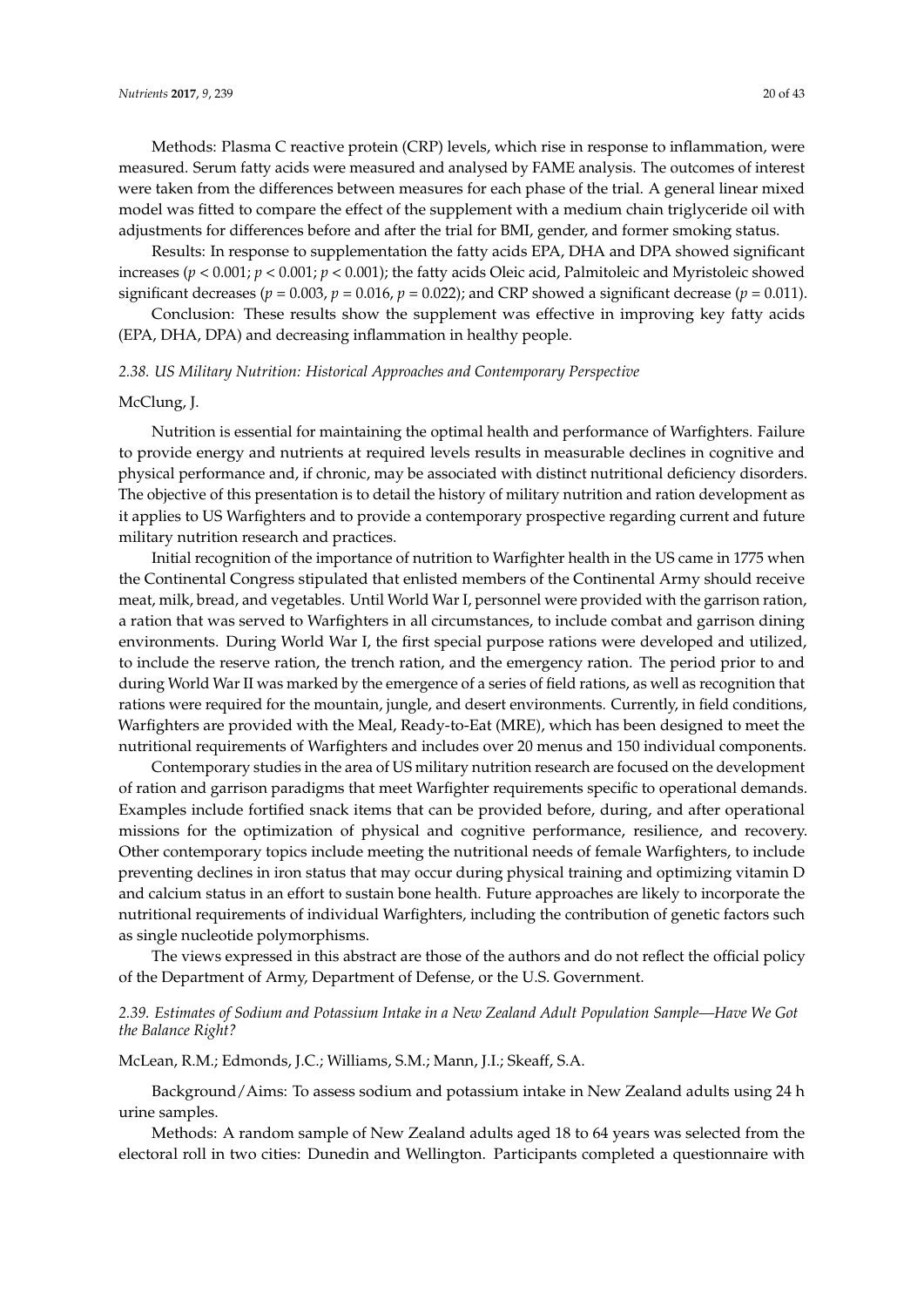sociodemograhic information, had height, weight and blood pressure measured, and provided a 24 h urine sample, which was analysed for sodium and potassium content.

Results: Mean sodium:potassium ratio was 1.32 (95% CI 1.26, 1.39); 1.39 for men and 1.26 for women. Mean 24 h sodium excretion was 3386 mg/day (95% CI 3221, 3551): 3865 mg/day for men and for 2934 mg/day women. Mean 24 h potassium excretion was 2738 mg/day (95% CI 2623, 2855): 3031 mg/day for men and 2436 mg/day for women. Sodium intake was higher among younger people, men, those with a higher BMI and higher potassium excretion. Potassium excretion was higher among older people, men and those with a higher sodium excretion.

Conclusion: New Zealand adults have high sodium intakes and low potassium intakes compared to recommended levels. Dietary sodium intakes have remained relatively stable since the late 1970s. A comprehensive public health programme to reduce dietary sodium intake and increase intake of fruit and vegetables would help reduce population blood pressure and incidence of cardiovascular disease.

### *2.40. Eating Habits and Nutrition Attitudes among Pregnant Chinese Women in New Zealand*

#### Ma, J.; Coad, J.; Brough, L.; Weber, J.L.

Background: The number of immigrants from China has increased significantly over recent years. Pregnant Chinese women in New Zealand may face a number of barriers in following nutrition recommendations.

Aims: To assess nutrition attitudes and practices of pregnant Chinese immigrants in New Zealand.

Methods: Eighty four pregnant Chinese women living in New Zealand were recruited via Chinese community websites and organisations. Information on eating habits, attitudes towards NZ and Traditional Chinese Medicine (TCM) nutrition recommendations, and acculturation was collected using an online questionnaire.

Results: The majority of participants had a positive attitude towards NZ nutrition recommendations for pregnant women, but reported consuming fewer than the recommended serves from food groups. The majority of women reported taking folic acid supplements at least 5 days/week (77%), but less than half took iodine supplements (40%) or iodine rich foods (17%) as often. Most had positive attitudes towards TCM recommended dietary practices for general health, e.g., adjusting diet to body composition (70%), but most (>70%) seldom consumed foods with TCM features specifically recommended for pregnancy. More acculturated women had more positive attitudes towards both NZ and TCM nutrition recommendations and were more likely to consume recommended serves from foods groups.

Conclusion: Attention needs to be paid to pregnant recent Chinese migrants to help them meet recommended serves from food groups and ensure they understand the need for iodine and iodine supplements in New Zealand. Health professionals should be familiar with general TCM dietary recommendations.

### *2.41. Military Nutrition—Turning Research into Practice: The New Zealand Defence Force Perspective*

# Martin, N.

The saying "an army marches on its stomach" was first recorded in English in the early 20th Century. Although modern warfare is no longer as heavily dependent on the foot soldier *per se*, this saying remains relevant today with respect to fuelling our 'Combat Athletes'. Alongside promoting the maintenance of optimal health, good nutrition enhances the operational readiness of military personnel by improving their physical and cognitive performance. This is achieved through its effects on energy stores, hydration status, body composition, recovery, injury prevention, immune function and sustaining morale. We have come a long way from the monotonous, energy- and nutrient-deficient rations New Zealand soldiers received during World War I, where many of their meals consisted of canned meat (bully beef), jam, hard biscuits and a hot brew. More than ever, mission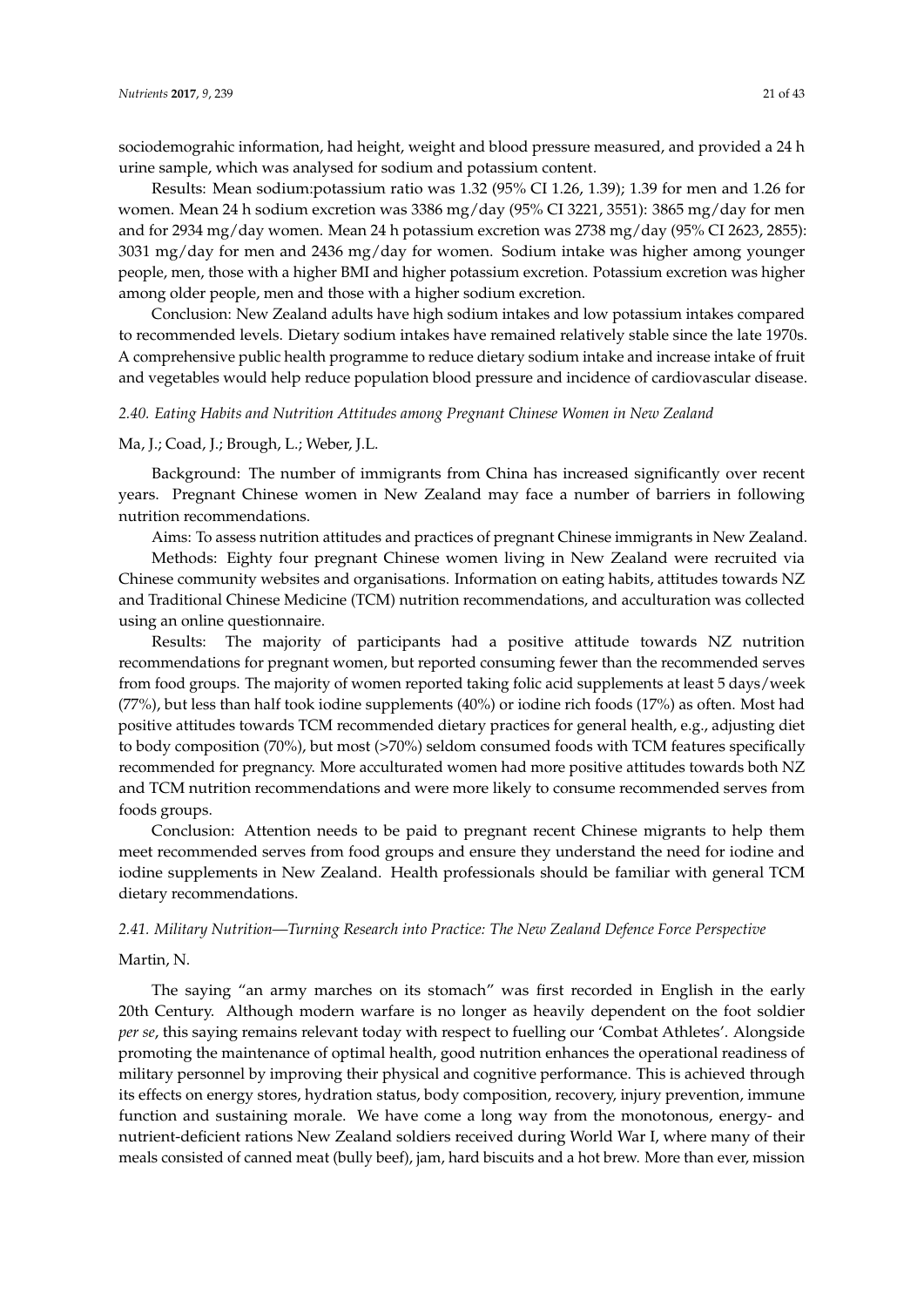success requires today's Combat Athlete to optimise a multi-factorial skill set, including endurance, strength, speed, agility, accuracy and decision-making.

This presentation will focus on turning military nutrition research into practice within the New Zealand Defence Force. It will primarily look at projects within the NZ Army to support Combat Athletes—past, present and future. Past—Projects focused on delivering nutrition education to both soldiers and commanders; modifying the food environment for garrison, exercises and deployments. Present—Ongoing refinement of the food environment; modification of operational rations to meet current training and deployment needs; an investigation into the iron and vitamin D status of female recruits. Future—An increased focus on the multi-disciplinary approach to delivering Performance Health(care) to Combat Athletes; optimising resilience, both physical and mental, will be a key driver.

### *2.42. Health and Nutritional Literacy of New Zealand Nursing Students*

#### Mearns, G.; Chepulis, L.M.

Background: Published literature suggests that nurses in New Zealand are more overweight than the general population. A lack of nutrition knowledge, social eating patterns and shift work are proposed to contribute to this. This study aimed to assess nutrition knowledge of undergraduate nursing students and to measure associations with demographics, lifestyle factors, health status and dietary patterns.

Methods: An observational study with a convenience sample of 103 first-year undergraduate nursing students recruited from two tertiary education institutions in the North Island, New Zealand. Data collection included anthropometry, blood lipids, glucose and HbA1c. Nutrition knowledge was tested using a 22-question nutritional literacy survey.

Results: No correlation was observed between anthropometry measures and total literacy score. Mean BMI value was  $26.7 \pm 6.3$  (range 16.5–44.0) and approximately 60% of participants were either overweight or obese. The mean total correct nutritional literacy score was  $56.7\% \pm 13.2\%$ . Participants scored higher in food label and health-food claim questions (>70% correct) and lower in general nutritional knowledge. The majority of participants were within normal limits on blood test results, although 5% had elevated HbA1c and one third had an elevated total cholesterol.

Conclusion: Prevalence for obesity and overweight amongst nursing students exceeds that of the general female population and may explain the high overweight and obesity prevalence for registered nurses. Findings link risk for elevated BMI among first year nursing students with demographic and lifestyle factors rather than nutritional knowledge.

#### *2.43. Comparison of Dietary Patterns of Adults in Brazil and New Zealand*

### Mendes Borges, T.; Mason, S.

Background/Aims: Comparison of dietary patterns between populations can help to explore the relationships between food habits, factors that affect them, nutritional related diseases and future food security. This study aimed to compare the food intake of adults in Brazil and New Zealand.

Methods: Data was obtained primarily from the 2008–2009 Brazilian Household Budget Survey, individual food intake and the 2008–2009 NZ Adult Nutrition Survey. Food and beverages were combined into 21 food categories and the percent of total energy contributed by each food group was calculated and compared between countries.

Results: The contribution of different food categories to energy intake differed between Brazilian and New Zealand adults. The top 5 categories contributing to energy intake for Brazilians were rice pasta and grains; non-alcoholic beverages; beef; legumes and breads while for New Zealanders, they were legumes; sweets and confectionary; breads; rice pasta and grains and non-alcoholic beverages. From an energy perspective, Brazilians ate three times more beef and twice the rice, pasta and grains but only one quarter of the eggs and one seventh of the sweets and confectionaries than NZ adults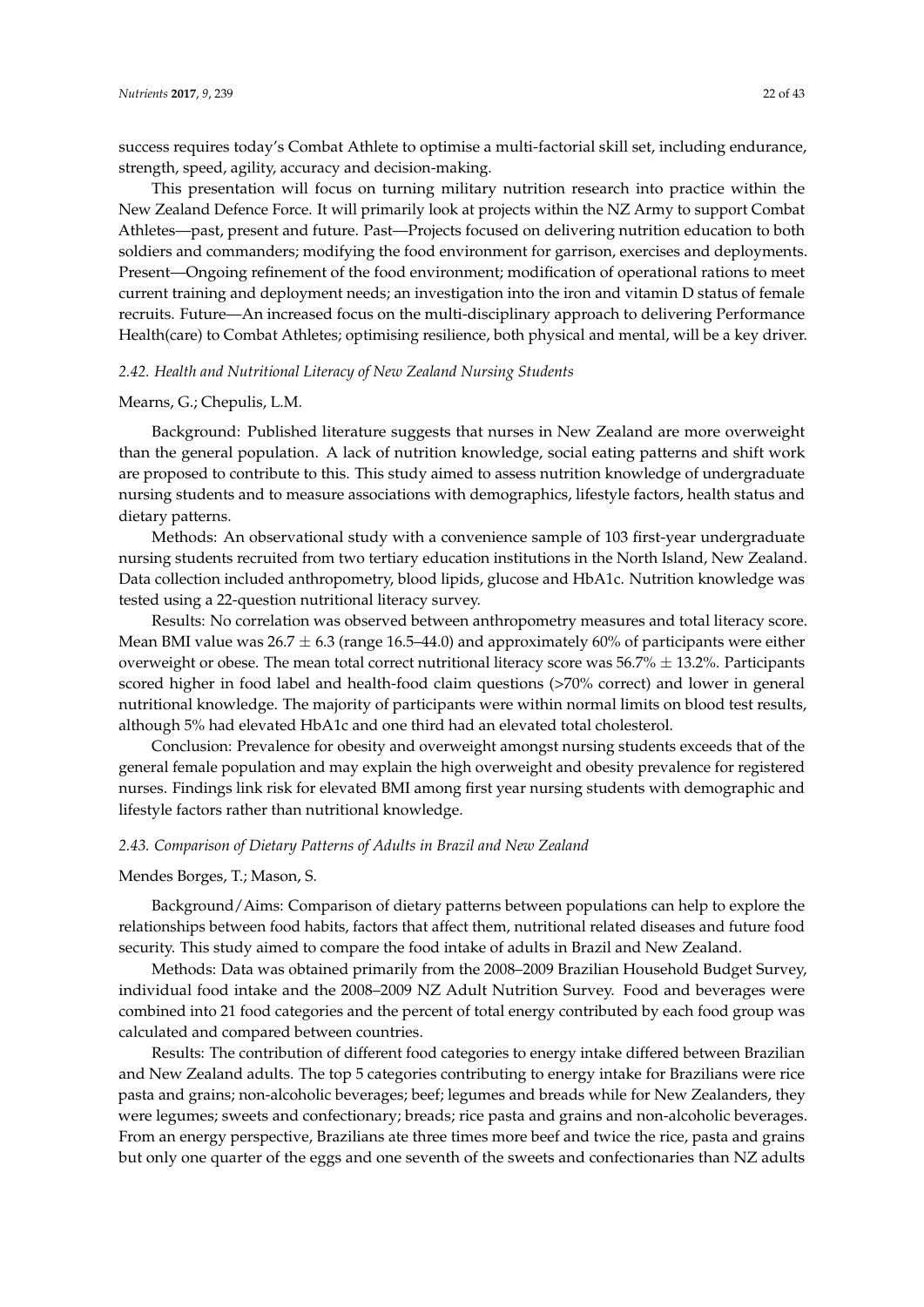ate. Although New Zealand adults drink more milk than Brazilians, the contribution of other dairy products to calorie intake is similar in both countries.

Conclusion: Different dietary patterns are seen in New Zealand and Brazil. Many factors including income and climate affect this. The comparison suggests the growing levels of obesity in these countries may have different dietary causes and require different strategies to limit the increase.

# *2.44. The Impact of Age on the Inflammatory, Endotoxaemic, and Oxidative Stress Responses to a High Fat Meal*

Milan, A.M.; Pundir, S.; Pileggi, C.A.; Markworth, J.F.; Roy, N.C.; Cameron-Smith, D.

Background/Aims: Postprandial inflammation, endotoxaemia, and oxidative stress are determinants of cardiovascular and metabolic disease risk and are amplified after high fat meals. We aimed to examine determinants of postprandial inflammation and endotoxaemia in older and younger adults following a high fat mixed meal.

Methods: In a randomised cross-over trial, healthy participants aged 20–25 and 60–75 years (*n* = 15/group) consumed separately a high fat and a low fat breakfast. Plasma taken at baseline and post-meal for 5 h was analysed for circulating endotoxin, cytokines (monocyte chemotactic protein (MCP)-1, IL-1β, IL-6, and tumour necrosis factor (TNF)-α), lipopolysaccharide binding protein (LBP), and expression of inflammatory genes in peripheral blood mononuclear cells (PBMC).

Results: Older subjects had 16% lower baseline PBMC expression of glutathione peroxidase (GPX)-1 (*p* < 0.05), but 2.7-fold greater baseline expression of insulin-like growth factor-binding protein (IGFBP)-3 ( $p < 0.001$ ) and 11% greater circulating MCP-1 compared to younger subjects ( $p < 0.05$ ). After either meal, there were no age differences in plasma or chylomicron endotoxin or plasma LBP concentrations, nor in inflammatory cytokine gene and protein expression (MCP-1, IL-1β, and TNF-α). Unlike younger participants, the older group had a 35% decrease in SOD-2 expression after the meals  $(p < 0.001)$ .

Conclusion: After a high fat meal, older adults had no increased inflammatory or endotoxin response, but an altered oxidative stress response. Healthy older adults, without apparent metabolic dysfunction, have a comparable postprandial inflammatory and endotoxaemia response to younger adults.

#### *2.45. Dietary Minerals, Blood Pressure, and Heart Disease—Separating Fact from Fiction*

### Moore, L.

High blood pressure is a major modifiable risk factor for cardiovascular and cerebrovascular diseases. Non-pharmacologic approaches to the prevention and management of CVD typically include weight loss, stress reduction, smoking cessation, exercise, and diet modification. Sodium restriction has been the primary dietary strategy for blood pressure management for many years. While average sodium consumption is approximately 3.5 g/day across many populations, current U.S., Australia, and New Zealand Dietary Guidelines recommend limiting sodium intake to 2.3  $g$ /day for adults and most adolescents. U.S. Guidelines and some others suggests that some segments of the population, including blacks of any age, everyone over age of 50, and anyone with high blood pressure, diabetes or chronic kidney disease (~50% of the US population), should limit sodium intake to as low as 1.5  $g$ /day. This talk will address a number of provocative questions about dietary sodium. For example, is current salt intake excessive for most individuals and would a lower level of intake generally be better? Would most people be healthier if they consumed less salt, or might salt restriction have unintended consequences on health outcomes such as lipid levels or insulin resistance? Is it even feasible to reduce sodium levels in the general population? Evidence for the effects of dietary sodium and sodium restriction on blood pressure and secondary vascular outcomes will be reviewed. The role of salt sensitivity and its interaction with patterns of dietary potassium intake have also emerged as important factors in dietary advice for the prevention of high blood pressure and related cardiovascular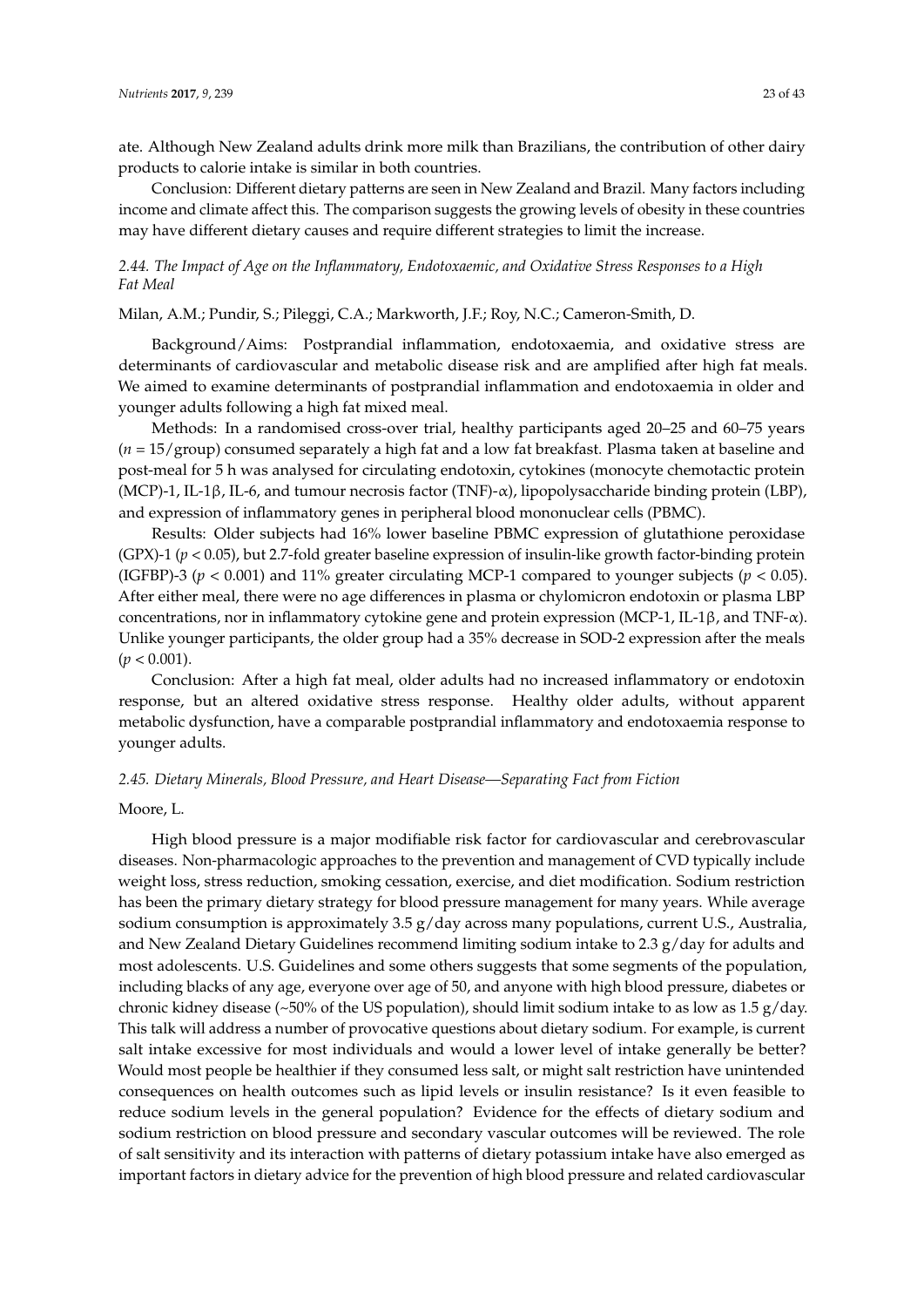outcomes. In general, the roles of several dietary minerals on cardiometabolic risk seem to have been underestimated. For example, with its ability to affect vascular tone, potassium may play a much more important role in blood pressure regulation and cardiac functioning than has been previously appreciated. Calcium also has a controversial history. For many years, it was believed to be linked with blood pressure reduction but clinical trials have yielded results that are less than convincing. In the original DASH clinical trials, the calcium content of dairy was a major reason for its inclusion in the combined dietary intervention arm of the study. More recent evidence suggests that other factors in dairy may be responsible these beneficial effects instead. Finally, magnesium is a dietary mineral that may have significant impact on vascular health through the promotion of endothelium-dependent vasodilation and maintenance of normal cardiac electrophysiology. The direct effects of magnesium on blood pressure and other secondary cardiovascular outcomes will be reviewed. Dietary minerals are consumed as a part of an overall nutrient package. As a result, it is important that we look at those nutrient packages in an effort to understand the total effects of dietary sodium, potassium, calcium and magnesium on long-term health outcomes. Funding source: National Institute of Diabetes and Digestive and Kidney Diseases (NIDDK), the National Dairy Council in the U.S., the Dairy Council of California, USDA and Dairy Australia.

# *2.46. 25-Hydroxyvitamin D Levels Are Lower in New Zealand Residents with Active Inflammatory Bowel Disease*

# Morton, H.; Coad, J.; Pedley, K.C.

Background/Aims: Individuals with IBD (Crohn's Disease (CD) and Ulcerative Colitis (UC)) may be at risk of low vitamin D levels due to reduced absorption, use of sun-sensitising medications, and increased requirements. Low vitamin D levels in IBD have been associated with greater disease activity and longer disease duration.

Methods: 186 men and women with IBD, and 126 healthy controls, provided a blood spot sample to measure serum 25-hydroxyvitamin D level. 198 of these participants completed a retrospective questionnaire containing demographic data, sunlight exposure habits, vitamin D supplementation, and disease activity. Difference between groups was tested using ANOVA; frequency of vitamin D deficiency and adequacy was tested using Chi-Square.

Results: No differences were observed between vitamin D level and disease, latitude, or sun exposure hours. Lower vitamin D was significantly associated with recent disease activity in patients with CD (66.0  $\pm$  3.4;  $p = 0.011$ ), but not UC, and in IBD after controlling for supplementation (57.8  $\pm$  3.1; *p* = 0.018). Higher vitamin D was significantly associated with supplement use (82.3  $\pm$  3.9;  $p < 0.01$ ) and recent increased sun exposure (73.6  $\pm$  2.5;  $p < 0.01$ ).

Conclusion: Vitamin D Supplementation should be considered both during and in the 12 months following flare up of disease activity in IBD.

#### *2.47. Maternal Nutrition and the Early Life Origins of Obesity*

### Muhlhausler, B.

A world-wide series of epidemiological and experimental animal studies have provided evidence that the pathway to obesity can begin very early in life, and that environmental exposures before birth and/or in early infancy play a key role in defining an individual's susceptibility to obesity through the life course. The nutritional environment an individual experiences during these periods plays a particularly important role in the early life origins of obesity and poor metabolic health. Initial studies in this area focused on the consequences of an inappropriately low or inappropriately high nutrient supply, both of which are associated with an increased risk of obesity in postnatal life and leading to the concept of a U-shaped relationship between early life nutrient supply and later metabolic health. More recently, it has become clear that not only global over or undernutrition, but also excesses and deficiencies of key dietary components, including specific fatty acids, protein and/or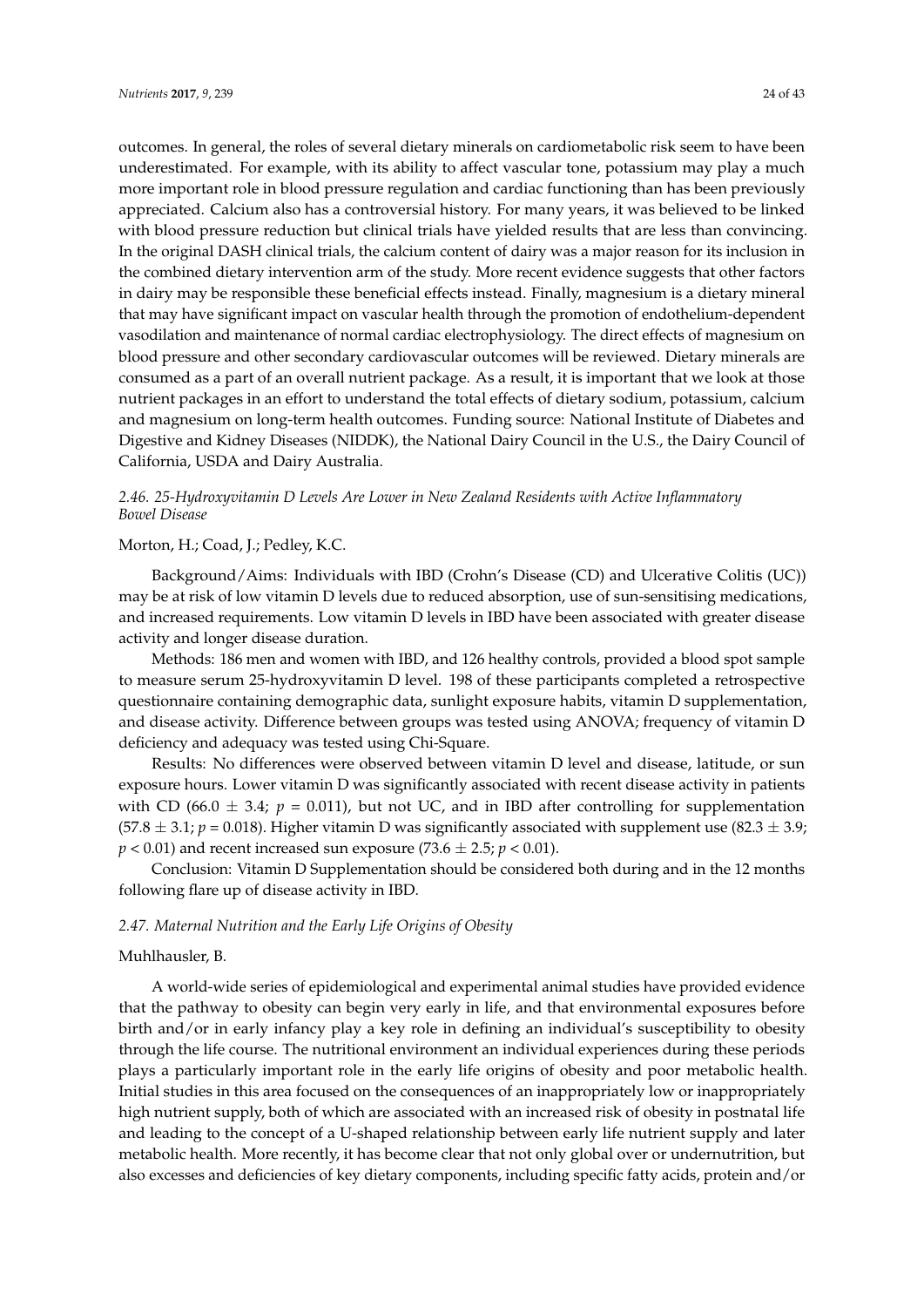key micronutrients, also plays a critical role in the early life origins of obesity and metabolic disease. This has resulted in growing interest in the potential for nutritional interventions applied during pregnancy or early infancy to improve the future metabolic health of children. This presentation will provide a background on the role of nutrition in the early life origins of obesity and our current understanding of the underlying mechanisms, with a particular focus on studies which have set out to test the potential for nutritional interventions in pregnancy or infancy to improve metabolic health outcomes in the child.

#### *2.48. Multilevel Multicomponent Intervention Strategies for Childhood Obesity Prevention*

#### Novotny, R.

Childhood obesity is an important determinant of adult obesity. Obesity is associated with social and health problems. Intervention to decrease and prevent further increase in the prevalence of childhood obesity may include child, family, household, community, environment, and policy components. Including multiple components or levels of influence increases the likelihood of impact of programs that aim to decrease prevalence of childhood obesity. The Children's Healthy Living Program for Remote Underserved Minority Populations of the Pacific (CHL) is a multilevel multicomponent intervention program in five jurisdictions (Hawaii, Guam, Alaska, American Samoa and the Commonwealth of the Northern Mariana Islands) of the United States affiliated Pacific. CHL was designed through combining scientific evidence and community input, implemented by supporting community role models and programs that were engaged in aspects of the identified intervention components, facilitating coalition building, and is being evaluated in a multilevel analytic model and by process evaluation. CHL will be described as an example of developing and implementing multilevel multicomponent childhood obesity intervention programs that aim to make comprehensive systems change. Emphasis will be on strategies and approaches to childhood obesity prevention intervention that can be adapted for diverse populations. Funding source: United States Department of Agriculture, National Institute of Food and Agriculture, Grant 2011-68001-30335.

# *2.49. Optimal Nutrition for Healthy Ageing: More or Less?*

### Nowson, C.

Life expectancy of both genders is increasing and the proportion of older people continues to rise, with increasing numbers of older people living in the community with a range of chronic diseases that impact on quality of life. We know that adoption of a healthy diet early in life can reduce the risk of, or delay the onset of a range of chronic disease, however it appears that the dietary recommendations that are effective in reducing disease risk in early and mid-life may not be are appropriate for later life. There is considerable evidence indicating that those >65 years require significantly more nutrients than mid-life to maintain functional status and optimal quality of life such as calcium and vitamin D. Muscle strength, which is related to muscle mass, is the key determinant of maintaining activities of daily living. The maintenance of muscle strength requires a combination of resistance exercise and increased amounts of dietary protein. Although there has been a massive increase in the number of older people who are classified as overweight and obese, the evidence to date does not support the implementation of weight loss programs in older people, as it appears that carrying some additional weight over the age of 65 years reduces mortality. As the number of "very old" (those >85 years) increases, where weight loss is common, there is an increasing need to implement widespread nutrition screening in both community and residential care settings. This initiative needs to be supported by education programs, and the development suitable meals and foods that reduce the risk of malnutrition and optimise energy and nutrient intake to maintain quality of life.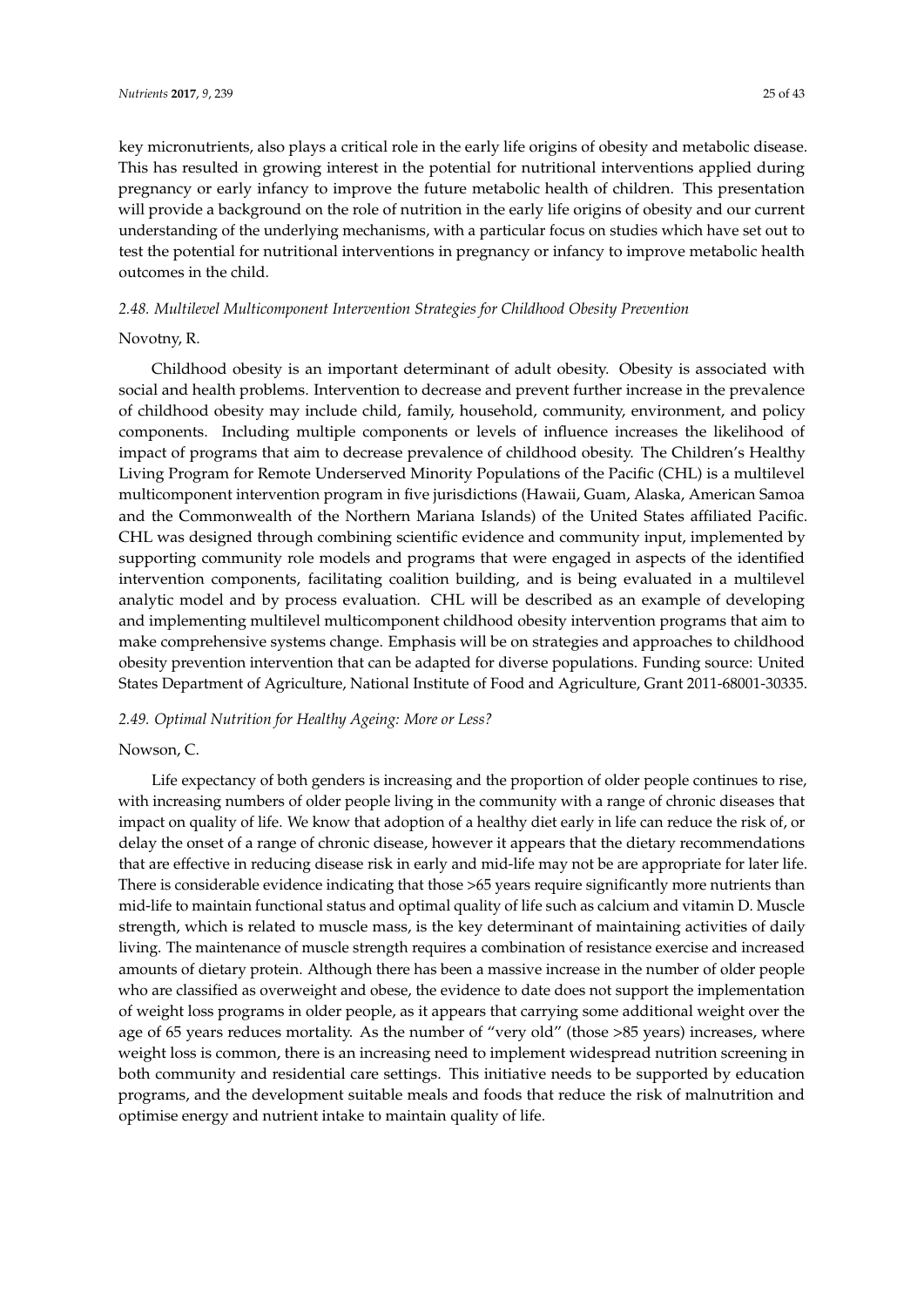# *2.50. Objectively Measured Physical Activity Levels of Obese and Non-Obese Pre-Menopausal New Zealand Women*

### O'Brien, W.J.; Shultz, S.P.; Breier, B.H.; Stonehouse, W.; Kruger, R.

Background/Aims: Physical activity (PA) influences predictors of long-term health, particularly cardiorespiratory and metabolic disease risk. This report investigates objectively measured PA levels in healthy, pre-menopausal women participating in the women's EXPLORE (Examining the Predictors Linking Obesity Related Elements) study.

Methods: In this cross-sectional study, 355 healthy New Zealand (Maori, Pacific, European) women aged 16–45 years, were classified as non-obese or obese (body fat <35% and ≥35%, respectively). Triaxial accelerometers were worn for 7 days to assess levels of sedentary, light, moderate and vigorous PA (0–99, 100–2019, 2020–5998, ≥5999 counts·min<sup>-1</sup>, respectively).

Results: Obese women performed less moderate and vigorous PA than non-obese women. More obese women (71%) performed  $\leq 10$  min·week<sup>-1</sup> vigorous PA than non-obese women (47%), whilst 44% of obese and 16% of non-obese women engaged in no vigorous PA. PA guidelines for moderate PA (150 min·week $^{-1}$ ) were not met by 43% of obese and 27% of non-obese women. Overall, sedentary behaviour and light PA accounted for 97% of waking time, almost two-thirds of which was sedentary time. Furthermore, more than half of the women were sedentary for >10 h·day<sup>-1</sup>.

Conclusion: Alarmingly, 43% of obese, pre-menopausal New Zealand women failed to meet PA guidelines recommended as beneficial for cardiorespiratory and metabolic health. Furthermore, sedentary behaviour accounted for substantially more time than light, moderate and vigorous PA combined. Our data suggest that there is significant potential to improve long-term health outcomes by spending more time performing PA, especially increasing moderate and vigorous activity levels.

#### *2.51. Health Star Rating: Development of a Trans-Tasman Front of Pack Labelling Initiative*

### Parnell, W.; Hawthorne, P.; Gibbs, M.

Background/Aims: The Health Star Rating (HSR) system was developed by the Australian, state and territory governments in collaboration with industry, public health and consumer groups. The purpose of the system is two-fold: to provide a simple and easy method for consumers to compare the nutritional profile of packaged foods; and provide incentive for reformulation of packaged foods.

Methods: The HSR system uses a star rating scale of 1/2 to 5 stars. The number of stars is determined by an algorithm that considers both the positive and negative aspects of the food product (energy, saturated fat, sugar, sodium, protein, dietary fibre, and the proportion of fruit, vegetable, nut and legume content). The algorithm is based on the nutrient profiling scoring criteria developed by Food Standards Australia New Zealand (FSANZ). The algorithm was tested on approximately 3500 packaged foods across 39 sub-categories. It was modified to enable meaningful 'within food' category comparisons and to ensure alignment with the Australian Dietary Guidelines.

Results: Consumer testing was conducted in Australia and New Zealand. HSR positively affected consumers' ability to correctly identify products. New Zealand joined the HSR system following assessment of the system against a set of principles developed by the New Zealand Front-of-Pack Labelling Advisory Group, namely: the need for an interpretive system, meaningful within food categories, readily understood by consumers, and supporting government nutrition policy.

Conclusion: Formative research indicated that the HSR system is able to assist shopper decision making and provide maximum differentiation between foods within categories.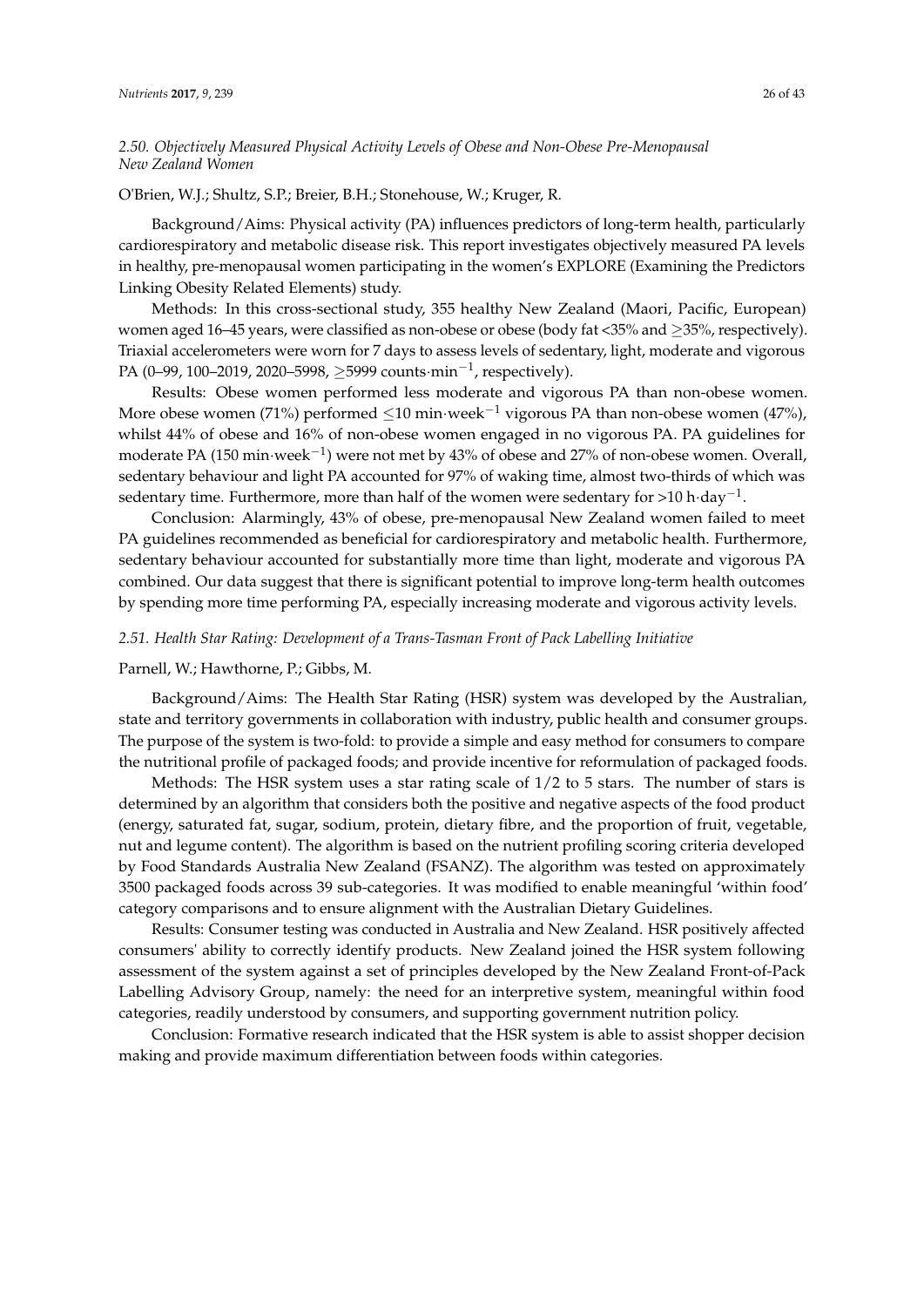# *2.52. Effects of Legume Addition and Extrusion on the Protein Content and Digestibility of a Wheat-Based Snack*

### Patil, S.S.; Brennan, C.S.; Mason, S.L.; Brennan, M.A.; Morton, J.D.

Background: Starch, protein and dietary fibres play a vital role in human nutrition. Plant-based foods such as cereals and legumes are rich sources of such nutrients. Many researchers have focused on the importance of legumes (about 20% protein) and cereals (about 50%–60% carbohydrate) in the human diet, as they have potential to meet the nutritional requirement of the increasing global population. This study was undertaken to evaluate the effects of the addition of legume flours into wheat-based extruded snack foods on the protein content and in vitro digestibility of protein of such blends.

Methods: Different proportions (5%, 10%, and 15%) of green pea, yellow pea, chickpea and lentil flour were included in wheat flour based extruded snacks. Protein content was measured by the Dumas method, while in vitro digestibility of protein was determined by a two-step, two enzyme method that simulates digestion. The digested protein was calculated by measuring the difference in the protein content at the beginning and at the end of digestion.

Results: The addition of legumes to wheat-based extruded snacks increased the protein content by 1%–2%. Digestibility of extruded products was significantly higher than raw mixes prior to extrusion. For instance, the protein digestibility of extrudates was 60%–65%, whereas the protein digestibility of raw flour mixes was 28%–35%.

Conclusion: The hot extrusion technique substantially increases protein digestibility of extruded snacks.

## *2.53. The Development and Validation of a Tool to Assess Snacking Habits in Young New Zealand Women*

#### Philipsen, S.; Beck, K.L.; Kruger, R.

Background/Aims: Snacking is common in New Zealand (NZ) women. However, there are few validated tools available to quickly assess foods and food combinations consumed as a snack. This study aimed to develop and validate a Snack Eating Assessment Tool (S-EAT) that assesses the usual snacking habits of NZ women, including the types, combinations and timing of snacks.

Methods: An online self-administered eating habits questionnaire (EHQ) was developed and validated against a 4-day weighed food record (4dwFR) in 108 women, 16–45 years, living in Auckland. The S-EAT is a focused tool within the EHQ used to assess usual snacking habits. Validity was assessed using cross-classification analysis.

Results: Agreement between the S-EAT and 4dwFR for typical snack foods on weekdays and weekends ranged from 70.4% to 92.6% in the morning, although for tea and coffee on weekdays agreement was only 52.8%. In the afternoon agreement on both weekdays and weekends ranged from 61.1% to 86.1%, and in the evening from 70.3% to 87.0%. Typical foods consumed in the morning included fresh fruit, tea and coffee, muesli bars and café drinks; in the afternoon fresh fruit, cheese, yoghurt and crackers; and after dinner tea, coffee, baking and chocolate. "Dairy + grain" was the only commonly consumed food combination (mainly cheese and crackers), with agreement between the EHQ and 4dwFR ranging from 83.3% to 99.0%.

Conclusion: The focused S-EAT is a simple tool that can be used to successfully describe and evaluate the snacking habits of New Zealand women.

# *2.54. Associations between Diet and Diseases and Conditions of the Gastrointestinal Tract of Monogastric and Companion Production Animals*

#### Pluske, J.; Hampson, D.J.; Pethick, D.W.; Kim, J.C.

A number of diseases and conditions of the gastrointestinal tract (GIT) of monogastric animals are associated with the diet that is fed. Increasing evidence suggests that dietary nutrients/components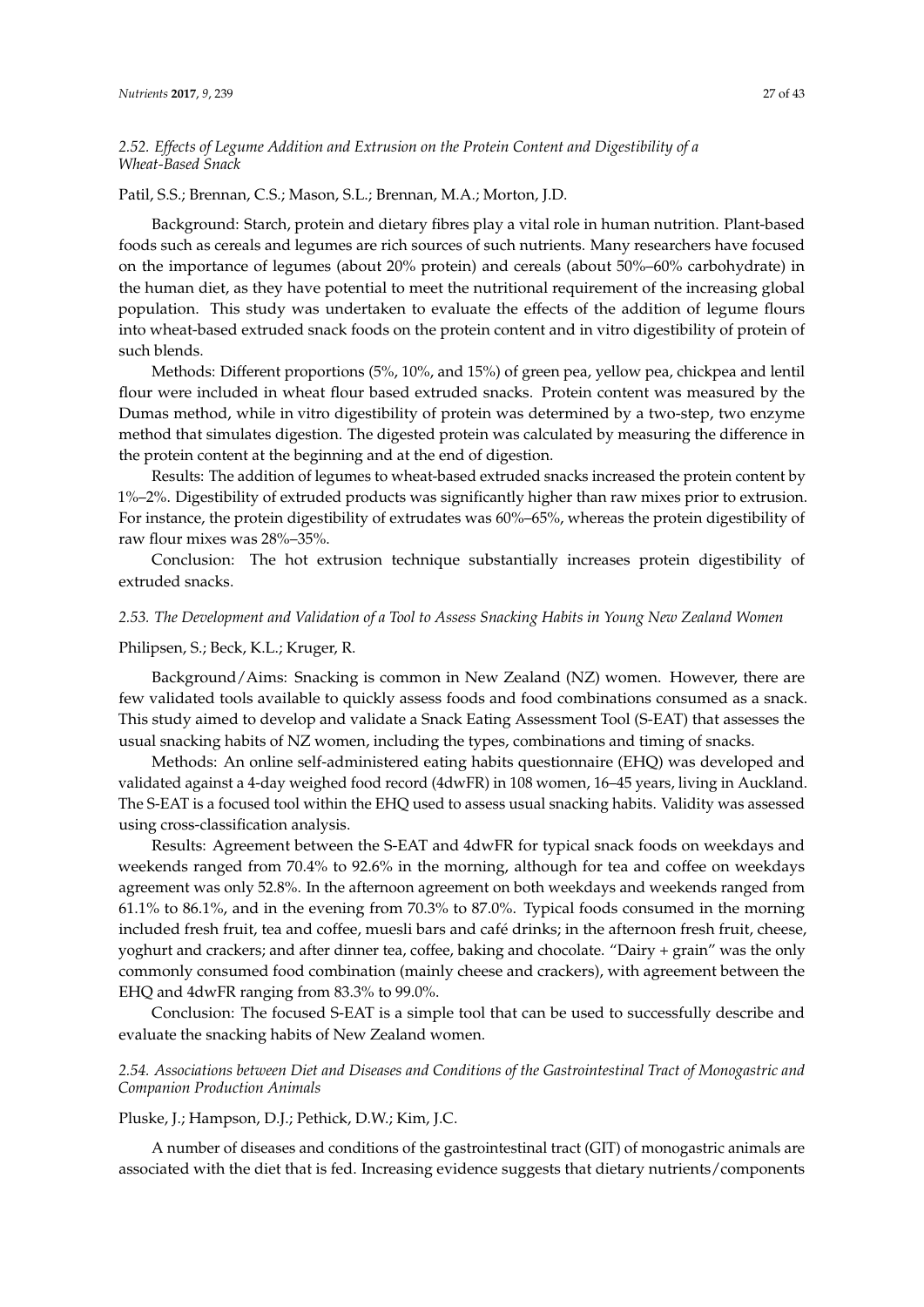can ameliorate and in some cases, prevent, some diseases and conditions of the GIT. Such a concept has become increasingly important in the intensive livestock industries, e.g., pigs and chickens, where there is increased legislative and consumer scrutiny and in some cases, bans and restrictions, on the use of some antimicrobial compounds used in these production systems. The European Union introduced a ban on the use of sub-therapeutic antibiotics in 2006, which created numerous challenges for these industries in terms of production, health and animal welfare. The predominant reason for this ban, and indeed the pervading reason for legislation and changes in other parts of the world subsequently, is increased resistance by some bacterial pathogens to antimicrobial compounds such as antibiotics and heavy metals (Zn, Cu), which have traditionally been included in feed and (or) water to reduce the prevalence of GIT pathogens.

It is beyond the scope of this paper to discuss the impacts of diet/dietary components on every disease and condition recognised in the GIT of these animals. Nevertheless, there are a number of economically significant diseases and conditions of pigs and chickens whose aetiology is embedded with a strong dietary influence. In pigs, diseases and conditions such as swine dysentery (SD), post-weaning diarrhoea (PWD), gastric ulcers and Salmonellosis are known to be affected by specific dietary nutrients and (or) components, or by the method of feed processing before being offered to the animals. Similarly and in chickens (both meat and egg birds), diseases and conditions such as necrotic enteritis (NE), wet litter, Salmonellosis, avian intestinal spirochaetosis, and Campylobacteriosis have a strong dietary influence. In companion animals, the nature of the diet(s) fed can have profound influences on laminitis in horses and small intestinal bacterial overgrowth in dogs, for example.

Research conducted by our group, amongst others, has shown that some of these diseases and conditions can be controlled and (or) prevented using specific nutritional manipulation, sometimes in the absence of antimicrobial compounds. For example, the use of lower protein diets and manipulation of type and content of the dietary fibre can impact upon the incidence of PWD and SD, whilst in meat chickens, the use of certain grains and carbohydrate fractions is known to influence NE. The influence of the diet on fermentation characteristics in the large intestine can also have associations with stool form and osmotic diarrhea. In this regard, positive aspects of some fermentative substrates (e.g., resistant starch, oligosaccharides, soluble fibre) for human nutrition often have negative consequences for monogastric animals from a production, faecal form, and (or) disease perspective.

Interactions between nutrients, components and (or) ingredients and the GIT to affect a range of diseases and conditions are complex. In a rapidly changing regulatory and consumer landscape, the monogastric production and companion animal industries face new challenges related to production, animal health and welfare.

# *2.55. Impact of Lactation Patterns on the Hormonal Composition of Human Breast Milk*

# Pundir, S.; Thorstensen, E.B.; Linderborg, K.M.; Lagström, H.; Fraser, K.; Roy, N.C.; Cameron-Smith, D.

Background/Aims: In addition to providing nutrients, human breast milk (HBM) delivers non-nutritive bioactive elements, including glucocorticoids (GCs; cortisol and cortisone) to breastfeeding (BF) infants. Milk-borne GCs are important regulators of stress-mediated responses and may influence infant physiological and psychological development. Many factors are known to influences maternal stress, and hence the GC composition of breast milk. However, little is known about how partial BF (which affects milk volume, and frequency and regularity of feeding) may influence GC hormone levels in HBM. We hypothesised that different BF patterns have a major impact on the composition and volume of milk-borne GCs. We aimed to determine the variation of GC steroid hormone concentrations in HBM related to different breastfeeding patterns (exclusive vs. partial BF).

Methods: Samples were obtained from lactating mothers participating in the Finnish STEP study (Steps to the Healthy Development and Well-being of Children). GC concentrations were measured using liquid chromatography-tandem mass spectrometry (LC-MS/MS) in 652 samples adjusting for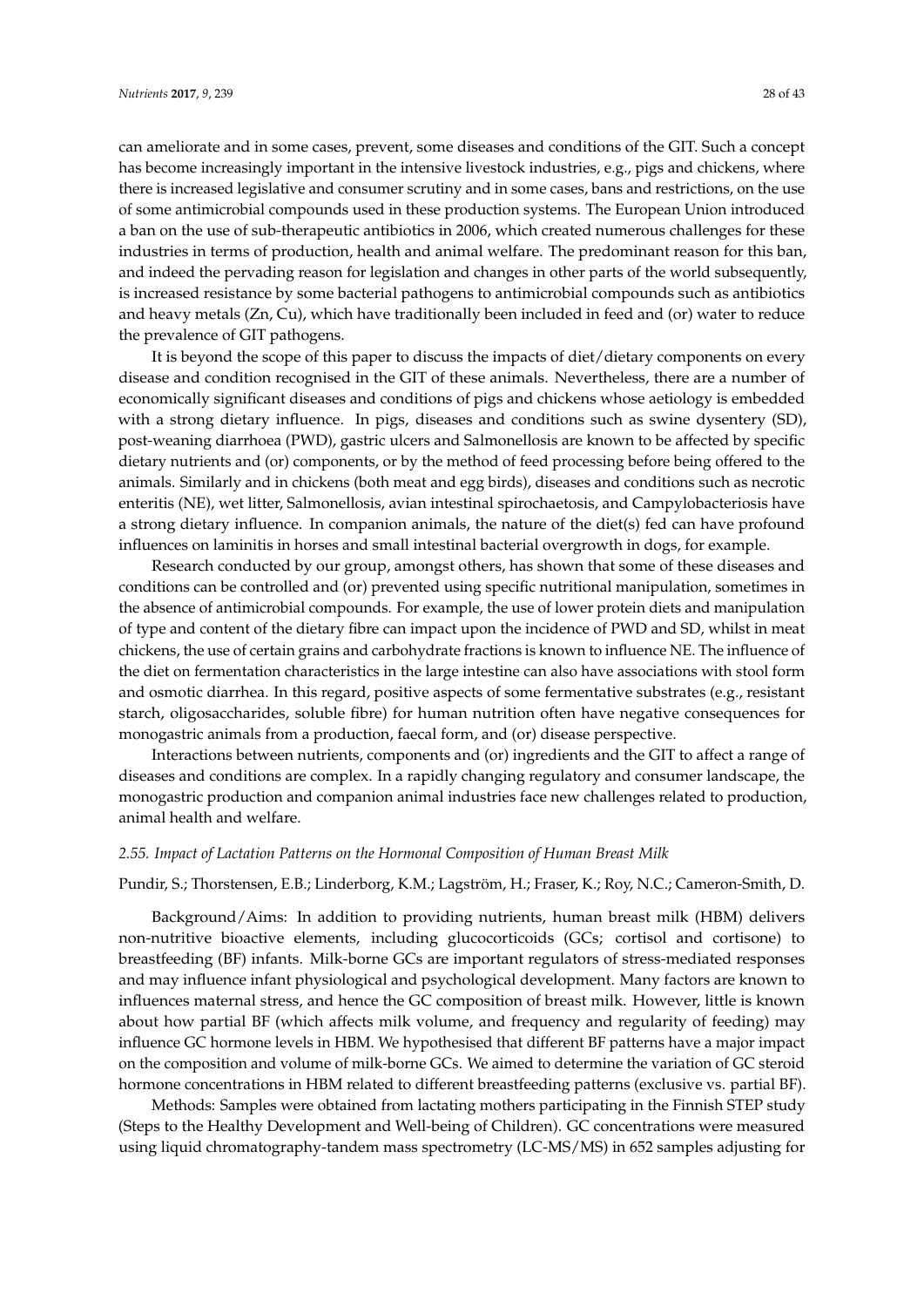infant sex. Data on BF patterns and infant gender were obtained using self-reported diaries and hospital records.

Results: Cortisone (mean 9.5 ng/mL) and cortisol (mean 7.5 ng/mL) were detected in all samples. Infant gender had no impact on GC concentrations. Furthermore, no difference in GC levels was observed between the exclusive and partial BF groups.

Conclusion: GC levels in HBM are not associated with variation of BF pattern or with infant gender. Further analysis is ongoing to determine the impact of maternal health and nutritional intake on GC levels in HBM.

# *2.56. Glycated Albumin Does Not Correlate with Postprandial Markers of Glycaemia in Normoglycaemic Young Adults*

Reynolds, A.N.; Venn, B.; Duncan, A.; Kruimer, D.; Mann, J.

Background/Aims: There is clinical and research value in a marker reflective of glycaemic control over the previous 2–3 weeks. Glycated albumin is one such potential marker. To determine the ability of glycated albumin in the initial identification of impaired glucose tolerance we assessed glycated albumin against other glycaemic values and markers of health status in a population of normoglycaemic young adults.

Methods: Eighty four young adults of normal glucose tolerance underwent a 2-h 50 g oral glucose tolerance test. Glycated albumin values were correlated against fasted (FPG) and 2 h post load plasma glucose measures (2hPG), incremental area under the curve (iAUC), glycaemic range, body mass index (BMI) and C-reactive protein (CRP).

Results: When adjusted for age and sex, glycated albumin was inversely correlated with BMI  $(r = -0.25, p = 0.03)$ . No significant correlations existed for glycated albumin and postprandial measures of glycaemia. BMI and CRP values correlated in this population  $(r = 0.30, p < 0.01)$  as has been reported previously.

Conclusion: Glycated albumin was not associated with postprandial markers of glycaemia in a population of normal glucose tolerant young adults. Further research is required to determine its potential in identifying impaired glucose tolerance.

# *2.57. Dietary Fatty Acids, Plasma Phospholipid Fatty Acids and Associations with Blood Lipids in Healthy South Africans from the PURE Study*

Richter, M.; Baumgartner, J.; Wentzel-Viljoen, E.; Smuts, C.M.

Background: Plasma phospholipid EPA and DHA have been used as biomarkers of intake. Previously, we found dietary alpha-linolenic acid (ALA) intake was positively associated with triglycerides in men. Therefore, we investigated plasma phospholipid fatty acids (FA) composition in healthy South Africans and explored associations between dietary FA intake and plasma FA composition, as well as associations between plasma FAs and blood lipids.

Methods: A cross-sectional analysis within the Prospective Urban Rural Epidemiology (PURE) baseline study of healthy subjects (35–70 years) in South Africa. Dietary data were collected. Blood lipid and plasma total phospholipid FA analyses were performed on a random subsample (*n* = 716).

Results: Mean plasma DHA ranged between 3.45%–5.43%. We found a positive correlation between dietary ALA and plasma DHA (men *r* = 0.33, *p* < 0.001; women *r* = 0.30, *p* < 0.001), which was stronger than the association between dietary and plasma DHA (men *r* = 0.21, *p* < 0.001; non-significant in women). Plasma phospholipid DHA was positively associated with triglycerides in men (β = 0.410, *p* < 0.001) and women (β = 0.379, *p* < 0.001).

Conclusion: Even though previously reported median dietary EPA + DHA intake in this population was below recommendations, mean plasma DHA was relatively high compared to healthy individuals in other studies. The positive correlation between dietary ALA and plasma DHA, together with the association between plasma DHA and triglycerides, is in line with the finding from our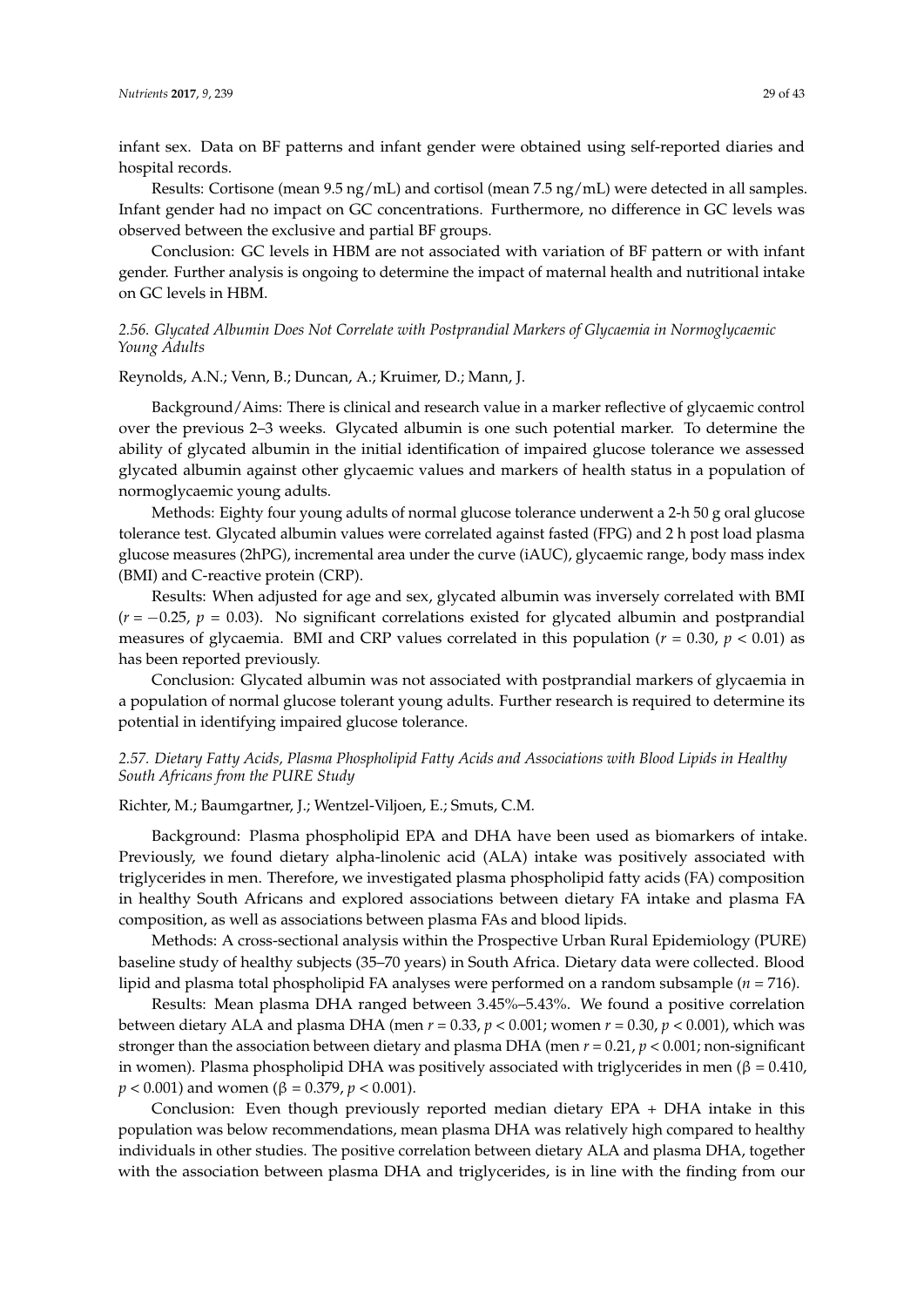previous study, indicating towards an efficient conversion of ALA to DHA. These results suggest that plasma phospholipid FAs shouldn't be used in isolation as biomarkers for intake in epidemiology without assessing dietary intake.

#### *2.58. Habitual Sweet Food and Beverage Intake Is Influenced by Perception of Sweet Taste Intensity*

#### Rivers, S.; Jayasinghe, S.N.; Kruger, R.; Breier, B.H.

Background/Aims: Sugar consumption creates pleasure, but excessive sugar consumption leads to weight gain and is a key driver of obesity. This study aims to assess sweet food and beverage intake and behaviours and how they may be explained by perceived sweet taste intensity.

Methods: Women  $(n = 45)$ , aged 20–40 years, were recruited for this cross-sectional study. A non-quantitative sweet food-food frequency questionnaire (SF-FFQ) was developed to assess intakes. The three-factor eating questionnaire (TFEQ) was used to assess eating behaviour. Perception of the sweet taste intensity of glucose concentrations (125 mM, 250 mM, 500 mM, 1000 mM) was rated (0–100) on a modified general Labelled Magnitude Scale.

Results: Frequency of daily intake was reported as daily frequency equivalents (DFE). The mean DFE of occasional sweet food was high (4.23  $\pm$  2.29), with baking and sweets intake especially high  $(1.20 \pm 0.83)$ . Women with a self-reported "sweet tooth" consumed significantly higher DFE of baking  $(p = 0.04)$ , chocolate  $(p = 0.03)$  and soft lollies  $(p = 0.04)$  than women with no "sweet tooth". Chocolate DFE was significantly higher in women who experienced regular food cravings compared to women who did not ( $p = 0.00$ ). Higher sweet food consumption was correlated with less sensitivity to 1000 mM glucose ( $r = -0.35$ ,  $p = 0.02$ ). Women who preferred sweet snacks were less sensitive to 1000 mM glucose than those who preferred savoury snacks ( $p = 0.04$ ).

Conclusion: Women with a lower sensitivity to sweet taste were more likely to consume more sweet food. Our data suggest that sweet taste intensity perception plays an important role in habitual sweet food and beverage intake.

# *2.59. Bioactive Fractioning of Ganoderma Lucidum Triterpenoids Show Cell Specific Effects on Cancer Cell Growth*

### Ruan, W.; Popovich, D.

Background/Aims: *Ganoderma lucidum* is an edible mushroom with a long history of use in traditional Chinese medicine. The mushroom has been associated with a variety of pharmaceutical activities and it is thought that the triterpenoids are the main active group with chemo preventative properties. The aim was to assess the effect of purified triterpenoids on cultured cancer cell growth

Methods: We used a bioactive fraction protocol to identify six triterpenoids by ESI-MS and NMR which were tested in three distinct cultured human cancer cell lines.

Results: Six compounds (ganodermanontriol, ganolucidic acid E, lucidumolA, 7-oxo-ganoderic acid Z, 15-hydroxy-ganoderic acid S, ganoderic acid DM) reduced cultured cancer cell growth in three cancer cell lines colon (Caco-2), the liver (Hep-G2) and the cervix (HeLa) to varying degrees. LC50 ranged from 20.87–84.36 µM. Ganodermanontriol had the greatest inhibitory effect in HepG2 cells with an LC50 of 20.87  $\pm$  1.48 µM, while 15-hydroxyl-ganoderic acid S exhibits the most cytotoxicity in HeLa and Caco-2 cells with LC50s of  $21.17 \pm 1.81 \,\mu M$  and  $30.38 \pm 1.44 \,\mu M$  respectively. Apoptotic cell death was observed for all compounds tested in Hela cells with 15-hydroxy-ganoderic acid S showing the greatest sub-G1 cells (22%) in cell cycle analysis and apoptotic positive cells in TUNEL assay (43.03%). These results were confirmed by annexin-V staining. None of the compounds induced apoptosis in Hep-G2 cells.

Conclusion: Bioactive triterpenoids from *Ganoderma lucidum* induce apoptosis and likely trigger different cell death pathways which are dependent on tissue type and function.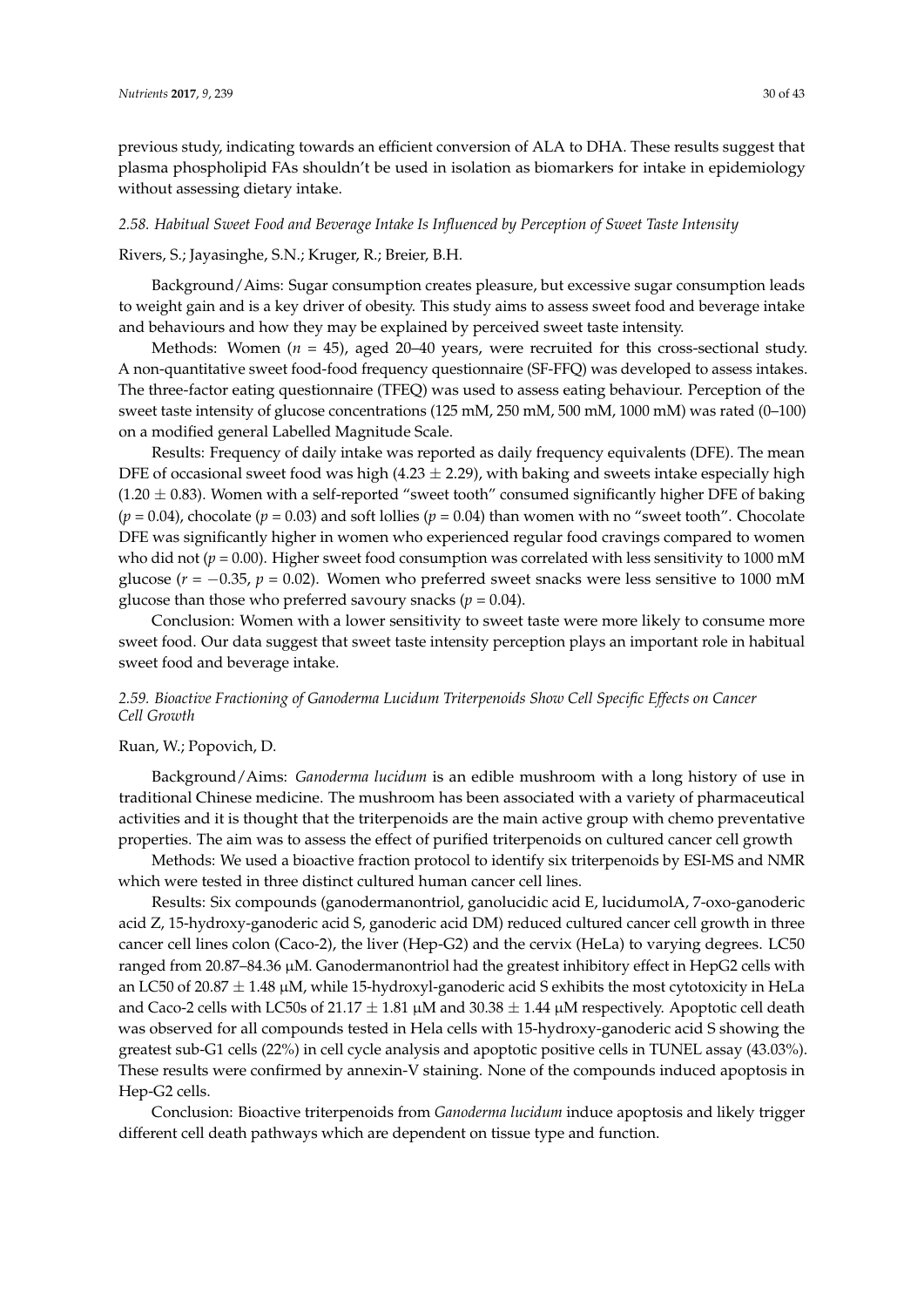### *2.60. A Short Dietary Assessment Tool in Children*

### Saeedi, P.; Skeaff, S.A.; Wong, J.E.; Skidmore, P.M.L.

Background/Aims: Dietary habits formed in childhood can have a significant impact on their health later in life. It is therefore essential to measure children's food intake accurately. The aim of this study was to assess the reproducibility and relative validity of a qualitative 28-item food frequency questionnaire (FFQ), namely the Physical activity, Exercise, Diet And Lifestyle Study (PEDALS FFQ) in 9–10 year-old children.

Methods: Fifty children from three schools in Dunedin, New Zealand, completed the PEDALS FFQ twice and also a four day estimated food diary (4DEFD) within a two-week interval. Intraclass correlation coefficients (ICC) and Spearman's correlation coefficients (SCC) were used to determine reproducibility and relative validity of the FFQ, respectively. Weekly intakes were estimated for each food item and aggregated into 23 food items/groups.

Results: More than half of the food items/groups (52.2%) had an ICC higher than 0.5. The median SCC between FFQ administrations was 0.66 (ranging from 0.40 for processed meat to 0.82 for sweets and non-dairy drinks). For validity analyses, 70% of food items/groups had a SCC  $\geq$ 0.3. Cross-classification analysis between the first FFQ and 4DEFD for ranking participants into thirds showed breakfast cereals (54.0%) had the highest agreement and pasta (34.0%) the lowest.

Conclusion: The results indicate that the PEDALS FFQ is useful for ranking subjects according to food group intake. The low respondent burden and relative simplicity of this FFQ means it is suitable for use in large cohort studies of 9–10 year-old children in New Zealand.

## *2.61. The Use of RSM to Produce a Nutritious Fruit Leather Product*

#### Savage, G.; Feng, P.

Background/Aims: Manufacture of a new nutritious product from locally produced green kiwifruit and blackcurrant purée needs careful consideration of the optimum mix of ingredients and optimum processing conditions to produce a nutritious and stable fruit leather.

Methods: Response surface methodology (RSM) efficiently identifies, from a small number of experiments, a mix of purées with added sugar and pectin. RSM methods were then used to optimise the combination of drying time and temperature to give maximum responses for colour retention, ascorbic acid content and suitable texture.

Results: The optimum combination of the ingredients was 80.98% green kiwifruit, 9% blackcurrant purée with 10% sucrose and 0.02% added pectin. 16 h drying at 65.4 ◦C produced a tasty product.

Conclusion: The final product contained 79% soluble carbohydrates, 4% protein, 7.5% fibre and excellent colour. Moisture and pH content suggested that the product would be stable in storage.

# *2.62. Oxalate Content of Green Juices Produced by Two Different Methods*

Savage, G.; Vanhanen, L.

Background/Aims: Green juices are promoted as a rich source of nutrients and vitamins. Unfortunately green juices are commonly made from green leafy vegetables that can contain high levels of oxalates. Several cases of acute oxalate nephropathy have been attributed to the consumption of green juices.

Methods: Two green juices were prepared, one using 20% spinach and another otherwise identically proportioned juice contained 40% spinach. Both the low and high spinach containing green juices were prepared using a masticating juicer (MJ) which produced a clearer thinner juice and a high speed blender (HSB), produced a thicker juice. Total, soluble and insoluble oxalate contents of the four juices were determined by HPLC.

Results: Overall there was no significant difference between the soluble oxalate content in the low spinach recipe (77.7 and 97.7 mg/100 g FW, HSB and MJ respectively). However, the high spinach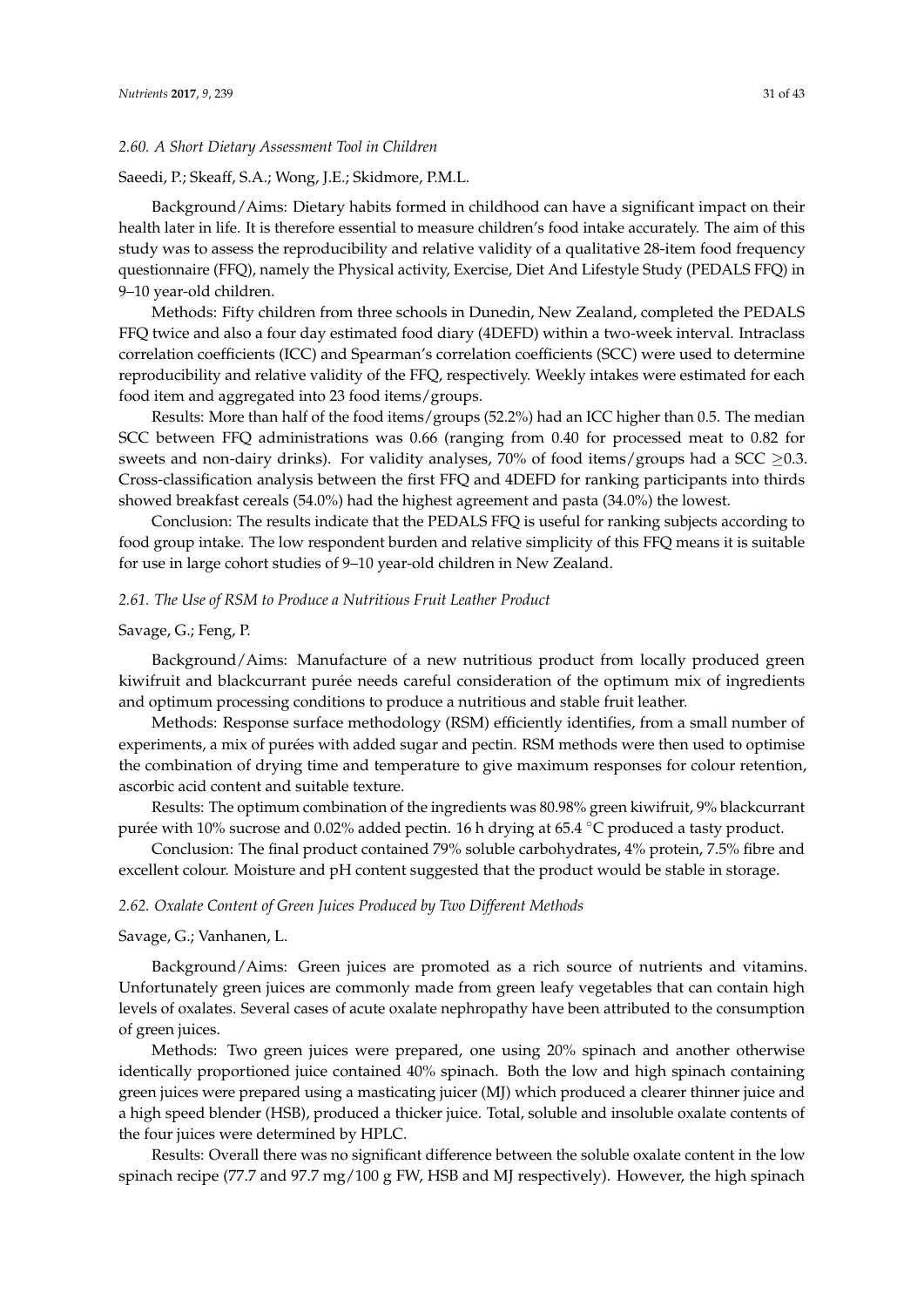juice produced by the MJ had a significantly higher amount of soluble oxalate (364.1 mg/100 FW) compared to the HSB blender (275.3 mg/100 g FW).The ratio of soluble to total oxalate in the different types of juices was similar, 45% for the low spinach juice and 46% and 66% and 74% for the high, HSB and MJ, respectively. The consumption of 200 mL of any of the juices would lead to the consumption of between 155–728 mg of soluble oxalate.

Conclusion: Different recipes and different types of juicers give very different oxalate contents in the resulting juices.

# *2.63. Exploring the Dietary Intake and Patterns of Young New Zealand European Women with Different Body Composition Profiles*

Schrijvers, J.; McNaughton, S.; Beck, K.L.; Stonehouse, W.; Kruger, R.

Background/Aim: Analysing dietary patterns provides an alternative measure to investigate dietary habits related to excess adiposity. The aim of this study is to investigate dietary intakes and patterns of New Zealand European (NZE) women with different body composition profiles, participating in the women's EXPLORE (Examining the Predictors Linking Obesity Related Elements) study.

Methods: Post-menarche, pre-menopausal NZE women (16–45 years) (*n* = 231) completed a validated 220-item, self-administrated, semi-quantitative food frequency questionnaire (FFQ) assessing dietary intake over the previous month. Quetelet's BMI was calculated (kg/m<sup>2</sup>) from height and weight measurements; body fat percentage (BF%) was measured using air displacement plethysmography (BodPod). Dietary patterns were identified using principal component factor analysis. Associations between dietary patterns, age, BMI and BF% were investigated.

Results: Four dietary patterns were identified: P1: high fat and sugar; P2: meat and energy-dense; P3: fruit and vegetable; P4: meat alternatives, which explained 6.9%, 6.8%, 5.6% and 4.8% of variation in food intake, respectively. Mean  $\pm$  SD age (30.0  $\pm$  8.3 years) ( $p = 0.048$ ) and BMI (26.4  $\pm$  26.7) (*p* = 0.036) were significantly associated with women loading highest (tertile 3) in P2. No significant associations were found with BF%. All patterns met the estimated average requirements for all nutrients. Mean  $\pm$  SD percentage of energy intake for carbohydrate (41.9%  $\pm$  7%) was below and for saturated fat (13.9%  $\pm$  3.5%) above the acceptable macronutrient distribution range.

Conclusion: Dietary patterns in NZE women may not explain all the differences seen between individual body compositions. Other factors such as macronutrient distribution and portion size may play a role.

# *2.64. The Effect of Different Fatty Acids on Markers of Inflammation in Hypothalamic Neurons*

# Sergi, D.; Williams, L.; Kahn, D.E.; Drew, J.E.

Background/Aims: A high-fat diet (HFD) is known to cause inflammation in the hypothalamus of rodents. Microglia, the resident immune-reactive cells and astrocytes are involved in this process. However, it is unclear whether these cells initiate the response, or are activated as a result of inflammation in neurons. Our aim was to investigate the effects of different fatty acids on a marker of inflammation (IL-6) in hypothalamic neurons.

Methods: We treated hypothalamic neurons mHypoE-N42 (N42) with different fatty acids and mixtures of fatty acids at physiological concentrations (200 µM) and measured *IL-6* gene expression using semi-quantitative Real-Time PCR. Differences between groups were tested using Student's *t*-tests.

Results: Palmitic acid (16:0) and decanoic acid (10:0) upregulated *IL-6* (*p* < 0.001) whiledocosahexaenoic acid (DHA) (22:6 *n*-3) and oleic acid (18:1 *n*-9) downregulated *IL-6* (*p* < 0.001)*.* Eicosapentaenoic acid (EPA) (20:5 *n*-3), lauric acid (12:0) and octanoic acid (8:0) had no effect on *IL-6* expression. When administered in combination with palmitic acid, both EPA and lauric acid were able to reduce PA induced inflammation ( $p < 0.01$  and  $p < 0.001$  respectively).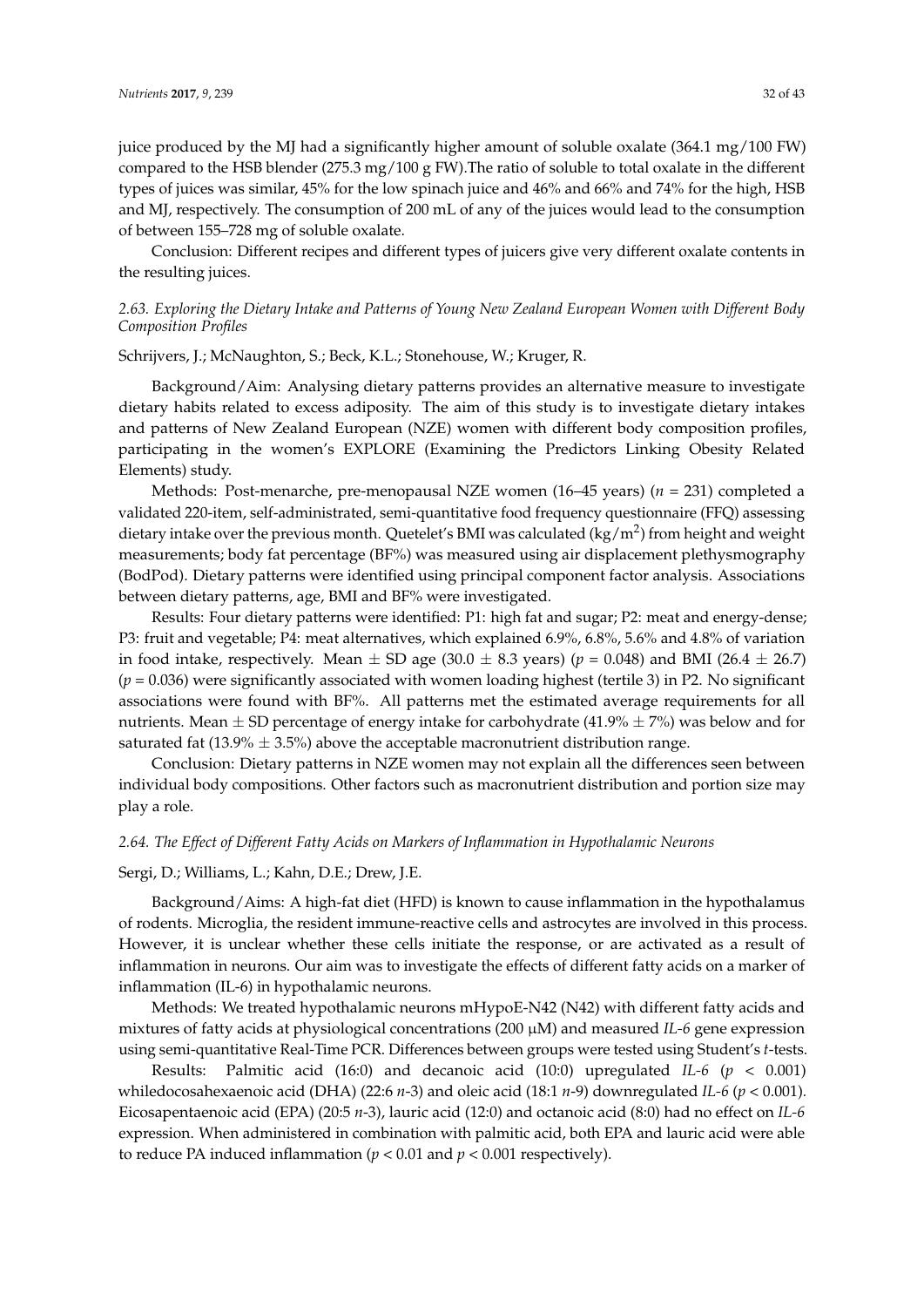Conclusion: This study shows that fatty acids varying in chain length and degree of saturation elicit different outcomes in expression of the inflammatory marker *IL-6* in neurons and confirm the well-documented anti-inflammatory effect of oleic acid and the polyunsaturated fatty acids, DHA and EPA, revealing differential effects, with DHA inhibiting inflammation and EPA reverting pre-existing inflammation.

# *2.65. Breastfeeding Practices of Preterm Babies Admitted to the Special Care Baby Unit at Whangarei Hospital, New Zealand*

# Share, A.N.; McNab, M.; Gammon, C.S.; Conlon, C.A.

Background/Aim: Maternity units within Northland DHB are Baby Friendly Hospital Initiative accredited and report high exclusive breastfeeding rates (>90%). However, delayed physiological development of preterm babies, which can impact gastrointestinal maturity and feeding skills, can make breastfeeding problematic. This study aimed to investigate breastfeeding practices of preterm babies admitted to the Special Care Baby Unit (SCBU) at Whangarei Hospital.

Methods: Retrospective data on breastfeeding practices was collected from medical notes of preterm babies (*n* = 100) admitted to SCBU for a minimum of 3 days between January 2013 and March 2014.

Results: The median age of mothers was 27 years (range 17–43) and 56% identified as NZ Maori. ¯ The median (25th, 75th percentile) age of the babies was 35 weeks gestation (33, 36) and 57 were male. Fourteen babies were born extremely premature (≤32 weeks' gestation) and 86 were of moderate to late prematurity (>32 to <37 weeks' gestation). Median length of SCBU admission was 14 days. Breastfeeding was initiated by 83% of the mothers. Seventy-six babies received enteral feeding, with 45 commencing on expressed breastmilk. On discharge, 73% were receiving some breastmilk with 67% exclusively breastfeeding.

Conclusion: Preterm babies admitted to SCBU had high rates of breastfeeding initiation and the majority were receiving breastmilk at discharge. Nevertheless, there is still a gap between these rates and overall exclusive breastfeeding rate reported by Northland DHB. Future studies need to determine how mothers of preterm babies can be further supported to establish exclusive breastfeeding.

# *2.66. Development of a Salt Reduction Model for New Zealand*

# Shields, E.; Eyles, H.; Webster, J.; Ni Mhurchu, C.

Background/Aims: New Zealand has committed to the United Nations target of a 30% relative reduction in population dietary sodium intake by 2025. We developed a salt reduction model for New Zealand to determine the decreases required in sodium content of packaged foods to reduce population salt intake from the current 8.4 g/day to the optimal World Health Organization target of 5 g/day.

Methods: We adapted the methods of the successful UK strategy. Nationally-representative food sales data were linked with branded food composition information to determine the average contribution of major food categories to total salt consumption. Salt consumed at the table and in foods away from the home was estimated from National Nutrition Survey data. Target values resulted in the mean sodium content of each food category meeting an overall population salt intake of 5 g/day.

Results: Assuming a 40% reduction in added salt and the sodium content of foods consumed away from the home, we calculated that a 36% reduction (1.6 g salt or 628 mg sodium) from packaged foods would reduce the population's salt intake to  $5 g/day$ . Percentage reductions included 18% for white bread, 27% for hard cheese, 42% for sausages, and 47% for ready to eat cereals.

Conclusion: The estimated reductions required in the sodium content of New Zealand foods should be used to inform formal targets for food manufacturers to drive reformulation across the national food supply. The targets should be implemented as part of a government-led strategy to reduce population salt intake.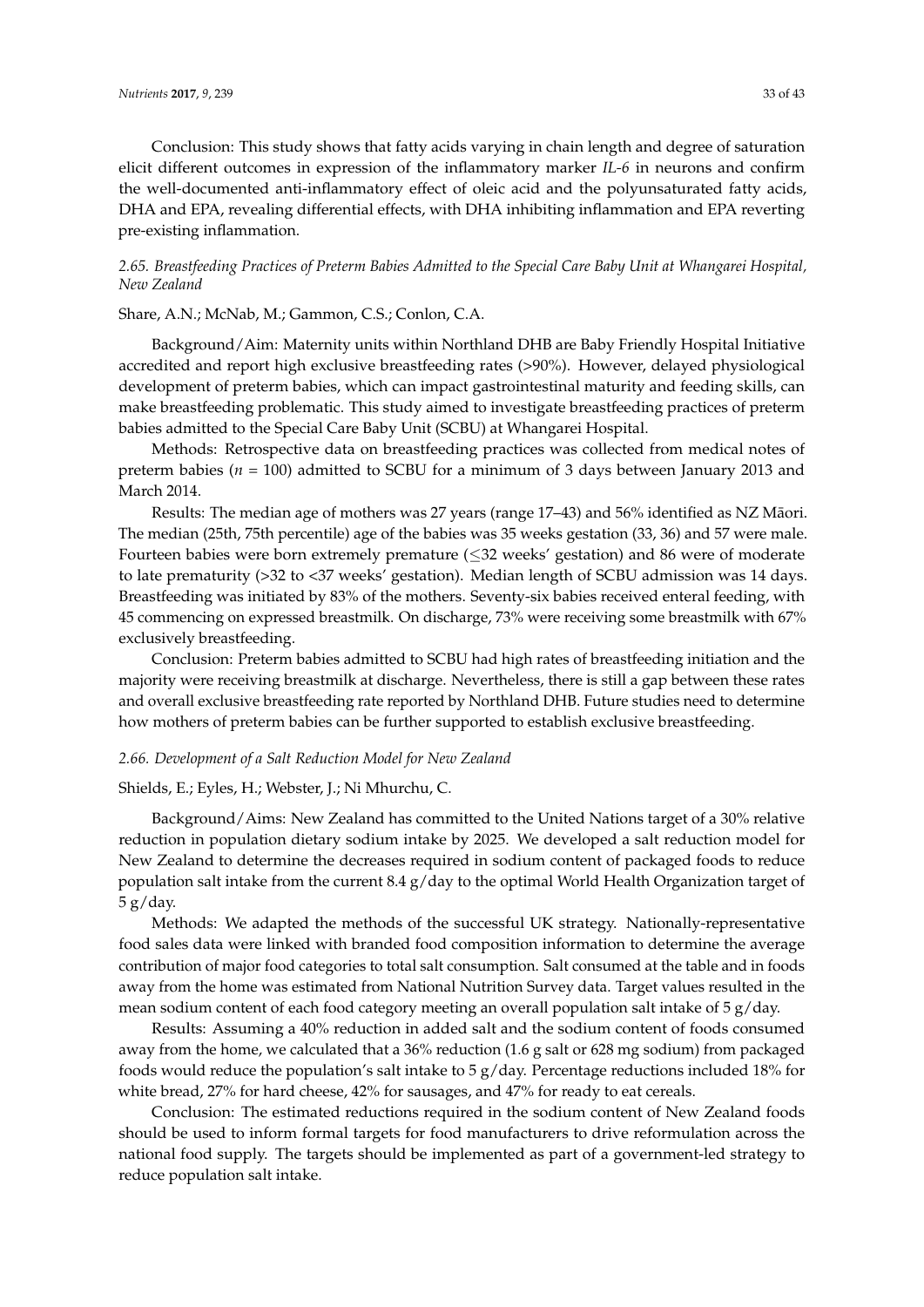# *2.67. Through the Eyes of a Child: Environmental Interventions to End Childhood Obesity*

### Signal, L.

Ending childhood obesity is the ambitious challenge of the recent World Health Organization Commission. In this presentation we explore, through the eyes of a child, a range of environmental interventions to end childhood obesity. We present initial findings from the innovative *Kids'Cam* project where 169 Year 8 children from the Wellington region wore an automatic camera for four days and filmed their world. This, and other research presented, was undertaken by staff of the Health Promotion & Policy Research Unit at the University of Otago and our collaborators, including colleagues at the National Institute for Health Innovation at the University of Auckland. The presentation will focus on the school food environment, the junk food marketing environment and the value of food taxes and food security.

#### *2.68. Fostering Environmental Education within a University Campus Food Outlet Environment*

#### Slobbe, C.; Mirosa, M.; Thomson, C.

Background: University foodservices have the potential to foster environmental education. Understanding the perspectives of foodservice staff is critical for engaging staff to implement environmental education in universities.

Methods: Q methodology, a mixed methods approach to understanding dominant shared sets of attitudes, was used to determine a range of perspectives on environmental education. The study design integrates two phases. The first phase involves preliminary interviews with foodservice stakeholders and a card sorting activity. The second phase will convert the results of the sorting activity into a survey to determine the prevalence of perspectives in a wider national population of university food service staff.

Results: Phase one interviews with two university academics and three university foodservice stakeholders were conducted to develop an assortment of statements pivoting around the issue of environmental education. The interviews as well as perspectives from secondary data, grey and academic literature were used to create a table of 92 statements. Thematic analysis of preliminary results showed saturation of positive views, where similar statements occur in interviews. Further phase one interviews (*n* = 40) with foodservice staff will identify groups of viewpoints called factors.

Conclusion: The results provide perspectives of foodservice staff about environmental education in their workplace. Future research will determine the prevalence of viewpoint groups across university foodservice staff nationwide. The study will help provide a model to guide universities in making preliminary steps to integrate environmental education into their foodservice operations.

#### *2.69. Types of Sweetened Beverages Consumed and Contribution to Energy Intake in New Zealand Adults*

#### Smith C.; Parnell, W.R.

Background/Aims: Reducing the consumption of sweetened beverages is a popular health promotion focus. The aim of this research was to examine the prevalence of consumption, total sugar intake and percent of daily energy from sweetened beverages by sex and age group in New Zealand (NZ).

Methods: The 2008/09 NZ Adult Nutrition Survey was a cross-sectional survey of a national sample (15+ years, *n* = 4721). A computer based multiple-pass 24-h diet recall was used. All foods consumed were coded into main food groups and sub-food groups including beverages.

Results: In total 17.5% reported a sweetened beverage. The most frequently reported (excluding tea or coffee) were soft drinks (7.5%) and fruit juice (3.1%). Males were more likely to report soft drinks compared to females (*p* < 0.001). Daily energy from soft drinks was highest among those 15 to 18 years (3.6%) and lowest among adults 71 years and over (0.4%). Among consumers the grams of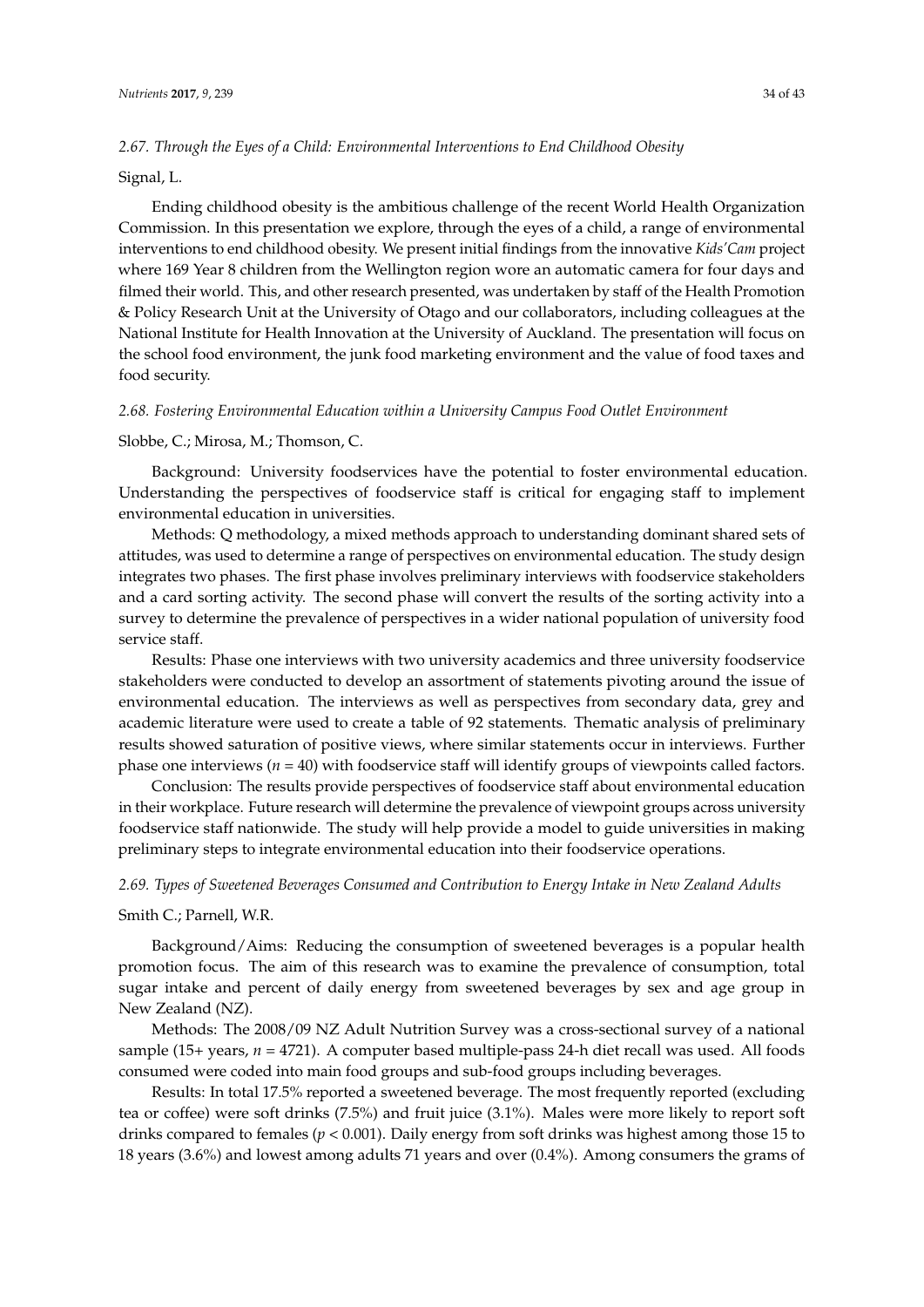sugar per day from sweetened beverages for young adults (<30 years) was nearly double that of other age groups.

Conclusion: Sweetened beverage consumption was more prevalent among younger age groups. Reducing sweetened beverage health promotion activities should focus on young adults, particularly males.

#### *2.70. Okara as Flour Substitute for the Development of Nutritious Functional Snack Food*

# Tan R.C.H.; Prabha, S.

Background: Okara or soybean pulp is a by-product from soymilk production and is high in fibre and protein. Currently okara is not utilized and is classified as agro-waste. This study was conducted to develop nutritious baked doughnuts using okara. Okara was partly used as a substitute ingredient for flour in the manufacture of the doughnuts.

Methods: A market survey was conducted to determine consumer attitude and awareness of okara products. For the product development, four formulations were developed; S1, S2, S3 and S4 with 0%, 15%, 30% and 45% okara flour, respectively. Sensory evaluation (nine-point hedonic test) and proximate analysis of the doughnuts were conducted.

Results: In the market survey, it was determined that health and nutrition ( $r = 0.50$ ;  $p < 0.01$ ) played the biggest role in determining attitude and awareness towards okara food products, followed by price and convenience  $(r = 0.40; p < 0.01)$ , weight control  $(r = 0.40; p < 0.01)$ , and sensorial appeal  $(r = 0.26; p < 0.01)$ . From the hedonic test, five attributes were taken into account: sweetness, texture, flavor, aroma and overall likeability. Sample S3 with 30% okara flour scored the highest overall likeability (6.36  $\pm$  1.9). For the proximate analysis of the four formulations, the addition of okara flour in the doughnuts significantly  $(p < 0.05)$  increased the protein, fibre, moisture, lipid and ash contents.

Conclusion: Taking into account both sensory evaluation and proximate analysis, sample S3 with 30% okara flour has the potential to be successfully commercialized as a nutritious product in the functional food market.

# *2.71. Understanding the Bowel Microbiota*

### Tannock, G.

The human colon is home to trillions of bacterial cells that form a community known as the microbiota. Bacterial communities form in the bowel early in life and undergo compositional developments that are driven by the nutrition of the child. First studied more than 100 years ago, the composition of the microbiota of the child during the exclusively milk-fed period is relatively simple, differing according to whether human milk or cow's milk formula is fed to the baby. Once solid foods are introduced, the composition of the microbiota becomes more complex due to the introduction of food components, mostly plant polymers, that are undigestible to humans, but which provide substrates for bacterial growth in the colon. Thus, some dietary components resemble garden fertilisers; they promote the growth of particular bacterial groups that are able to hydrolyse the polymeric substances, as well as those that can ferment the hydrolytic products. Interactions between different kinds of bacteria result in consortia of species which process plant carbohydrates, producing short chain fatty acids. The influence of dietary components on microbiota composition has, in recent decades, been inferred from the analysis of DNA sequences that are informative of bacterial taxonomy (16S rRNA gene), as well as that of the biochemical capacity of the community as a whole (the metagenome). The types of bowel bacteria that occur commonly in human faeces, representing the main metabolic groups in the colon, have been cultivated. High throughput DNA sequencing studies that reveal the complexity and individuality of microbiotas provide platforms to study interactions between bowel bacteria under laboratory conditions. By understanding the bowel ecosystem and its food-bacteria matrices, we may be able to enhance, through nutritional interventions, the establishment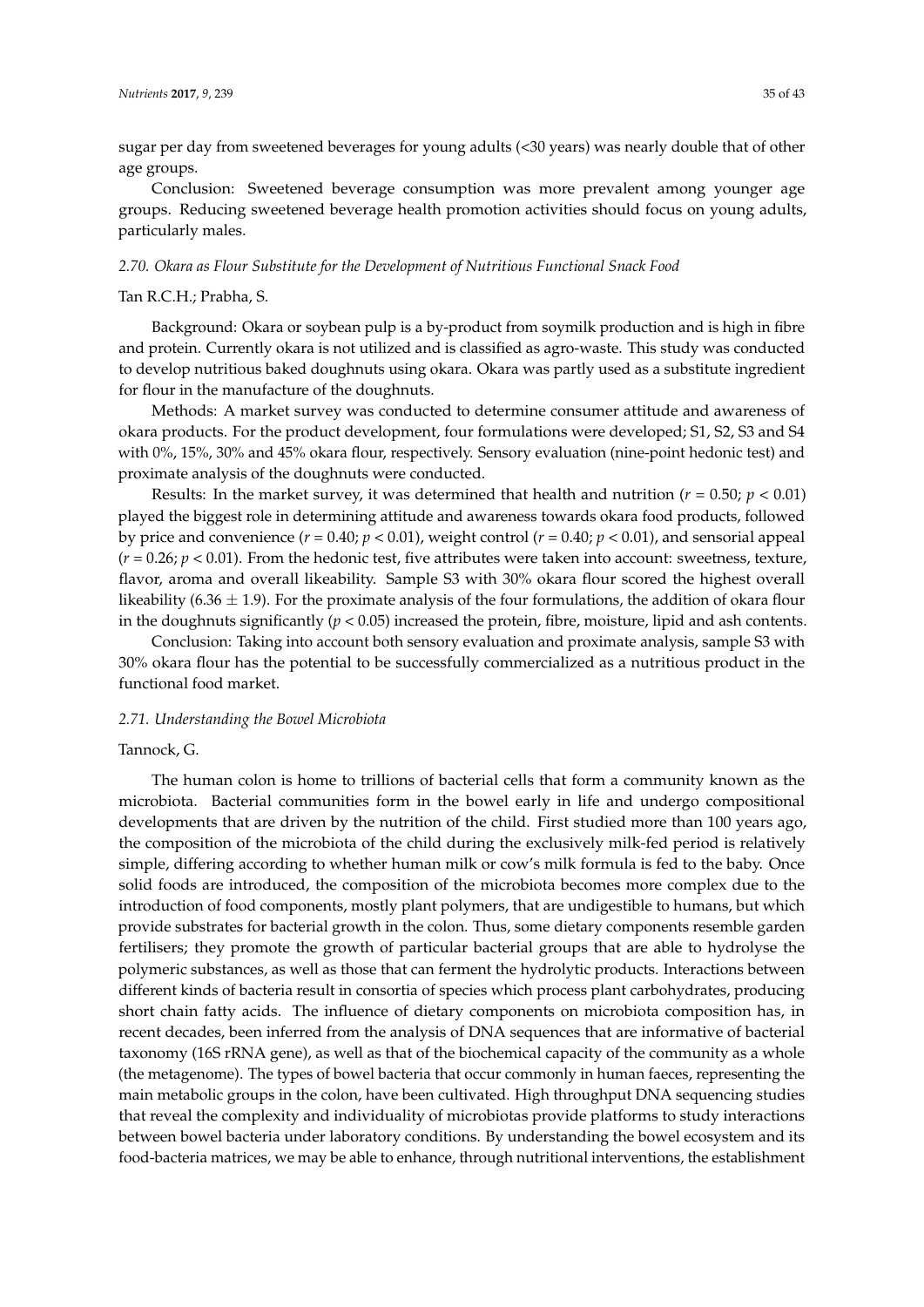of specific consortia in the bowel, and alleviate the symptoms associated with some human conditions and diseases.

## *2.72. A Systematic Review of Studies Investigating the Anthelmintic Effect of Datepalm Fruit*

#### Wagner, K.

Aging is the inevitable accumulation of physical changes in organisms over time, which progressively increases the risk of disease and mortality.

Advancing adult age is associated with profound changes in body composition. One of the most prominent of these changes is sarcopenia, defined as the age-related loss in skeletal muscle mass, which results in decreased strength and aerobic capacity and thus functional capacity. Sarcopenia is also closely linked to age-related losses in bone mineral content, basal metabolic rate and increased body fat content.

Skeletal muscle is a highly malleable tissue, whereby muscle mass is determined by a fine-tuned network of muscle growth and degradation pathways. While the activation of the phosphoinositide 3-kinase (PI3K)/Akt pathway by insulin-like growth factor-1 (IGF-1) leads to muscle hypertrophy, its inhibition by myostatin, a member of the transforming growth factor-β (TGF-β) family, generally lead to muscle atrophy and inhibits muscle differentiation. Additonally other TGF-β family members such as activin A and growth differentiation factor-15 (GDF-15) seem to have a negative impact on skeletal muscle growth.

With these aspects in mind it is not surprising that many of these molecules are suggested as blood-based biomarkers of aging. In older women, IGF-1 correlates negatively with age and positively with muscle mass while GDF-15 is positively associated with age and negatively with muscle mass. Contrasting results have been detected for serum myostatin levels which are negatively correlated to muscle mass in male patients with chronic obstructive pulmonary disease.

With regard to nutrition total energy intake decreases with the aging process emphasising the importance of a nutrient-dense diet. Furthermore as the organs lose function, impairments in bioavailability and activation of various nutrients such as vitamin B12 or D begin to occur. In this case it is important to assess nutrient status using biomarkers in urine, plasma or sometimes very specifically at cellular level such as for folic acid.

Further mechanisms that contribute to the aging process and the development of chronic, age-associated diseases include increased levels of DNA damage, genotoxicity, oxidative stress, and shorter telomeres. These latter parameters also have a close link to nutrient status and are altered when storage levels are low.

This talk summarizes nutritional and muscular biomarkers for aging, linking them to changes based on lifestyle intervention programs in elderly and specifically focusing on the cellular and molecular level changes. Finally this talk will address longevity and changing biomarkers of elderly living beyond average life expectancy compared to subjects below life expectancy.

### *2.73. Exploring Dietary Patterns during Pregnancy in a Multi-Ethnic Society Context*

### Wall, C.R.; Grant, C.C.; Bandara, D.K.; Atoea-Carr, P.E.; Morton, S.M.B.; Gammon, C.S.

Background/Aims: Exploration of maternal dietary pattern associations within a multi-ethnic society context has been limited. The aim of this study was to describe the dietary patterns of pregnant women from 'Growing Up in New Zealand', a large ethnically-diverse cohort, and to investigate associations between these patterns, ethnicity and birthplace.

Methods: During 2009 and 2010 5664 women completed a semi-quantitative food frequency questionnaire prior to childbirth. Principal component analysis was used to describe dietary patterns, and multivariable regression analyses to determine associations.

Results: Self-prioritised maternal ethnicity was 56% European, 13% Maori, 13% Pacific, 14% Asian ¯ and 4% other ethnicities. 35% were born outside New Zealand (NZ). Four distinct dietary components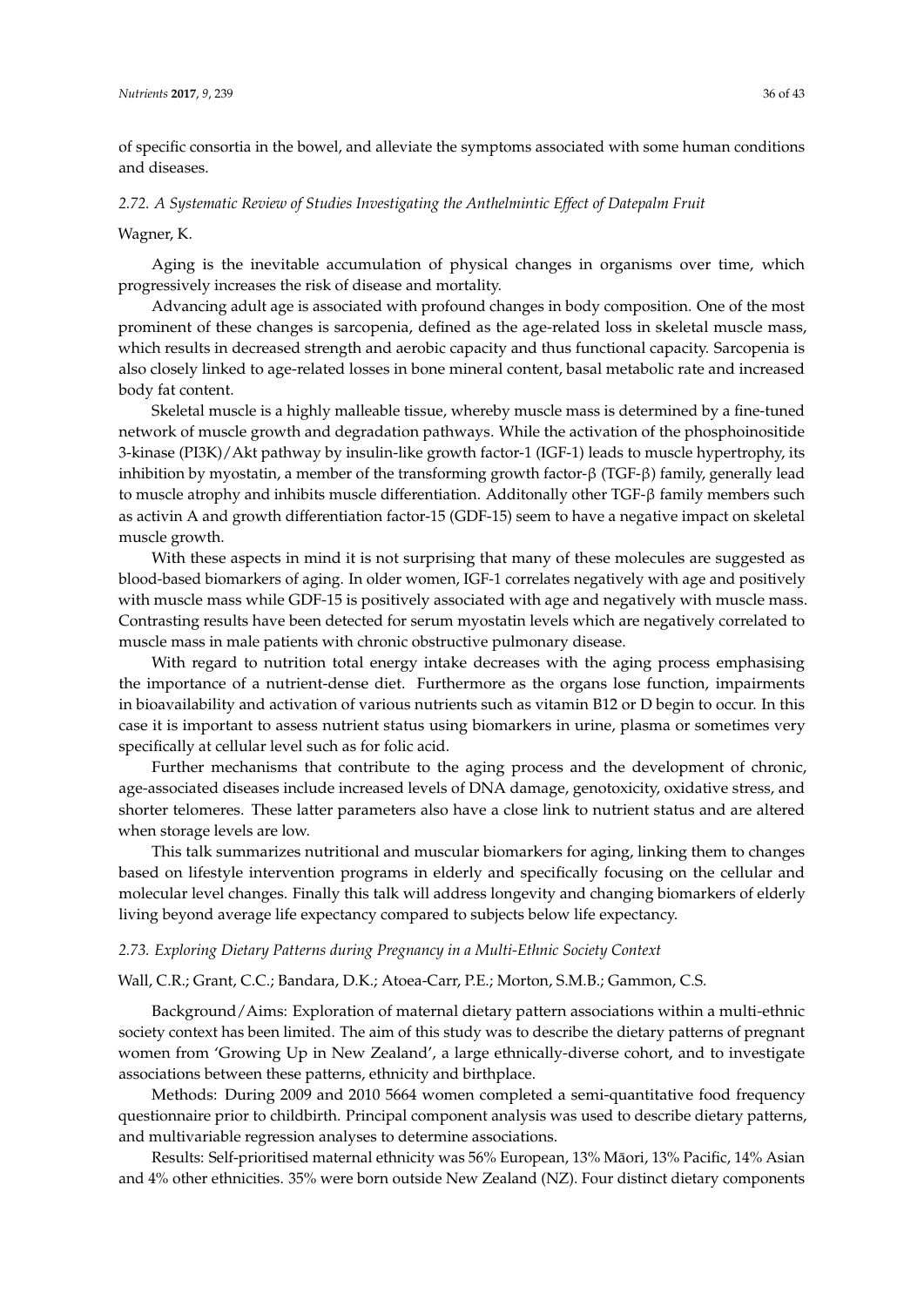were extracted: 'Junk' and 'Health conscious', both being associated with being born in NZ and not being of Asian ethnicity; 'Traditional/White bread' which showed no association with place of birth; and 'Fusion/Protein' associated with being born outside NZ and most strongly with Asian ethnicity. 'Junk' and the 'Traditional/White bread', were associated with being of Pacific or Maori ethnicity. The ¯ two healthier patterns were associated with increased maternal age, better self-rated health, lower pre-pregnancy BMI and not smoking; the two unhealthier patterns were associated with decreased age, lower education levels, and smoking.

Conclusion: A greater understanding of the influence of migration and ethnicity on dietary patterns in association with other socio-demographic factors could allow for more targeted strategies to support good nutrition during pregnancy.

# *2.74. The Effect of Whey Protein on GLP-1 Secretion from Human Gut Explants Compared with STC-1 Cells*

# Williams, L.; Song, H; Crosbie, L.; Morris, A.C.; Hempseed, G.; Drew, J.E.; Bunting D.; Macluskie G.

Background/Aims: Whey protein increases the secretion of GLP-1 from the gut. We tested whey protein and digests on GLP-1 secretion from human gut explants, known to contain GLP-1 secreting cells and on mouse derived STC-1 cells, frequently used to study GLP-1 secretion.

Methods: Human colon tissue wasfrom Biopta (Glasgow, UK). Samples were cultured with a negative control: Hank's buffer, a positive control: meat peptone, undigested whey protein, partially digested whey protein (total protein, <1 KDa and >1 KDa fractions) fully digested whey protein (total protein, <1 KDa and >1 KDa fractions) and amino acids matched to whey protein, all at 25 mg/mL. Samples were incubated for 2 h and total GLP-1 measured using a total GLP-1 ELISA kit. Differences were tested using Student's *t*-tests.

Results: Meat peptone stimulated the greatest secretion of GLP-1 from the explants compared to negative control (*p* < 0.001), as expected, while undigested whey and the amino acid mixture resulted in no significant increase in GLP-1 secretion. Partial and full whey protein digests all significantly stimulated GLP-1 secretion to approximately the same extent compared to control ( $p < 0.05$ ). This was in contrast to experiments on STC-1 cells where the undigested whey protein resulted in a significant increase ( $p < 0.05$ ) in GLP-1 secretion compared to digests.

Conclusions: These results indicate that the use of STC-1 cells must be treated with caution when making assumptions regarding the efficacy of nutrients to elicit a GLP-1 response in humans.

# *2.75. Prevalence of Vitamin D Insufficiency in Taiyuan City and Its Relationship with Risk for Metabolic Syndrome*

# Yan, X.; Thomson, J.; Weber, J.; Coad, J.

Background: Emerging evidence suggests vitamin D deficiency might be associated with incidence of Metabolic Syndrome (MetS). There are concerns about the increasing prevalence of MetS in China, particularly in younger people.

Aims: To investigate the prevalence of vitamin D deficiency and its possible association with MetS in non-manual urban dwellers in a Northern Chinese city known to be affected by industrial pollution.

Methods: 200 apparently healthy participants attending the Health 100 Check-up Center in Taiyuan City, during the winter months, for their annual health appointment were asked questions about lifestyle and had their serum vitamin D levels and markers for MetS measured.

Results: 78% of participants had serum 25-hydroxyvitamin D (25(OH)D) levels <50 nmol/L; below the cut-off for sufficiency. Serum 25(OH)D levels in female participants (median 32.7 nmol/L, interquartile range (IQR): 25.80, 43.80) were lower than in male participants (median 44.0 nmol/L; IQR: 32.30, 55.40). Serum 25(OH)D levels were lower in women under 40 years old (29.25 nmol/L; IQR: 24.05, 40.85) compared to women over 65 years old. The prevalence of MetS was 29.9%. Multiple linear regression analysis identified increased fasting glucose to be significantly associated with vitamin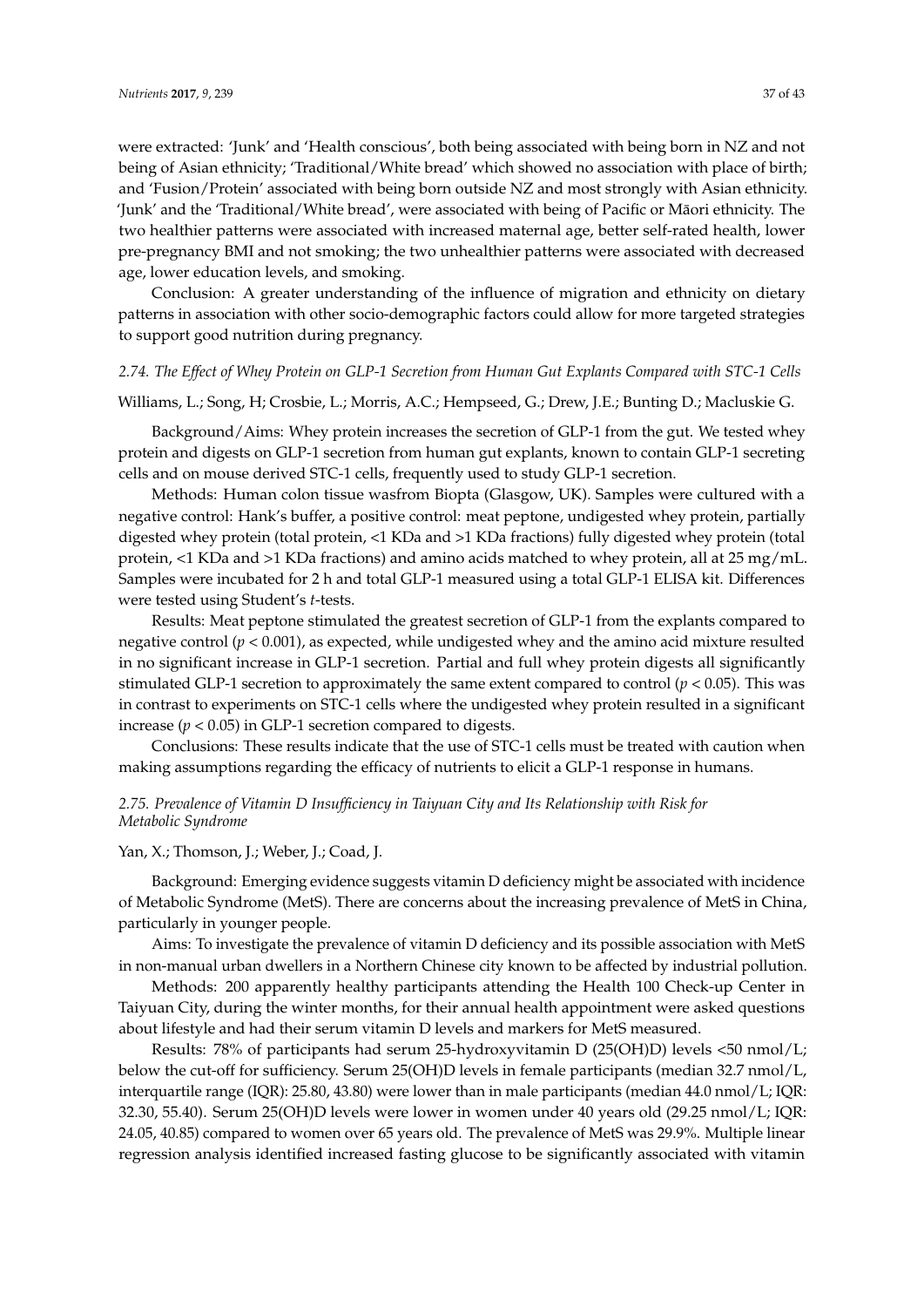D status (*p* < 0.05) but there was no other association between vitamin D status and other markers of MetS.

Conclusion: Vitamin D insufficiency was highly prevalent, particularly in younger women. Female gender and fasting glucose levels were significantly associated with vitamin D insufficiency.

# **3. Affiliations**

- Abdullah, W.A. Universiti Sains Islam Malaysia, Kuala Lumpur, Malaysia
- Addnan, F. Universiti Sains Islam Malaysia, Kuala Lumpur, Malaysia
- Agnew, M., AgResearch Ltd., Palmerston North, New Zealand; Nutrigenomics NZ, Auckland, New Zealand
- Aitchison, C., Department of Human Nutrition, University of Otago, Dunedin, New Zealand
- Alexander, D.L., Ministry for Primary Industries, Wellington, New Zealand
- Allen, J., Waitemata District Health Board, Auckland, New Zealand
- Atoea-Carr, P.E., Centre for Longitudinal Research—He Ara ki Mua, The University of Auckland, Auckland, New Zealand
- Awan, T., School of Food and Nutrition, Massey University, Palmerston North, New Zealand
- Baggett, F., School of Food and Nutrition, Massey University, Auckland, New Zealand
- Bandara, D.K., Centre for Longitudinal Research—He Ara ki Mua, The University of Auckland, Auckland, New Zealand
- Barker, M., Medical Research Council Lifecourse Epidemiology Unit, University of Southampton, Southampton, United Kingdom
- Baumgartner, J., Centre of Excellence for Nutrition, North-West University, Potchefstroom, North West, South Africa
- Beck, K.L., School of Food and Nutrition, Massey University, Auckland, New Zealand
- Black, K., Department of Human Nutrition, University of Otago, Dunedin, New Zealand
- Blatchford, P., Plant and Food Research Limited, Palmerston North, New Zealand
- Borman, B., Centre for Public Health Research, Massey University, Wellington, New Zealand
- Boss, A., Faculty of Medical and Health Sciences, University of Auckland, Auckland, New Zealand
- Bozonet, S., Centre for Free Radical Research, University of Otago, Christchurch, New Zealand
- Bradbury, K.E., Nuffield Department of Population Health, Oxford University, Oxford, United Kingdom
- Breier, B.H., School of Food and Nutrition, Massey University, Auckland, New Zealand
- Brennan, C.S., Faculty of Agriculture and Life Sciences, Lincoln University, Lincoln, New Zealand
- Brennan, M.A., Faculty of Agriculture and Life Sciences, Lincoln University, Lincoln, New Zealand
- Brough, L., School of Food and Nutrition, Massey University, Palmerston North, New Zealand
- Brown, R.C., Department of Human Nutrition, University of Otago, Dunedin, New Zealand
- Bunting, D., Weipers Centre, Glasgow, United Kingdom
- Butts, C., Plant and Food Research, Palmerston North, New Zealand
- Cairncross, C.T., School of Food and Nutrition, Massey University, Auckland, New Zealand
- Camargo Jnr, C., Massachusetts General Hospital, Boston, USA
- Cameron-Smith, D., Liggins Institute, University of Auckland, Auckland, New Zealand
- Carr, A., Centre for Free Radical Research, University of Otago, Christchurch, New Zealand
- Casale, M., School of Food and Nutrition, Massey University, Palmerston North, New Zealand
- Chepulis, L., Waiariki institute of Technology, Rotorua, New Zealand
- Coad, J., School of Food and Nutrition, Massey University, Palmerston North, New Zealand
- Congalton, D., Gravida: National Centre for Growth and Development, University of Auckland, Auckland, New Zealand
- Conlon, C.A., School of Food and Nutrition, Massey University, Auckland, New Zealand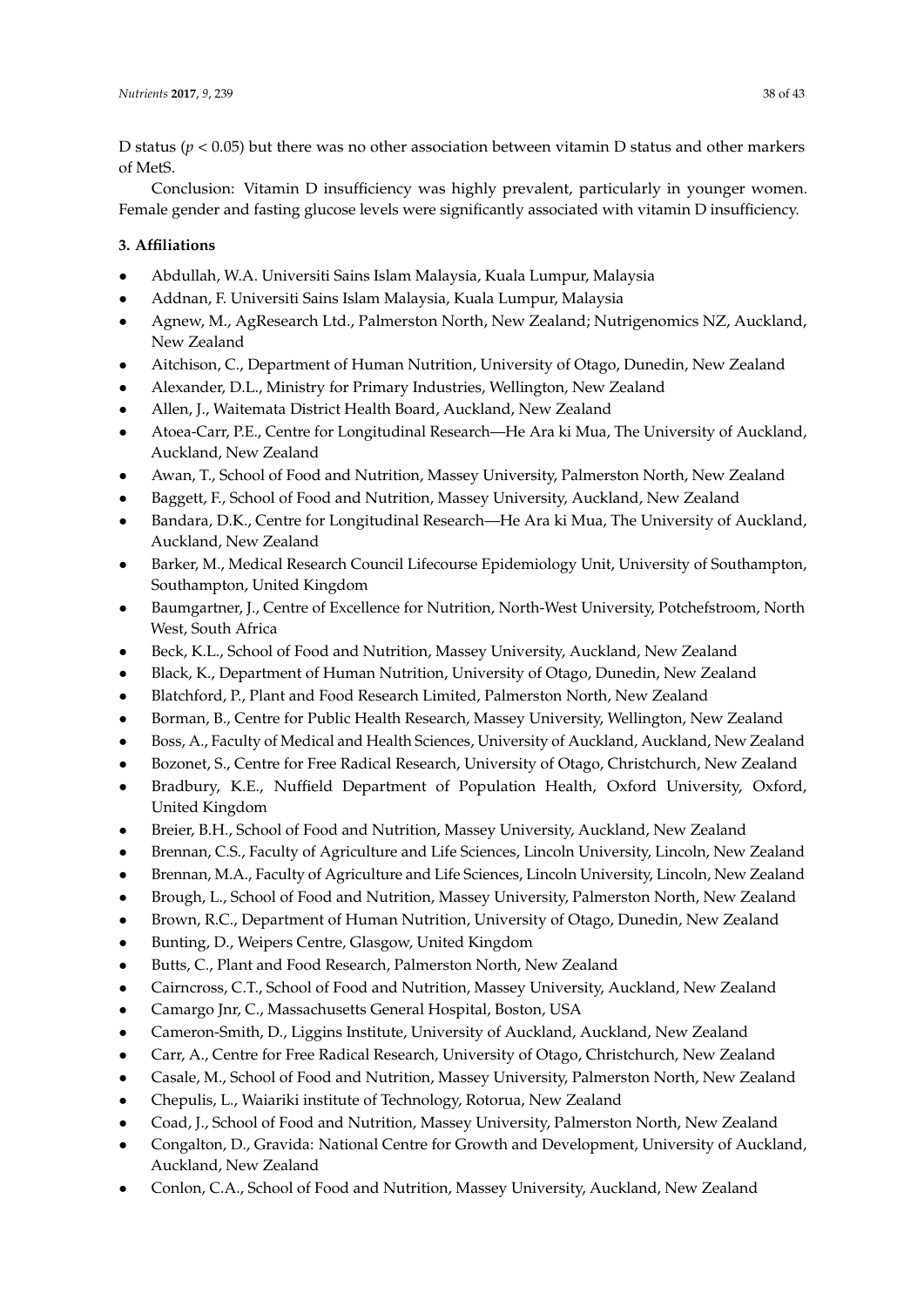- Crosbie, L., Rowett Institute of Nutrition and Health, Aberdeen, United Kingdom
- Daniels, L., Department of Human Nutrition, University of Otago, Dunedin, New Zealand
- Davidson, R., Department of Human Nutrition, University of Otago, Dunedin, New Zealand
- Davies, B., Department of Human Nutrition, University of Otago, Dunedin, New Zealand
- Davison, B., Department of Human Nutrition, University of Otago, Dunedin, New Zealand
- de Bray, J.G., School of Food and Nutrition, Massey University, Auckland, New Zealand
- Deo, N.N., School of Food and Nutrition, Massey University, Auckland, New Zealand
- Dinnan, H., Plant and Food Research, Palmerston North, New Zealand
- Drew, J.E., Rowett Institute of Nutrition and Health, Aberdeen, United Kingdom
- Duncan, A., Department of Human Nutrition, University of Otago, Dunedin, New Zealand
- Edmonds, J.C., Food Science and Risk Assessment Directorate, Ministry for Primary Industries, Wellington, New Zealand
- Eickstaedt, M., School of Food and Nutrition, Massey University, Auckland, New Zealand
- Ellett, S. University of Auckland,; Nutrigenomics NZ, Auckland, New Zealand
- Ellison-Loschmann, L., Centre for Public Health Research, Massey University, Wellington, New Zealand
- Eyles, D., Queensland Brain Institute, University of Queensland, Brisbane, Australia
- Eyles, H., Faculty of Medical and Health Sciences, University of Auckland, Auckland, New Zealand
- Eyres, L., New Zealand Institute of Chemistry, Auckland, New Zealand
- Feng, P., Food Science, Faculty of Agriculture and Life Sciences, Lincoln University, Lincoln, Canterbury, New Zealand
- Ferguson, L., Faculty of Medical and Health Sciences, University of Auckland, Auckland, New Zealand
- Fleming, L., Department of Human Nutrition, University of Otago, Dunedin, New Zealand
- Firestone, R., Centre for Public Health Research, Massey University, Wellington, New Zealand
- Foliaki, S., Centre for Public Health Research, Massey University, Wellington, New Zealand
- Fong, B., Fonterra Co-operative Group, Palmerston North, New Zealand
- Forbes-Ewan, C., Defence Science and Technology Group, Tasmania, Australia
- Fraser, E., School of Food and Nutrition, Massey University, Auckland, New Zealand
- Fraser, K., AgResearch Grasslands, Palmerston North, New Zealand
- Gammon, C.S., School of Food and Nutrition, Massey University, Auckland, New Zealand
- Gearry, R., Christchurch District Health Board, Christchurch, New Zealand
- Gibbs, M., Food Science and Risk Assessment Directorate, Ministry for Primary Industries, Wellington, New Zealand Gibson, R.S., Department of Human Nutrition, University of Otago, Dunedin, New Zealand
- Grant, C.C., Centre for Longitudinal Research—He Ara ki Mua, The University of Auckland, Auckland, New Zealand
- Gris, F., School of Food and Nutrition, Massey University, Palmerston North, New Zealand
- Gunn, C., Gravida: National Centre for Growth and Development, University of Auckland, Auckland, New Zealand
- Gunn, J., Gravida: National Centre for Growth and Development, University of Auckland, Auckland, New Zealand
- Hampson, D.J., School of Veterinary and Life Sciences, Murdoch University, Murdoch, WA, Australia
- Harrex, H., Department of Human Nutrition, University of Otago, Dunedin, New Zealand
- Haslett, S.J., School of Food and Nutrition, Massey University, Palmerston North, New Zealand
- Haszard, J.J., Department of Human Nutrition, University of Otago, Dunedin, New Zealand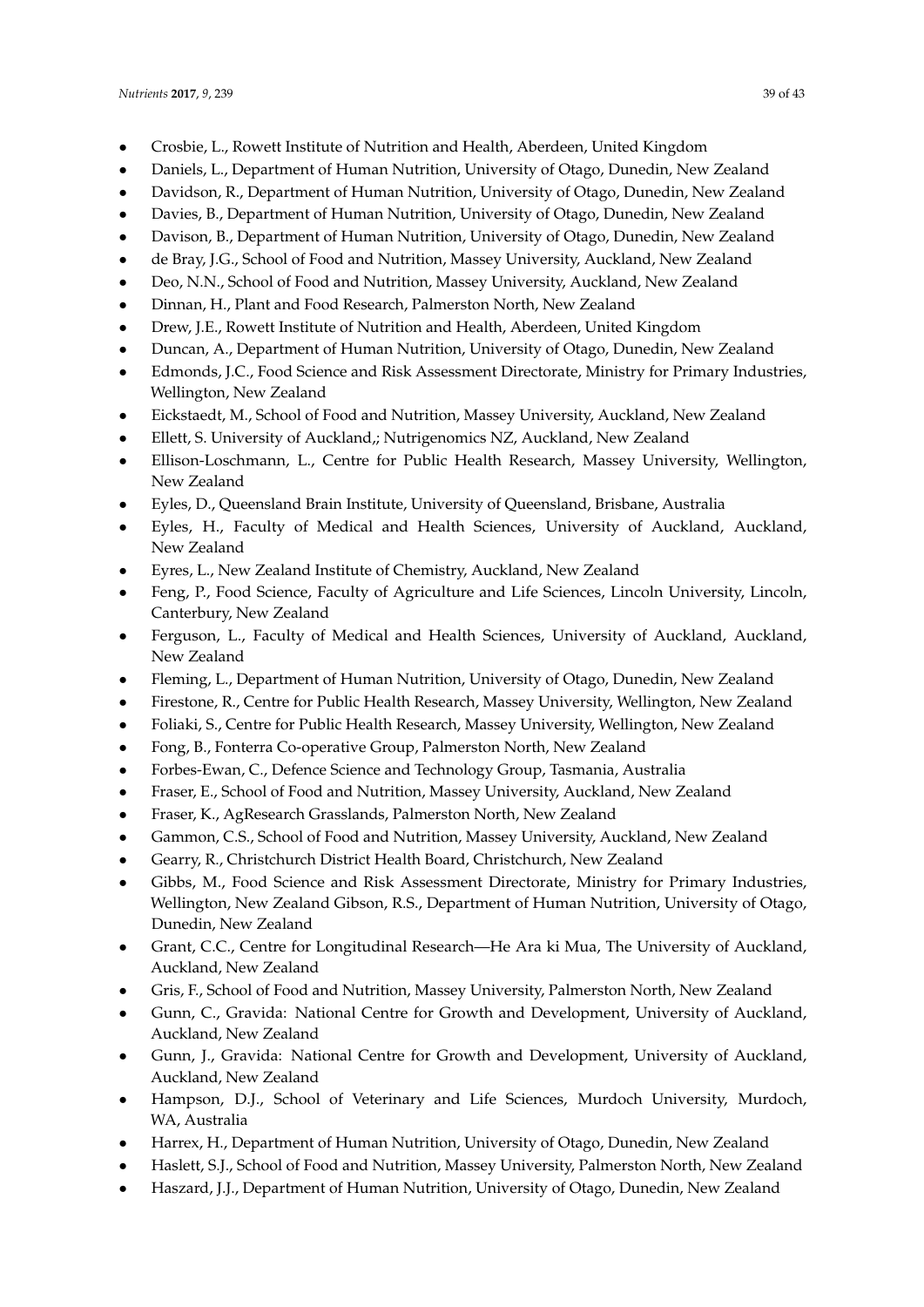- Hawkins, R., Department of Human Nutrition, University of Otago, Dunedin, New Zealand
- Hawthorne, P., Food Science and Risk Assessment Directorate, Ministry for Primary Industries, Wellington, New Zealand
- Healey, G., Food, Nutrition and Health Group, Plant and Food Research Limited; School of Food and Nutrition, Massey University, Palmerston North, New Zealand
- Heath, A.-L.M., Department of Human Nutrition, University of Otago, Dunedin, New Zealand
- Hedderley, D., Nutrition and Health Group, Plant and Food Research Limited, Palmerston North, New Zealand
- Hempseed, G., Rowett Institute of Nutrition and Health, Aberdeen, United Kingdom
- Herath, T., School of Food and Nutrition, Massey University, Palmerston North, New Zealand
- Horwath, C., Department of Human Nutrition, University of Otago, Dunedin, New Zealand
- Houghton, L.A., Department of Human Nutrition, University of Otago, Dunedin, New Zealand
- Ingram, M.A., School of Food and Nutrition, Massey University, Auckland, New Zealand
- Jaquiery, A., Medical Research Council Lifecourse Epidemiology Unit, University of Southampton, Southampton, United Kingdom
- Jarrett, P., Department of Dermatology, Middlemore Hospital, Auckland, New Zealand
- Jayasinghe, S.N., School of Food and Nutrition, Massey University, Auckland, New Zealand
- Jesuthasan, A., Discipline of Nutrition and Dietetics, University of Auckland; Nutrigenomics NZ, Auckland, New Zealand
- Jia, L., School of Food and Nutrition, Massey University, Palmerston North, New Zealand
- Jin, Y., School of Food and Nutrition, Massey University, Palmerston North, New Zealand
- Jones, B., School of Food and Nutrition, Massey University, Auckland, New Zealand
- Jones, E., Department of Human Nutrition, University of Otago, Dunedin, New Zealand
- Kahn, D.E., Rowett Institute of Nutrition and Health, Aberdeen, United Kingdom
- Kaholokula, K., Department of Native Hawaiian Health, University of Hawaii, Manoa, Hawaii
- Kepa, M., General Practice and Primary Health Care, University of Auckland, Auckland, New Zealand
- Kerse, N., General Practice and Primary Health Care, University of Auckland, Auckland, New Zealand
- Kim, N., School of Public Health, Massey University, Wellington, New Zealand
- Kim, J.C., Department of Agriculture and Food WA, Perth, Australia
- Kruger, M., School of Food and Nutrition, Massey University, Palmerston North, New Zealand
- Kruger, R., School of Food and Nutrition, Massey University, Auckland, New Zealand
- Kruimer, D., Department of Human Nutrition, University of Otago, Dunedin, New Zealand
- Lagström, H., Turku Institute for Child and Youth Research, University of Turku, Turku, Finland
- Laing, B., Nutrition and Dietetics, University of Auckland; Nutrigenomics NZ, Auckland, New Zealand
- Lawrence, W., Medical Research Council Lifecourse Epidemiology Unit, University of Southampton, Southampton, United Kingdom
- Leong, S.L., Department of Human Nutrition, University of Otago, Dunedin, New Zealand
- Linderborg, K.M., Department of Biochemistry, University of Turku, Turku, Finland
- Ma, J., School of Food and Nutrition, Massey University, Palmerston North, New Zealand
- Ma, L., Fonterra Co-operative Group, Palmerston North, New Zealand
- Makela, J., Turku Institute for Child and Youth Research, University of Turku, Turku, Finland
- Mann, J.I., Department of Human Nutrition; Edgar National Centre for Diabetes and Obesity Research, University of Otago, Dunedin, New Zealand
- Mansur, F.A.F., Universiti Sains Islam Malaysia, Kuala Lumpur, Malaysia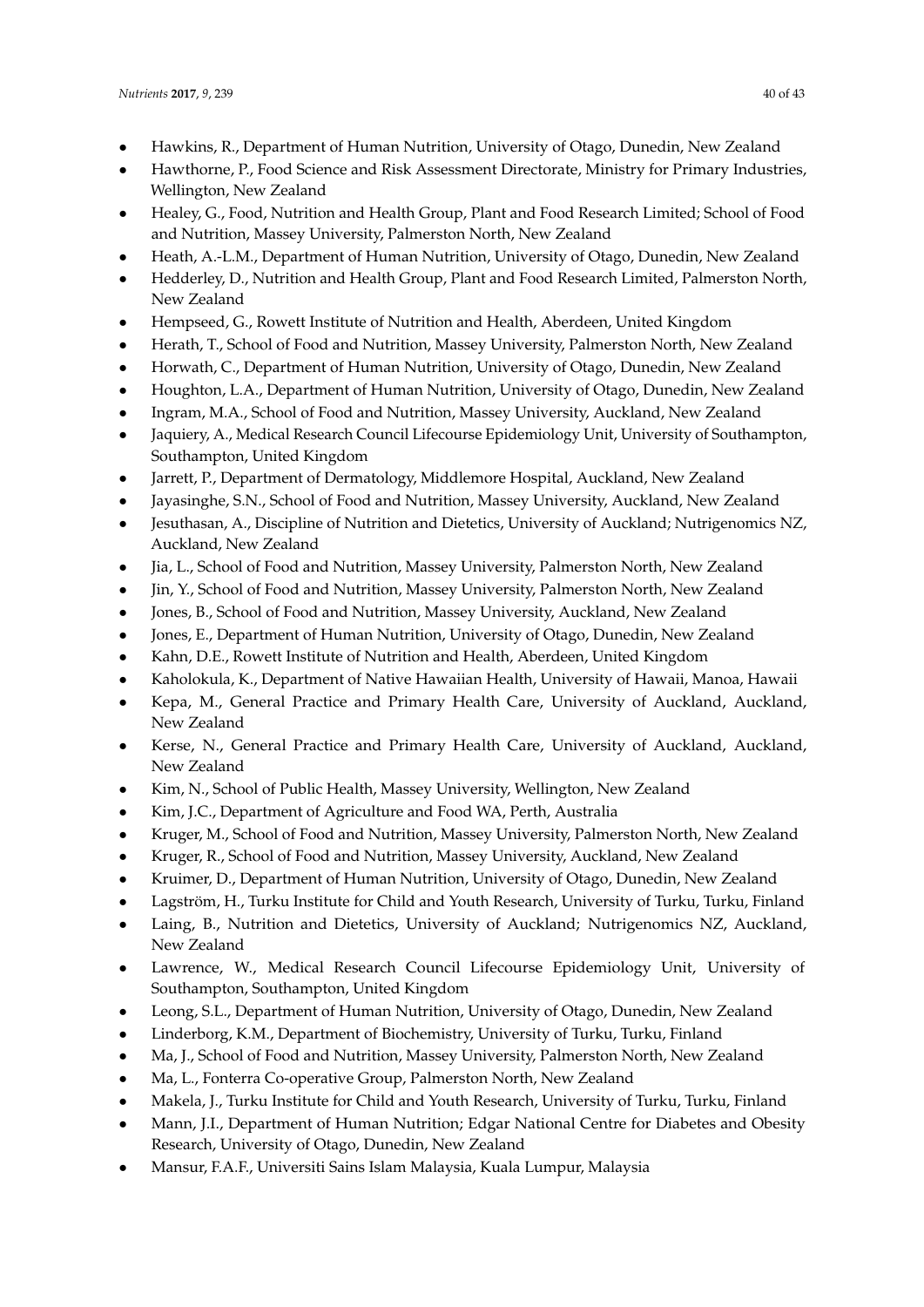- Manzor, N.F.M., Universiti Sains Islam Malaysia, Kuala Lumpur, Malaysia
- Markworth, J.F., Liggins Institute, University of Auckland, Auckland, New Zealand
- Marlow, G., Nutrition and Dietetics, University of Auckland; Nutrigenomics NZ, Auckland, New Zealand; Molecular Sciences, University of Cardiff, Cardiff, Wales
- Martell, S., Plant and Food Research, Palmerston North, New Zealand
- Martin, N., New Zealand Defence Force, Wellington, New Zealand
- Mason, S.L., Faculty of Agriculture and Life Sciences, Lincoln University, Lincoln, New Zealand
- Maxted, E., Dietetics, Northland District Health Board, Whangarei, New Zealand
- McClung, J., Military Nutrition Division, US Army Research of Environmental Medicine, Natick, USA
- McDonald, B., School of Food and Nutrition, Massey University, Auckland, New Zealand
- MacGibbon, A., Fonterra Co-operative Group, Palmerston North, New Zealand
- McJarrow, P., Fonterra Co-operative Group, Palmerston North, New Zealand
- McLean, R.M., Department of Human Nutrition, University of Otago, Dunedin, New Zealand
- Macluskie, G., Weipers Centre, Glasgow, United Kingdom
- McNab, M., Dietetic Services, Whangarei Hospital, Whangarei, New Zealand
- McNaughton, S.A., School of Exercise and Nutritional Sciences, Deakin University, Melbourne, Australia
- Mearns, G. School of Clinical Sciences, Auckland University of Technology, Auckland, New Zealand
- Meiklejohn, E., Department of Human Nutrition, University of Otago, Dunedin, New Zealand
- Mendes Borges, T., Faculty of Agriculture and Life Sciences, Lincoln University, Lincoln, New Zealand
- Meredith-Jones, K., Department of Medicine, University of Otago, Dunedin, New Zealand
- Milan, A.M., Liggins Institute, University of Auckland, Auckland, New Zealand
- Mirosa, M., Department of Food Science, University of Otago, Dunedin, New Zealand
- Moore, L., Boston University, Boston, United States
- Morris, A.C., Rowett Institute of Nutrition and Health, Aberdeen, United Kingdom
- Morton, H., School of Food and Nutrition, Massey University, Palmerston North, New Zealand
- Morton, J.D., Faculty of Agriculture and Life Sciences, Lincoln University, Lincoln, New Zealand
- Morton, S.M.B., Centre for Longitudinal Research—He Ara ki Mua, University of Auckland, Auckland, New Zealand
- Moyes, S, General Practice and Primary Health Care, University of Auckland, Auckland, New Zealand
- Muhlhausler, B. University of Adelaide, Adelaide, SA., Australia
- Ni Mhurchu, C., Faculty of Medical and Health Sciences, University of Auckland, Auckland, New Zealand
- Novotny, R., University of Hawaii at Manoa, Hawaii, United States
- Nowson, C. Deakin University, Geelong, VIC, Australia
- O'Brien, W.J., School of Food and Nutrition, Massey University, Auckland, New Zealand
- O'Connell, A., Child and Adolescent Mental Health Services, Capital & Coast District Health Board, Wellington, New Zealand
- Oey, I., Department of Food Science, University of Otago, Dunedin, Otago, New Zealand
- Parnell, W., Department of Human Nutrition, University of Otago, Dunedin, Otago, New Zealand
- Patil, S.S., Faculty of Agriculture and Life Sciences, Lincoln University, Lincoln, New Zealand
- Paturi, G., Plant and Food Research, Auckland, New Zealand
- Pedley, K.C., School of Food and Nutrition, Massey University, Palmerston North, New Zealand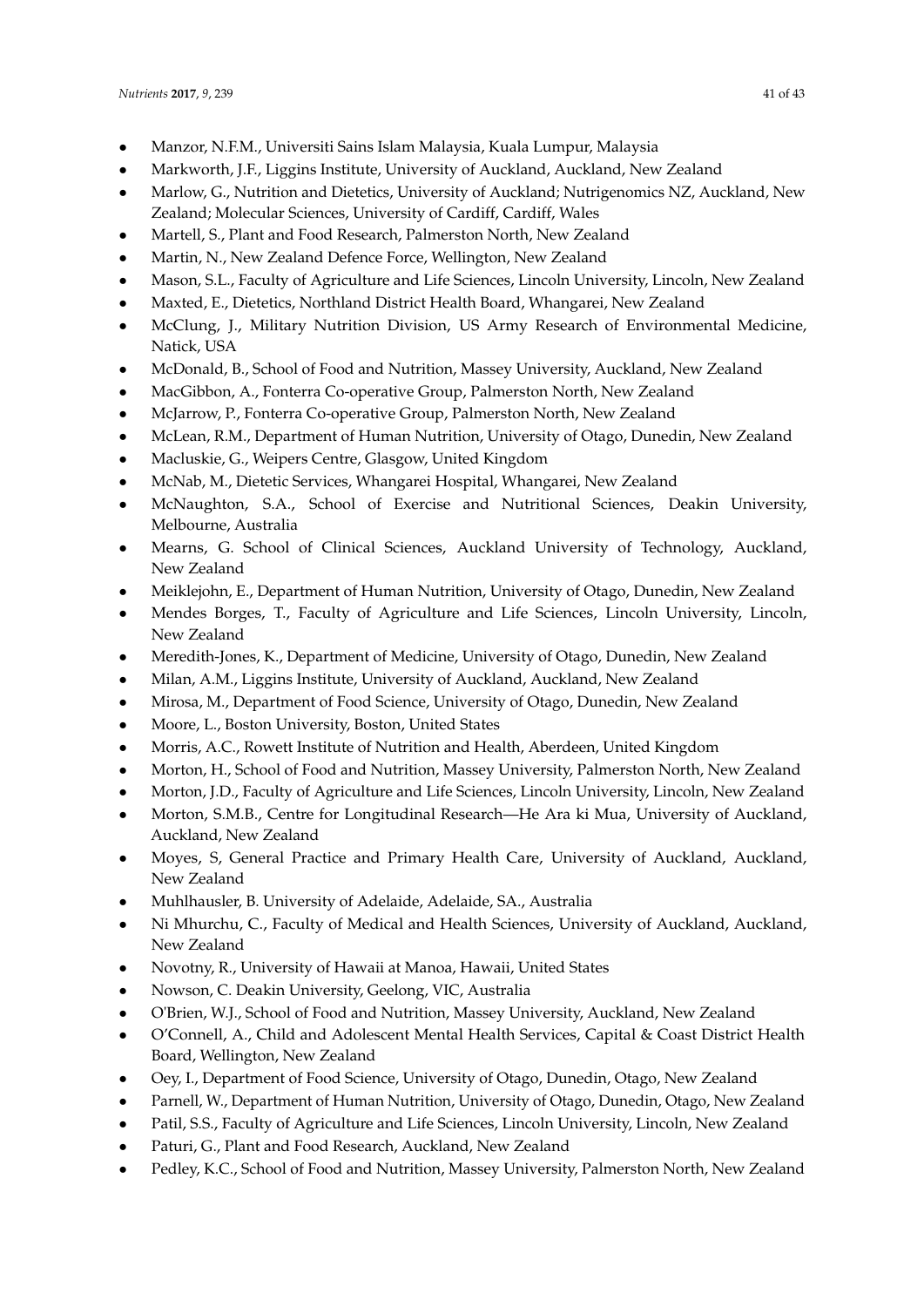- Pethick, D.W., School of Veterinary and Life Sciences, Murdoch University, Murdoch, WA, Australia
- Philipsen, S., School of Food and Nutrition, Massey University, Auckland, New Zealand
- Pileggi, C.A., Liggins Institute, University of Auckland, Auckland, New Zealand
- Pluske, J., School of Veterinary and Life Sciences, Murdoch University, Murdoch, WA, Australia
- Popovich, D., School of Food and Nutrition, Massey University, Palmerston North, New Zealand
- Poulsen, R., School of Food and Nutrition, Massey University, Palmerston North, New Zealand
- Prabha, S. UCSI University, Kuala Lumpur, Malaysia
- Pullar, J., Centre for Free Radical Research, University of Otago, Christchurch, New Zealand
- Pundir, S., Liggins Institute, University of Auckland, Auckland, New Zealand
- Quigg, R., University of Otago, Dunedin, New Zealand
- Rahim Elkahi, M.A.M.A., Universiti Sains Islam Malaysia, Kuala Lumpur, Malaysia
- Reynolds, A.N., Edgar National Centre for Diabetes and Obesity Research; Department of Human Nutrition, University of Otago, Dunedin, New Zealand
- Richter, M., School of Food and Nutrition, Massey University, Auckland, New Zealand
- Rivers, S., School of Food and Nutrition, Massey University, Auckland, New Zealand
- Rowan, A., Fonterra Co-operative Group, Palmerston North, New Zealand
- Roy, N.C., AgResearch Grasslands, Palmerston North; Riddet Institute, Massey University, Palmerston North, New Zealand; Gravida: National Centre for Growth and Development, University of Auckland, Auckland, New Zealand
- Ruan, W., Institute of Molecular and Cell Biology, Agency for Science, Technology and Research, Singapore
- Saeedi, P., Department of Human Nutrition, University of Otago, Dunedin, New Zealand
- Samman, S., Department of Human Nutrition, University of Otago, Dunedin, New Zealand
- Savage, G., Faculty of Agriculture and Life Sciences, Lincoln University, Lincoln, New Zealand
- Schlothauer, R., Comvita New Zealand Ltd., Paengaroa, New Zealand
- Schrijvers, J., School of Food and Nutrition, Massey University, Auckland, New Zealand
- Scragg, R., Faculty of Medical and Health Sciences, University of Auckland, Auckland, New Zealand
- Sergi, D., Rowett Institute of Nutrition and Health, Aberdeen, United Kingdom
- Share, A.N., School of Food and Nutrition, Massey University, Auckland, New Zealand; Dietetic Services, Whangarei Hospital, Whangarei, New Zealand
- Shields, E., Faculty of Medical and Health Sciences, University of Auckland, Auckland, New Zealand
- Shultz, S.P., School of Sport and Exercise, Massey University, Wellington, New Zealand
- Signal, L., Department of Public Health, University of Otago, Wellington South, New Zealand
- Skeaff, C.M, Department of Human Nutrition, University of Otago, Dunedin, New Zealand Skeaff, S.A., Department of Human Nutrition, University of Otago, Dunedin, New Zealand
- Skidmore, P.M.L., Department of Human Nutrition, University of Otago, Dunedin, New Zealand
- Slobbe, C., Department of Human Nutrition, University of Otago, Dunedin, New Zealand
- Smith, C., Department of Human Nutrition, University of Otago, Dunedin, New Zealand
- Smuts, C.M., Centre of Excellence for Nutrition, North-West University, Potchefstroom, North West, South Africa
- Song, H., Rowett Institute of Nutrition and Health, Aberdeen, United Kingdom
- Stoner, L., School of Sport and Exercise, Massey University, Wellington, New Zealand
- Stonehouse, W., Food and Nutrition Flagship, Commonwealth Scientific and Industrial Research Organisation (CSIRO), Adelaide, South Australia, Australia
- Tan, R.C.H. UCSI University, Kuala Lumpur, Malaysia